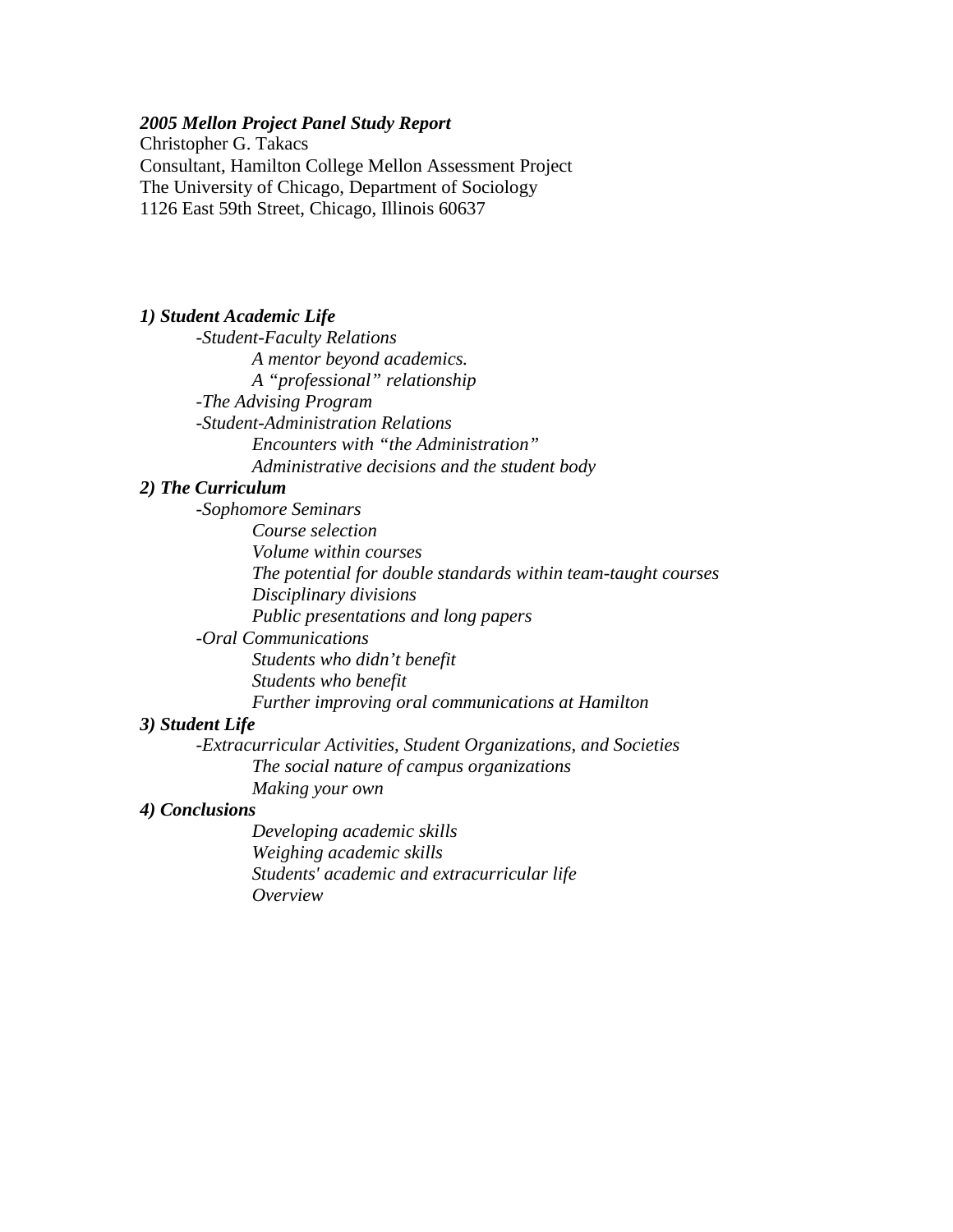#### *1. Student Academic Life*

#### **Student-Faculty Relations**

We can learn quite a bit about how students experience Hamilton by looking at the extreme attitudes—both good and bad—that students hold towards the faculty. However, we need to be cautious when talking about "students' attitudes towards professors." There are no easy formulas such as "most students like Hamilton professors," since most students only have experiences with a small portion of the Hamilton faculty. The students themselves differentiate between the types of relationships they have with professors, tending to do so in four rough groups: 1) professors they have a close relationship with, 2) professors they have a "professional" relationship with, 3) professors they dislike, or whom they have had a bad experience with, and 4) professors they do not know.

## *A mentor beyond academics*

 Just over half (32 out of 61) of the students interviewed reported having close personal relations with one or more professors, and many noted that they have spoken with some professors about personal or social matters on a number of occasions. Meanwhile, thirty percent (18 out of 61) of students interviewed reported that they did not have close relations with a faculty member—many of these students, however, noted that they maintained "professional" relationships with faculty. A small number of the students surveyed (7 out of 61, or 11%), when asked directly about whether they were close with a professor, did not directly answer the question in either a positive or negative way. Four students not only responded that they did not have close relations with professors, but gave specific examples of bad relations with professors.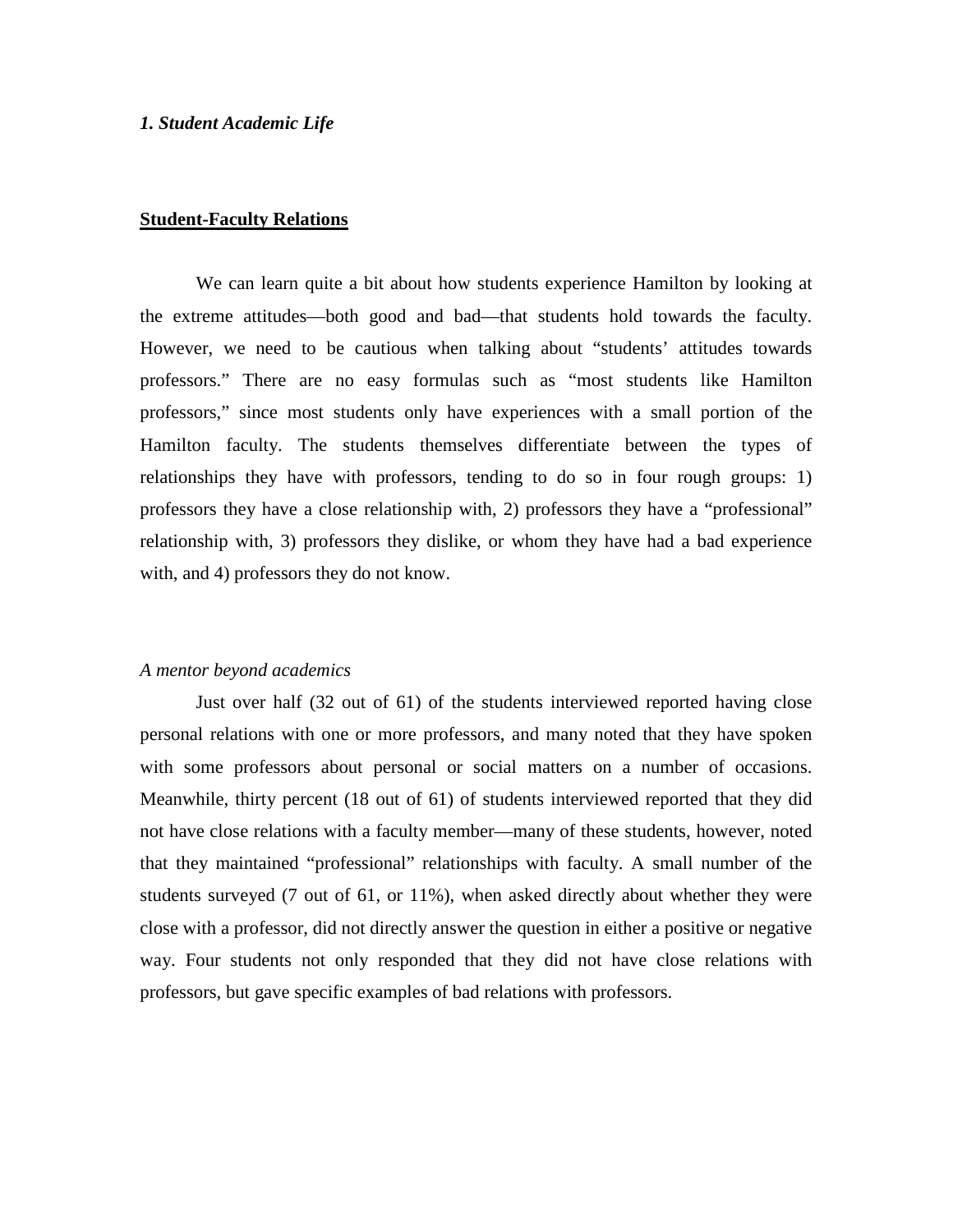| 1. Reported having at least one close professor | 51\% (32)    |
|-------------------------------------------------|--------------|
| 2. Reported not having a close professor        | $31\% (20)$  |
| 3. Did not directly answer question             | $11\%$ (7)   |
| 4. Reported bad relations with professor(s)     | 7% (4)       |
| Total                                           | $100\%$ (63) |

Collapsing category 4 into category 2, and omitting category 3, we find that the typical Hamilton student, then, reports being close to one or more professors, though a significant percentage of the student body does not.

| 1. Reported having at least one close professor | 57% (32)  |
|-------------------------------------------------|-----------|
| 2. Reported not having a close professor        | 42\% (24) |
| Total                                           | 99% (56)  |

Students who reported having a professor close to them repeatedly emphasized how they frequently dropped by their professors' offices "just for a chat"—a professor's availability for informal discussion is a key component in a close student-professor relationship, according to these students. However, more importantly to most of these students is their ability to meet with professors outside the classroom and talk with them about issues other than academics. Students with professors close to them report how they feel they can talk about issues outside of class work and academics with the professor, and in many ways this is a primary characteristic of a strong student-professor bond. Further, students reported that this bond increased when they met with professors outside of the classroom, or saw them outside of an academic setting. "John" noted how,

S: The best things about having a relationship with a professor, as opposed to just being one of his students, is that often they can, you know, you see them outside of class; and I think some of the best things about, you know, really knowing professors is seeing them outside of class, and then you know, feeling that they actually do thin[k] of you as a person. So you know, I could just see a professor in Café Opus or something, you know, we could sit down and talk for five minutes or an hour, or whatever it happens to be.

I: Like who?

S: Well, my adviser has been really...he's just a really nice guy. I mean, he… asks about, you know, things outside of, you know, my course work and stuff. So I mean, you know, when I came back from abroad, he wanted to hear about, you know, you know, what I'd done there, where I traveled, all things like that…I would say the thing I value most about my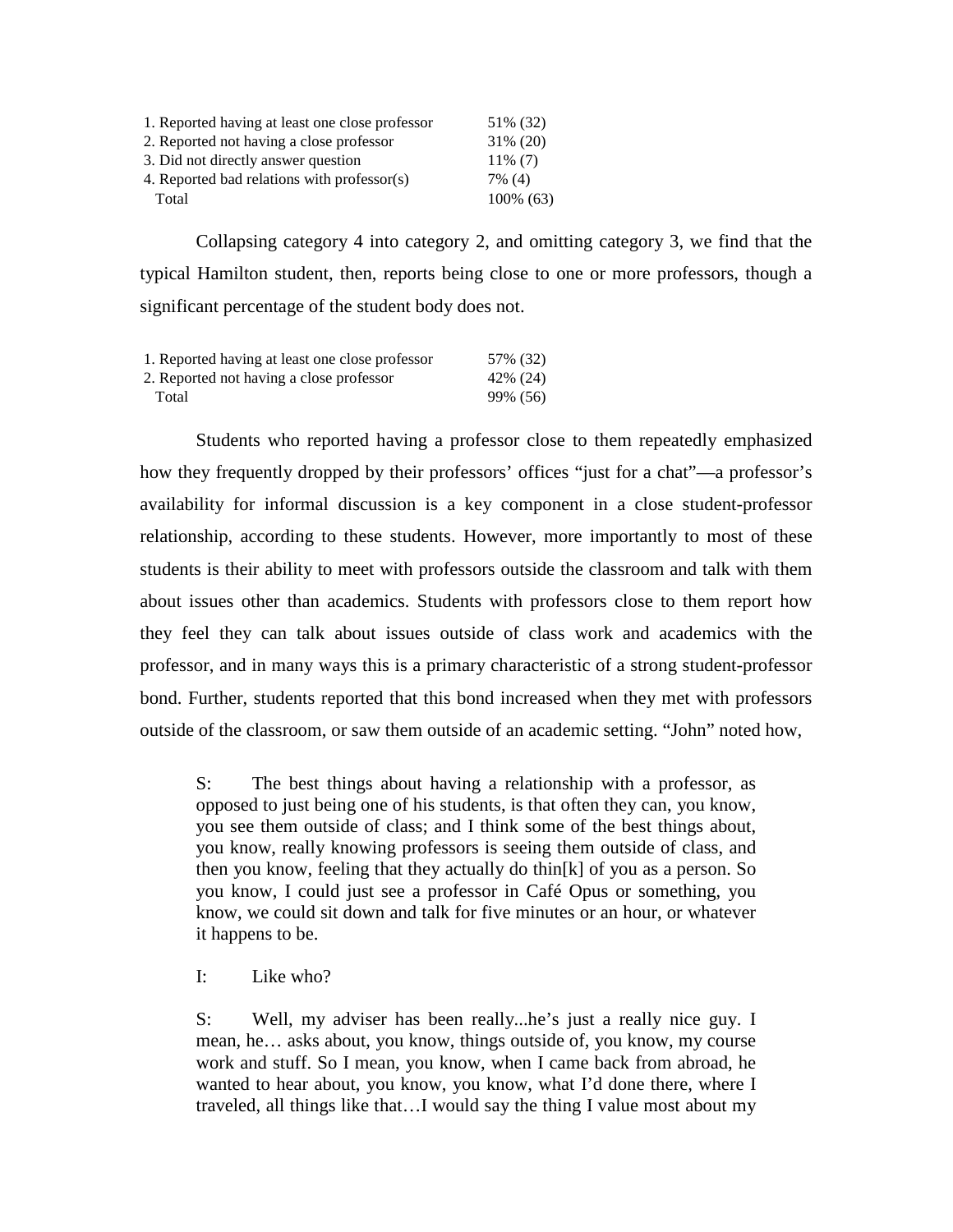relationships with professors is, is, is really just being able to approach them at any time, not just when they're sitting in their office or when, you know, when they're packing up their stuff at the end of a lecture. So I think that's the best part. ["John"]

Another student, "Poetry," commented how her interactions with her professor outside of the college on class trips helped her to get to know the professor better as a "friend."

S: Most of our class was hands-on, like going to…[meet] representatives and senators and having dinners and lunch with them, and just talking to them back and forth and stuff. And so that made me able to like, was able to like, you know, grasp like, you know, she's not just a professor, she's actually a friend, you know, that's really helped me. ["Poetry"]

 Further, students noted how their closest professors go out of their way to help them, whether it be reminding them of deadlines and course requirements or helping them to raise their grade in a certain class. "Jonathan Thompson" commented that:

S: Personally, if I could pick my top professors, it would be the ones who took the extra effort to help me out or to like help students out generally. I took a psychology class with [name omitted], and I had been struggling in class. I asked to see him during office hours, and I laid out my plan, like here this is how I'm going to get my grade back up to a B. He was like okay, and if anyone's in class who can do it, it's you. ["Jonathan Thompson"]

And "Amy" reported that one time her professor, at the end of an email about a class discussion,

S: Wrote "you know I was reviewing your transcript and just wanted to make sure you know that you need this one more class…before you can graduate," which was definitely, I mean I knew I needed it, you know, but it was nice that there was someone who was checking up on me and looking out for me. ["Amy"]

 Students report that having a professor as a friend has academic, and social benefits as well—it gives students opportunities to work on their professor's research projects, to design independent studies to replace or supplement normal coursework, and to network with professionals in their field of study, in addition to providing the practical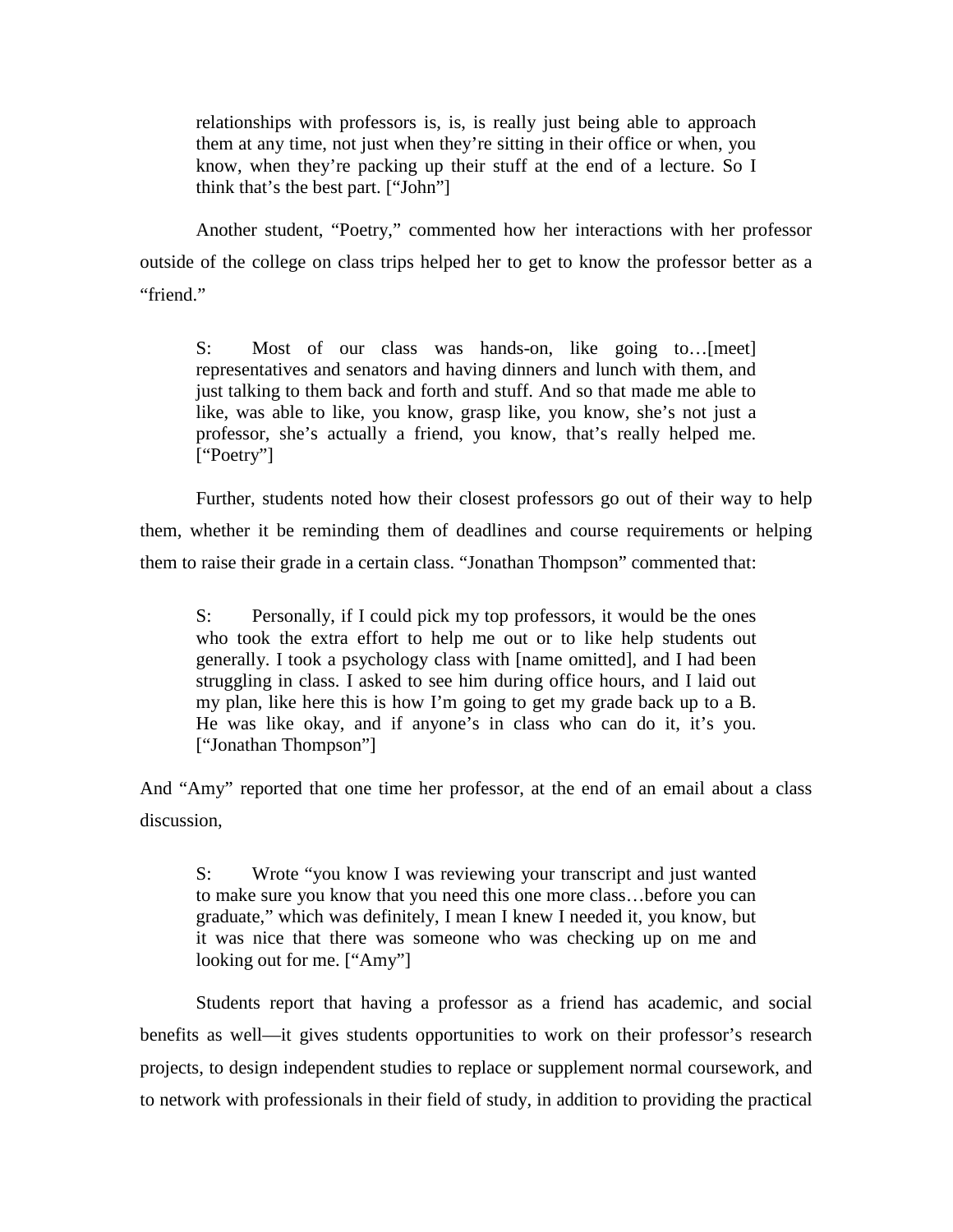benefits of having an academic and intellectual mentor.<sup>1</sup> We also know from survey data that students who report being satisfied with student interaction with faculty have higher GPAs. This correlation may not just be one-way, but may be reciporical—good students may find that they have better relationships with their professors (and find more venues to foster such relationships such as join student-faculty research projects) than poor students, and students with close relationships with their professors may feel more inclined to work hard, revise their work with their professors, and make full use of their professor's availability, which might well help their grade. In any case, close studentfaculty relationships seem to have a very positive effect on student experience, work, and satisfaction with Hamilton.

## *A "professional" relationship*

<u>.</u>

 A large portion of students reported having, what some of them called, a "professional" relationship with their professors—one characterized by friendliness and respect (but not to the degree that the student would call the professor a *friend*), and by an exclusively academic, in-class relationship. This seemed to be, in a way, the default type of student-faculty relationship—the one most students seemed to expect from a professor, and the one that some of the students preferred:

S: Other professors, you know, aren't really the same, you know, they just sort of want to get through their class. I mean, but I think you can almost like expect that. I mean you can't expect that a professor is going to like have, like developing close, you know, friendships with all their students, you know. So I mean, there is, I think, you know, relationships between like professors and students I think is like, its sort of appropriate for, I mean compare it today like a professional relationship for the most part… I think most professors, like it seems to be more of a professional relationship, which I think is fine, that's to be expected. ["Sean"]

Even students who reported being close to their professors also suggested that this closeness, in some ways, remains "professional."

<sup>&</sup>lt;sup>1</sup> One particularly important issue further research should focus on is *when* students seem to bond with their professors, and how their time at Hamilton is shaped by when they make these bonds.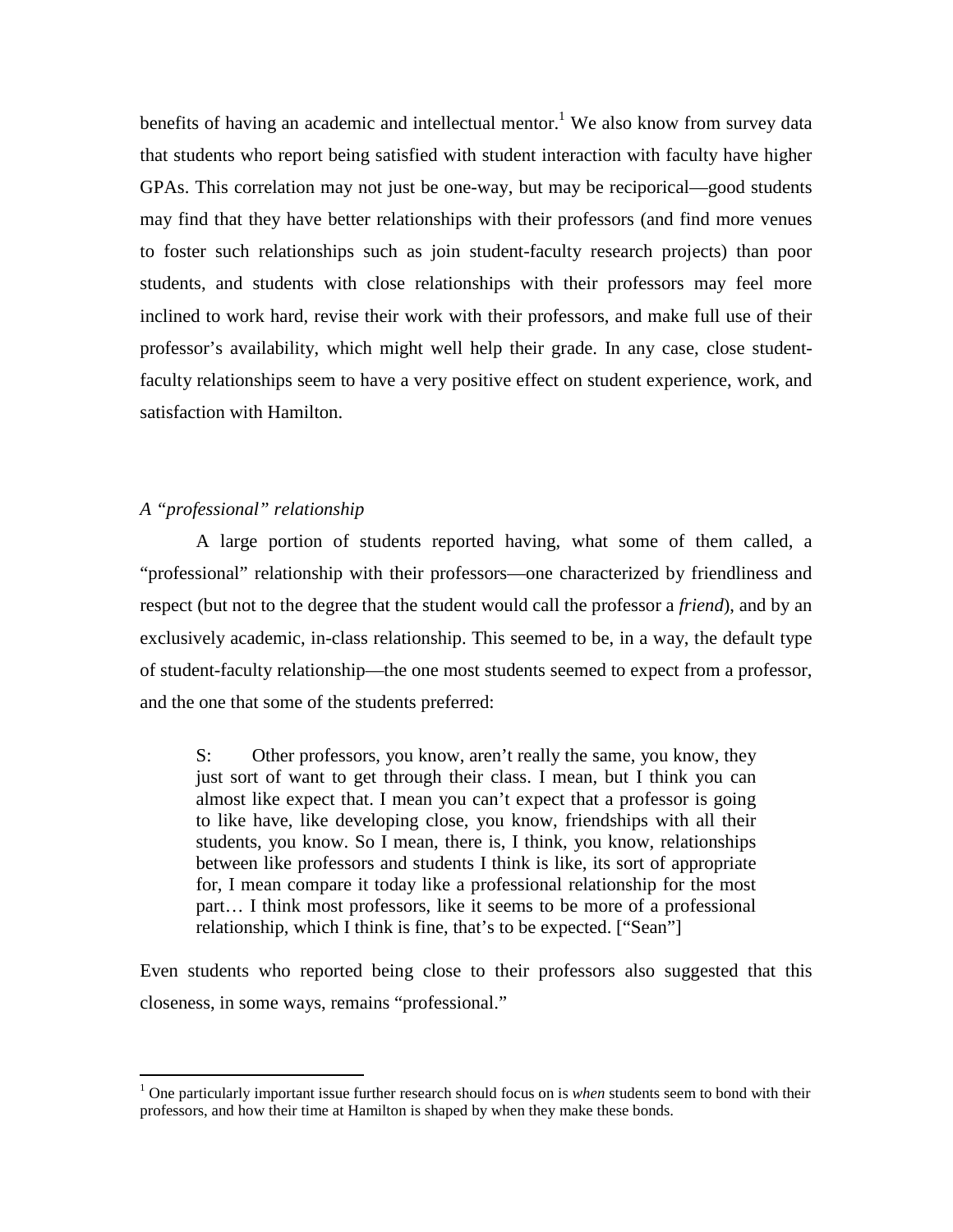S: You know, professors know you and you can talk to them; you can get to know them a bit; and you don't get lost, you know, you're not a number… I'm not anticipating getting invited to anybody's house for dinner, but you know, it's not that I don't know people here.

"Tom" commented on his time at Hamilton that,

S: One of my regrets is not having very strong relationships with the teachers; something to learn from. ["Tom"]

S: I mean, I don't, like I don't really have a professors that I can go in and talk deeply. But I mean I go in and talk to professors about work and stuff if I have questions. ["Luke"]

The "professional" student-faculty relationship is characterized by its focus purely on the academic work of the classroom, and a degree of distance on all other "personal" issues. This is the relationship that most students, it seems, expected to have with their professors upon entering Hamilton—most who had close relationships with their professors seemed surprised and delighted that such a relationship was possible, despite the fact that the majority of Hamilton students have at least one of those relationships. We should note that the majority of student-professor relations are probably of this "professional" sort, since most students who were close to a professor were only close to one or two, out of a possible dozen or more professors with whom they have taken classes. In this sense, and as students have reported in *their* experience, "professional" student-faculty relationships are the default, and close relations are the exceptions.

Students repeatedly report how beneficial it is for them to have a professor they have worked with or simply talked to in a more personal way. In this way, these relationships are to be encouraged. The administration and the faculty seem to realize this, and have, each in their own way, taken steps to foster and develop these relationships, steps which have taken form in Hamilton's advising program, to which we will turn next.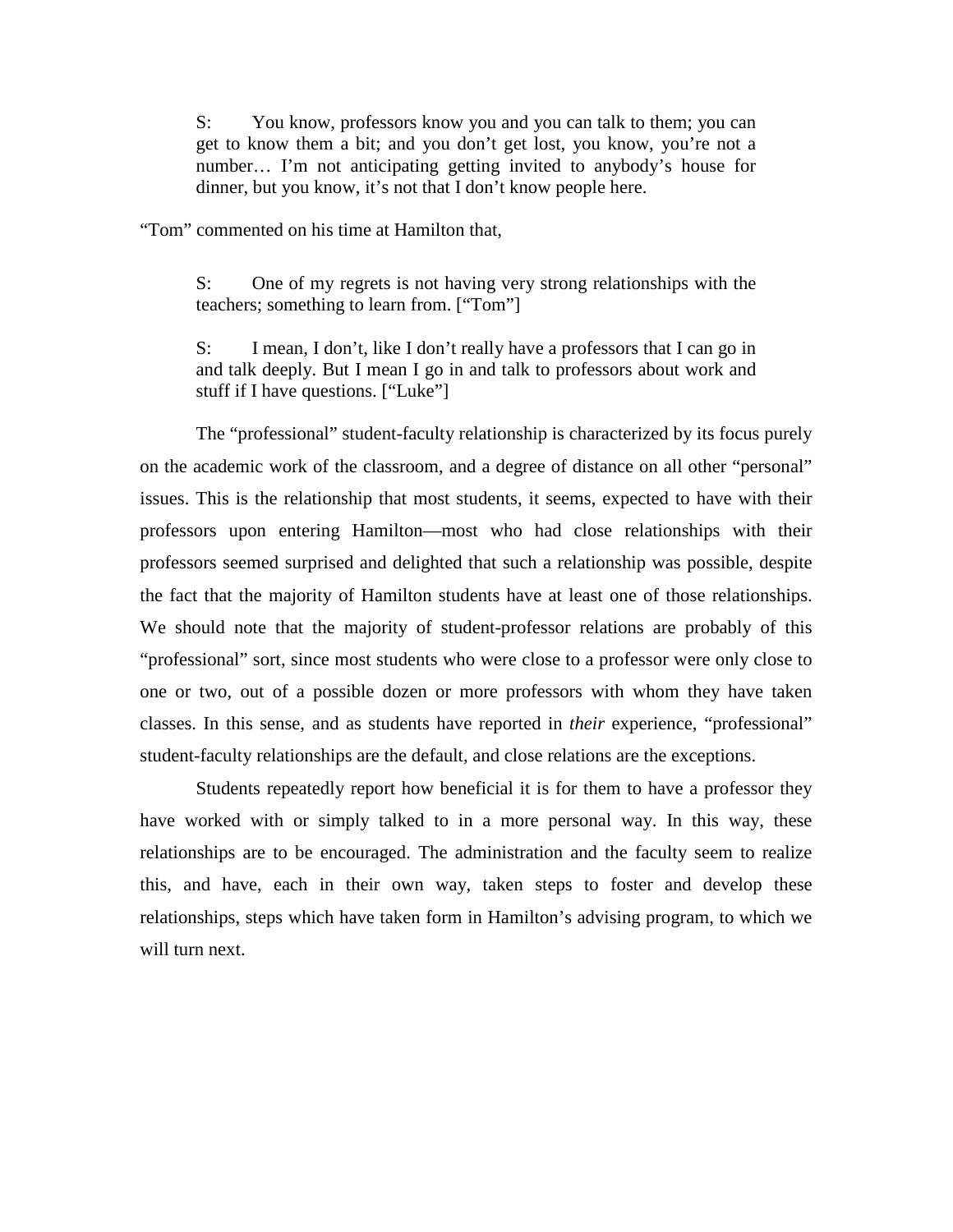## **The Advising Program**

The faculty have attempted to, in part, institutionalize some of this close facultystudent relationship in the advising program, in which students are (hopefully) paired with faculty members in their field of study in order to develop an academic plan for their years at Hamilton. The vision put forward by the faculty in the "new Hamilton curriculum" holds broad but very important goals:

Academic advising is one of the many ways in which students engage with faculty on an individual basis. Advisors and advisees work together to craft a unique, individual academic plan based upon each student's strengths, weaknesses, and goals. Hamilton College views the advising relationship as an on-going conversation that transcends mere course selection and attempts to assist students as they explore the breadth of the liberal arts curriculum, experience college life, focus on a major concentration, and prepare for life after Hamilton. $<sup>2</sup>$ </sup>

While the rhetoric surrounding the advising program suggests that advisors take on the role of the mentors and friends characteristic of close student-faculty relationships, students report that their relationships with their advisors are typically "professional," and tend to only center around practical matters such as course registration, where professors are *required* to approve the student's course plan. Let us look at some examples in the students' words.

"Victoria," similar to a good number of students, reported having a close relationship with her adviser:

I: So have you formed any close relationships with any professors?

S: Well yeah. I mean especially with my adviser. That's like the closest because I've had her since like my first semester freshman year. Like I had her, she wasn't my adviser at that moment, because she was my professor. So it was like since that moment until now, and then she became my adviser, it's been just like a really close bond, like I've really enjoyed it. ["Victoria"]

Note, however, that this professor *became* her adviser, and was not her originally *assigned* advisor. The same student later commented, about the same professor, that:

<u>.</u>

 $2$  Hamilton College Website: http://www.hamilton.edu/academics/info.cfm.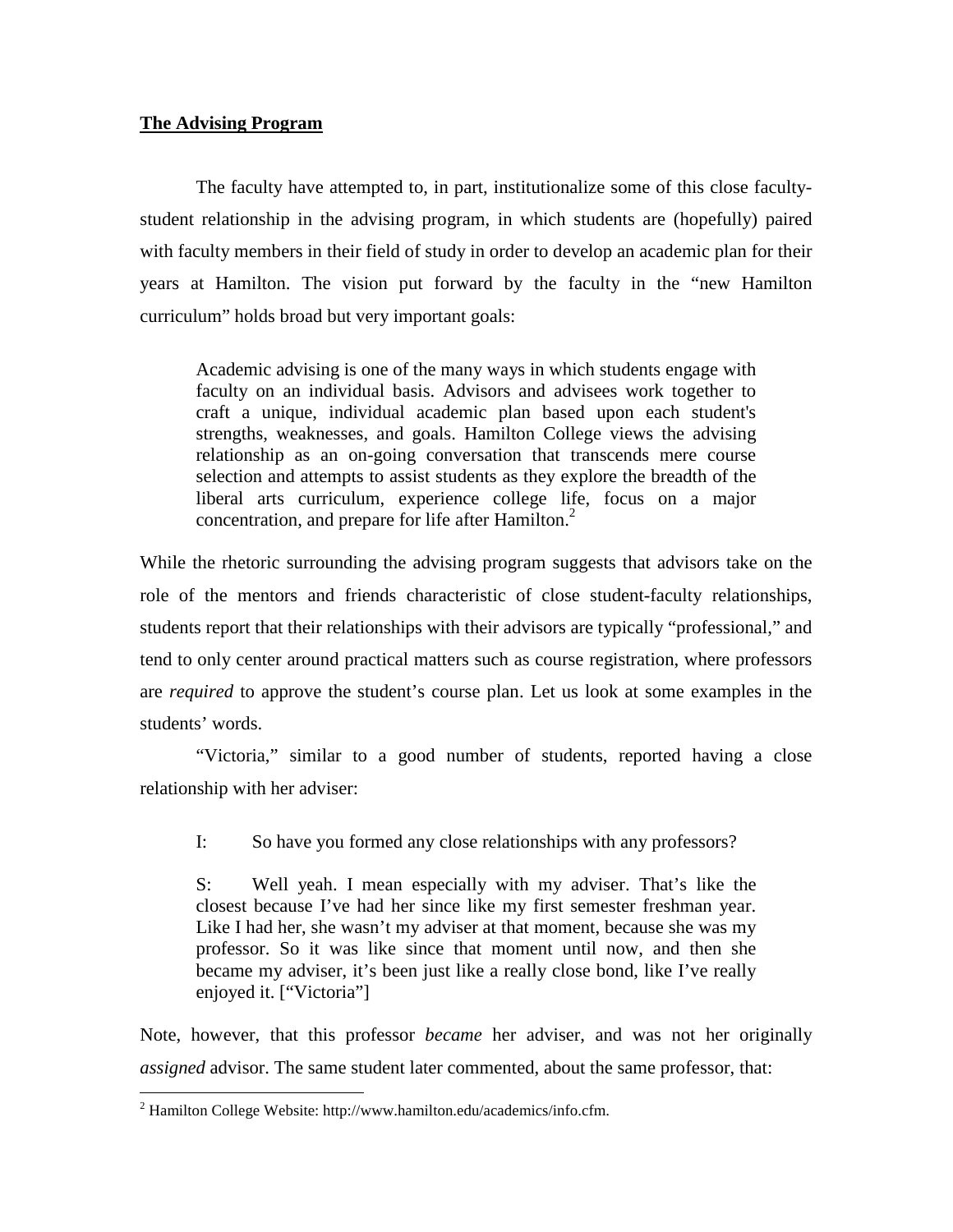S: We talk about everything. It's like when it has to be academic…it's like registration period coming or, you know, or when it was something to do with like a deadline coming up but other than that, it would just be like catching up on – so how have you been, how are things. And It'll be like yeah, how are the classes going and all of that. But besides that, like so what things are going on in your life. So it's like it's been really helpful, and it's just been really like, it's been a good time, like I've enjoyed it so much. ["Victoria"]

One student, "James," summed up his relationship with his adviser in words many other students echoed:

S: I think I've probably mentioned this before in these interviews, but the one faculty member that I haven't really connected with is my own adviser. I still see him in the gym or somewhere, and he just says hi. I don't even know, I think he knows my name, and when I come to those [course advising] meetings he knows it... I mean, that's one person, and it hasn't really bothered me much. I don't, I didn't really feel the need to be too close to him just because, I meet with him just because of classes. ["James"]

 Some students did report being close to their advisors, described being their friend, meeting with them outside of an academic setting, and talking with them about issues outside of academics. However, these students did not report that these relationships arose out of the advising process, but the exact opposite—*students switched their advisors, when they could, so that their closest professor simply became their advisor*. While we cannot say *conclusively* from the information given from the students that no or very few close student-advisor relationships were *caused* by the advising program, $3$  the data we have, reported by the students, suggests that this is the case. The success stories of the advising program—those cases where the relationship between student and the advisor are both like that between two friends and between master and apprentice (in other words, it is both a social and an academic/intellectual relationship) *seem to not have come out of the advising program at all*, but are the kinds of

<u>.</u>

<sup>&</sup>lt;sup>3</sup> It would be very difficult to compulsively demonstrate this, since all the data would have to be reported from either students or faculty, neither of whom would necessarily or reliably be able to state *from where* their close relationships came.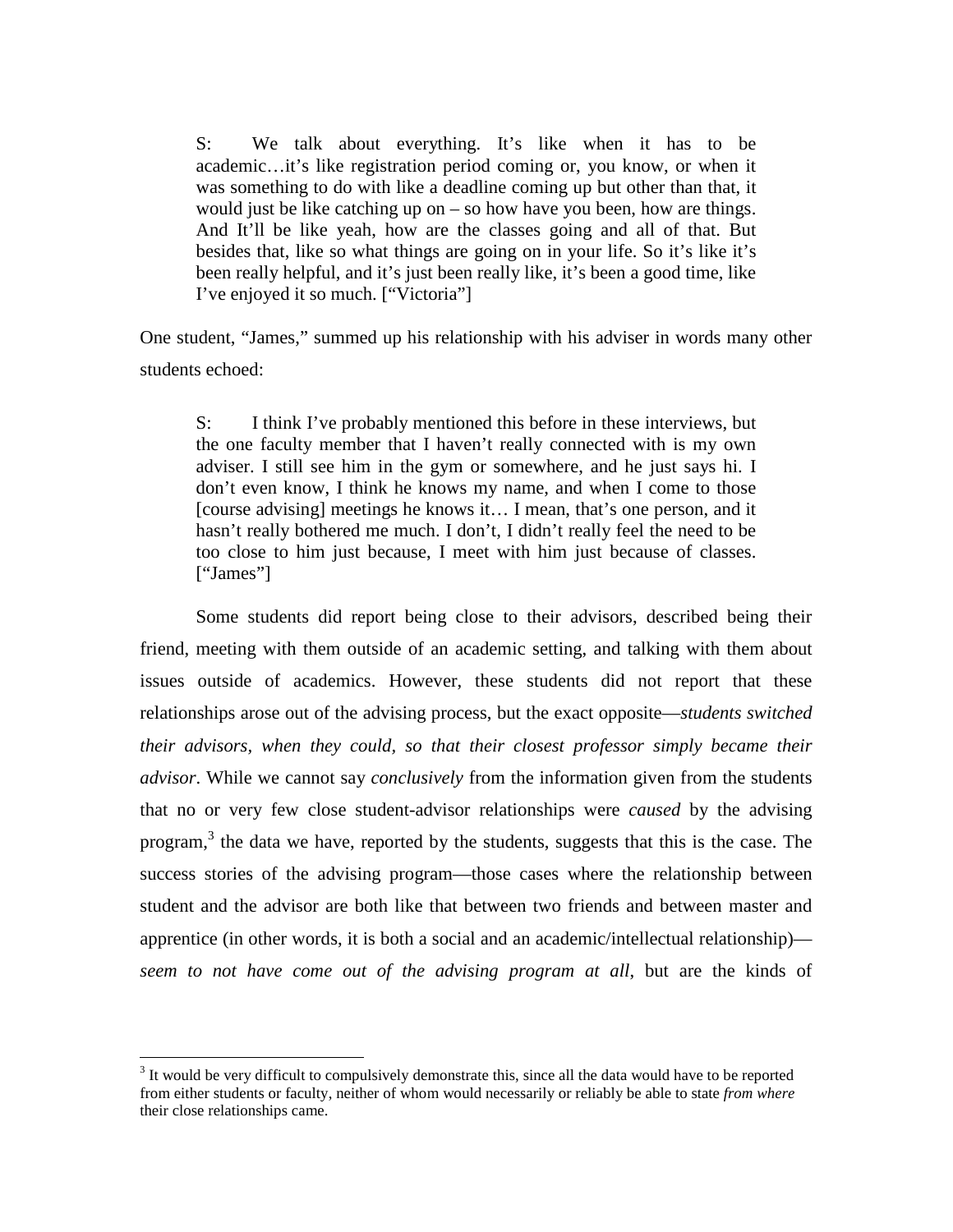relationships that develop anyway between some students and their professors which are then institutionalized (i.e. the student simply switches advisors to their closest professor).

The expressed goals of the advising program have not been met, and attempts to institutionalize close faculty-student relations have not come to fruition. There are numerous reasons why this may be so, some structural/organizational, and some social.

First, assigning professors to students and hoping for a positive outcome is similar to assigning people to be friends—it rarely works. Second, the program assumes that all students and all advisors are open to forming the types of relationships the program seeks to encourage, while many students reported that they actually preferred a "professional" type of student-professor relationship. Third, professors are not held accountable for their advising, and are not evaluated in the same way as they are when they teach classes, thus they have no structural incentive to advise well, or even at all. Fourth, many students' intended majors upon entering Hamilton (which is what the assignment of advisors is based upon) changes during their freshman or sophomore year, and hence their advisor changes. Since, for most students, advising is most important during their first two years, many students find themselves having spent two critical years with an advisor outside of their eventual field of concentration. Fifth, some advisors, students report, just don't seem to care about their advising of students, meaning that many students change their advisors to those professors who do seem to care, thus overloading those professors with advising work. Sixth, and finally, there is no structure within the advising process—it is amorphous. What this means is that the program gives predefined goals, but only sets up one in-program requirement (that advisors approve courses), and thus only gives one small way to achieve its large goals. If there *is* a structural way to create close studentfaculty relationships, it should probably have more of a structure in the first place!

 The advising program is over-ambitious, in that the faculty have attempted to give a formal structure to the close student-faculty relationships that, everyone agrees, benefits those students who have them greatly. If all students could have one member of the faculty with whom they were close with, all students would probably do better than had they no such relationship—this much we can say with relative certainty, and this much the faculty, and many of the students, consciously recognize. However, in attempting to create a system that in effect tries to force these relationships, the new curriculum has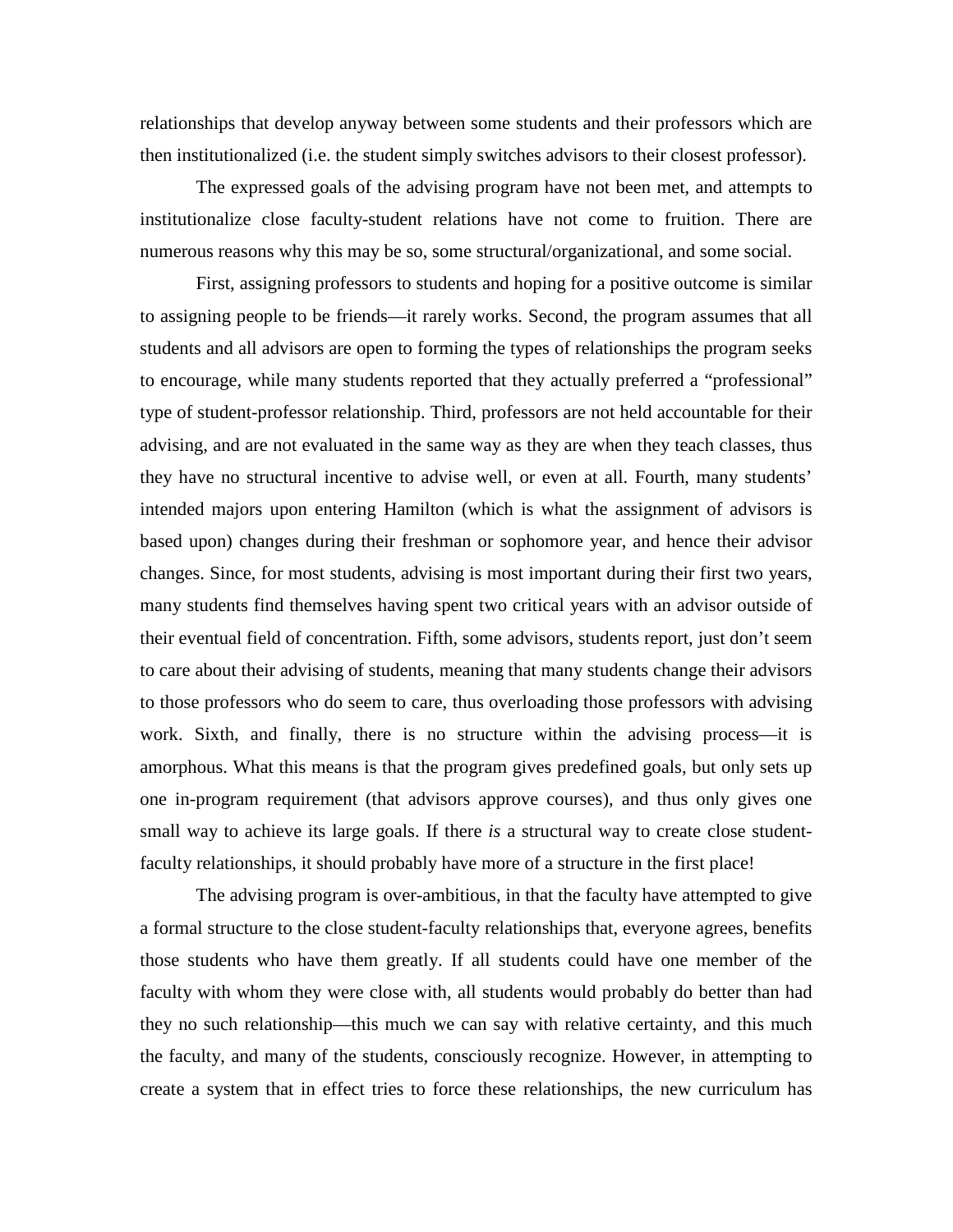instead created a largely burdensome program, full of structural flaws, which cannot meet its goals.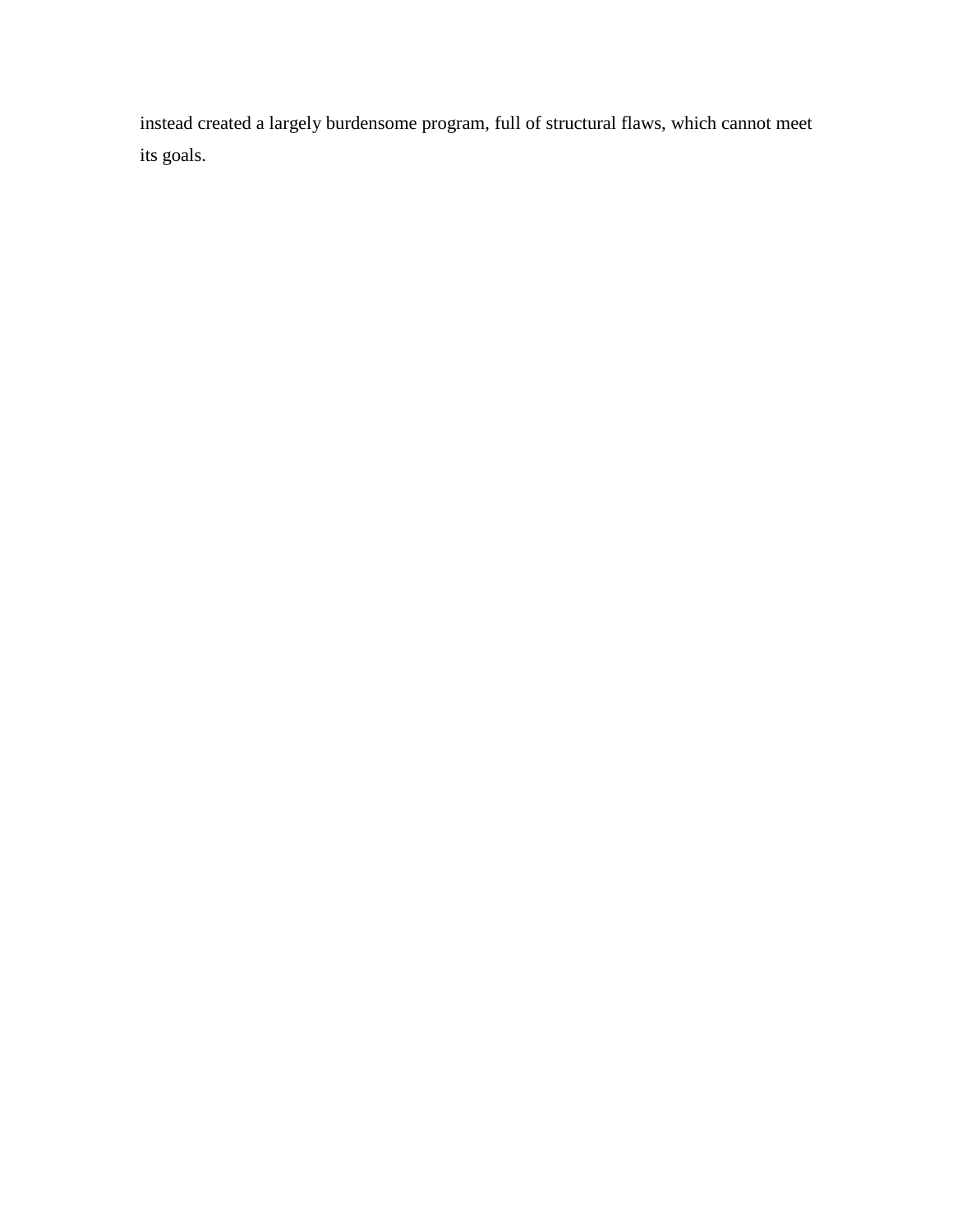#### **Student-Administration Relations**

In addition to asking students about their relationships with members of the faculty, this year we also asked them about their attitudes towards and relationships with members of the administration. Our data indicates that the majority of students' attitudes towards the administration are characterized primarily by confusion as to what the administration consists of. Numerous students, when asked whether they have good relations with the administration, and whether the administration listens to students, answered first by reinforcing their notion of what the administration consists of, saying things such as "like the big board of trustees and stuff?" [Katie] or "college administrators, do you mean like deans?" [Tom], and then, working off their definition, talked about their relationships with the administration. Students' confusion as to what constitutes the administration is not unique (even social scientists run into problems of defining such organizations), and should be expected—students and administrators live very different lives, work in different environments, focus on different issues, and work towards different sets of goals. Given that these worlds rarely meet, students' impressions of the administration are shaped by the two types of cases in which they do: first, by their brief and rare encounters with those who they think of as administrators, and second, by decisions and policies announced by the administration that affect the students in some way.

## *Encounters with "the Administration"*

 While students and faculty meet regularly for classes, which provide a focus for bonding and interaction, there are no formal and ritual activities administrators and students share, hence student relations with individual administrators tend to be far weaker than those they share with their professors. Those times when students do interact with members of the administration are generally isolated and short incidents:

S: I'm an international student. And like they [the dean of students office] help us out. We get rides to the airport...always with complete respect...they're extremely helpful. Other administrat[ors], I sat down with [President] Joan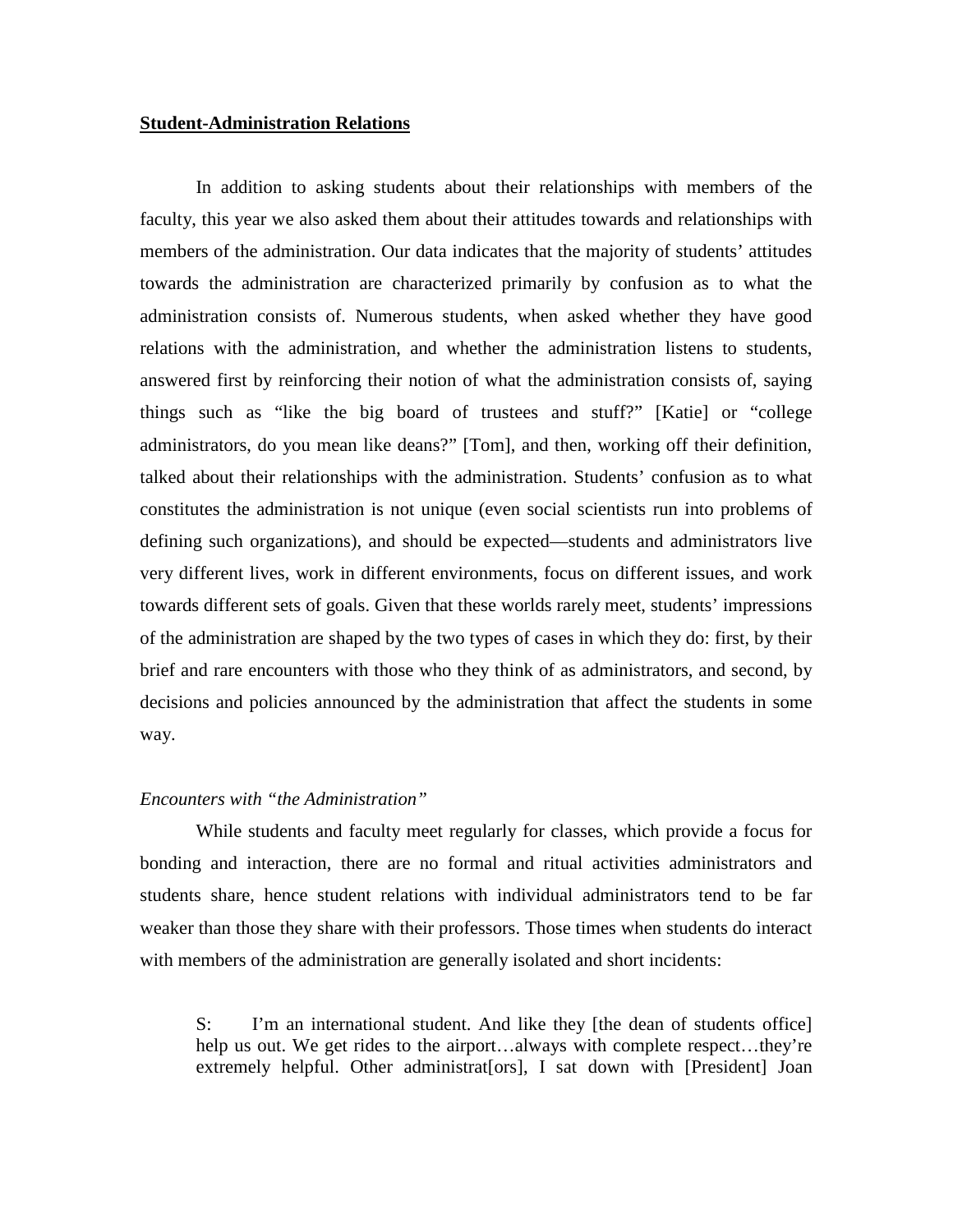[Stewart] to have a pow-wow…she's very comfortable with students. ["vagrant cow"]

 The one event students repeatedly noted when asked whether they think the administration listens to them is the president's open hours. Numerous students were aware of the open hours, and remarked how they think they are a good thing for the president to have. Despite this positive reaction, almost no students responded that they had gone to the president's open hours. Students, then, seem to see the open hour as a nice symbolic gesture on the part of the president, but rarely take advantage of it, and so maintain their sense of distance from administrators.

I: Do you feel that the administration listens to students on the whole?

S: I think so. I mean I don't know a lot, but I think, I mean president Stewart has her open hours. ["Kathleen"].

S: I feel like [administrators are] probably available, you know, just talk to you if you have problems or questions or you want to arrange stuff. I mean the president has her open hour or whatever it is, which you know, it seems like a good policy. I mean I've never felt like I wanted to go and chat about things with President Stewart. But you know, I'm sure that some students don't feel that way, and it's good that she has that. ["Sean"]

While the majority of students have only random and infrequent interactions with administrators (or none at all), there is a slim portion of the student body that does regularly meet with administrators, and subsequently have a very concrete idea of what the administration is, who and what it consists of, and what student-administration relations are like. These select few tended to be student leaders (members of the student assembly, class presidents, heads of clubs, members of the student media), and hence had formal reasons and means to access the administration (and, likewise, to be accessed *by* the administration). These students' views on the administration, interestingly (and perhaps expectedly), tended to be *much* more positive than those students who had had few interactions with administrators. While they noted bureaucratic difficulties inherent within the administration and its relations with students, these students also singled out individual administrators and administrative departments for being quite sympathetic to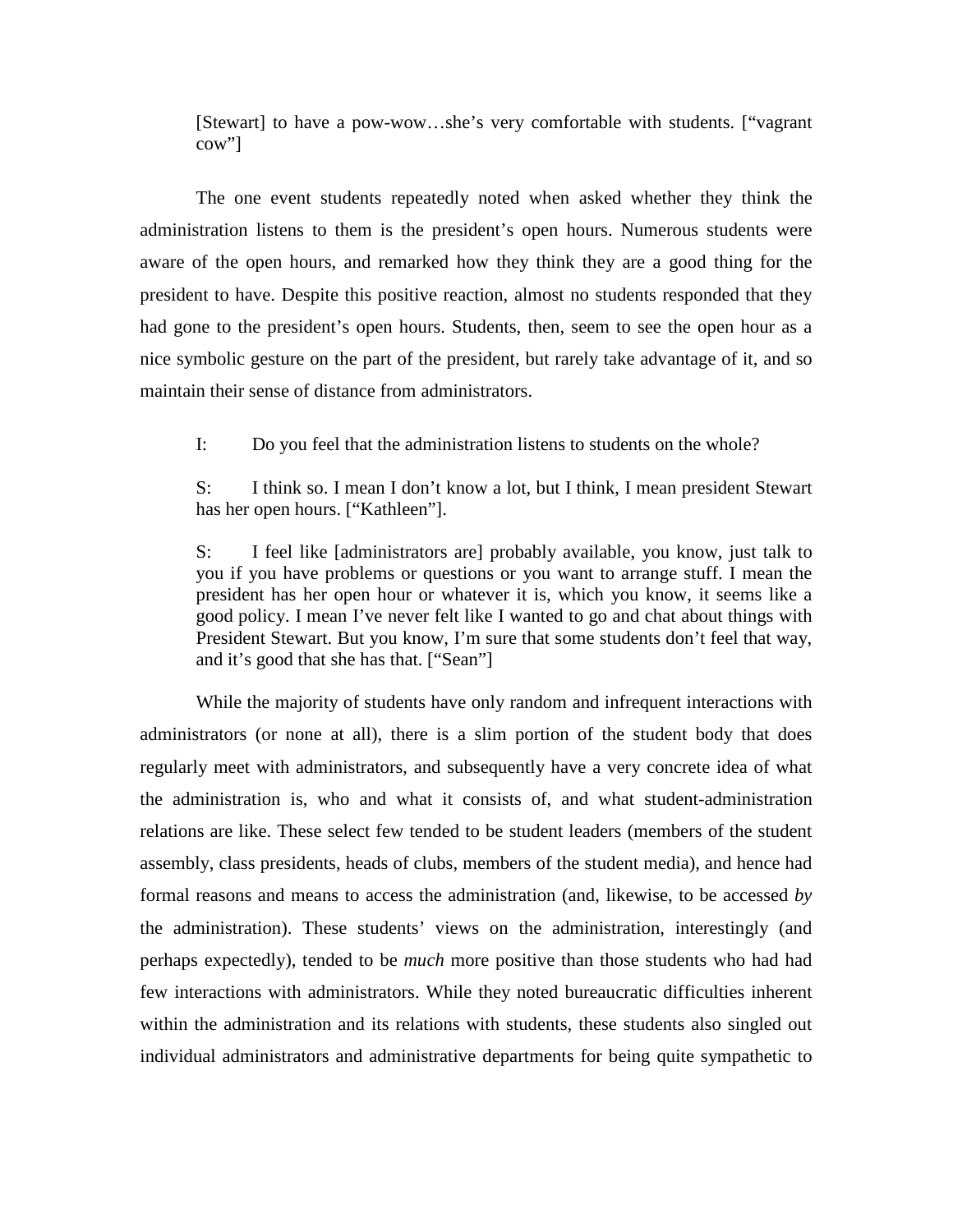and accommodating for student needs and wants. Some of these student leaders commented in the following ways:

S: [With the administration,] I haven't really had as much contact with them until this year, with HALT because we have people come in and speak. And it's sort of been interesting because I had no idea that these [administrators] existed, or what they were doing. ["Linda"]

And,

I: All right. What about the college administrators, do you have good relations with them?

S: College administrators, you mean like deans and stuff like that?

I: Yah, like the Dean of Students, Office of the President, Res Life.

S: Okay. A little bit of a relationship... When I was on Student Assembly, I would meet with a couple of them every now and then to discuss things… dean Thompson was great. She's very understanding…

I: Do you feel like the administrators listen to you and other students?

S: Definitely.

 Social proximity, then, is central to student-administration relations—most students feel distant from and disregarded by the administration, a feeling caused by, to some degree, a self-imposed reluctance to engage administrators, and also by Hamilton's lack of a formal and ritual means for students to interact with administrators in the same way they do the faculty. While it might be impossible, or at least impractical, to construct a *meaningful* way for all or most Hamilton students to meet and interact with administrators, at very least we should recognize that students' negative attitudes towards the administration are tied to a sense of distance from it inherent in the social and bureaucratic structure of the college.

*Administrative decisions and the student body*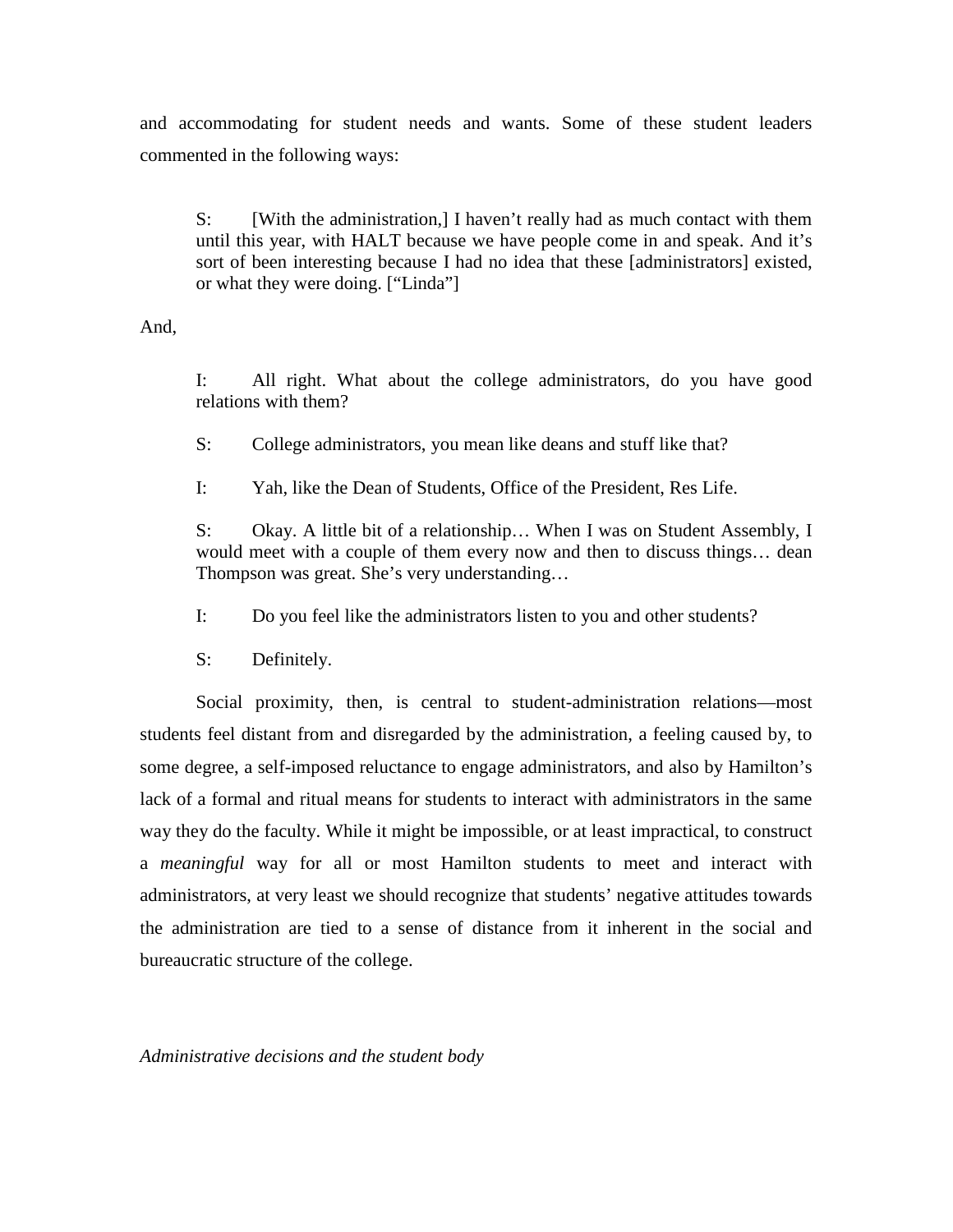The other way in which student lives come into contact with the administration is through administrative decisions and policies that effect the student body. As a group who, we might argue, is especially sensitive to change, students seem to frown upon many of the administrations' decisions. There is a general sense among students that the administration is actively and consciously trying to limit students' social options, and minimize their "social life." Fraternity members especially feel that the administration has taken an aggressive stance towards societies, and that through residential life decisions and the revised alcohol policy, administrators have sought to eliminate the role of societies from Hamilton's social life. In some sense, this may be accurate. Looking simply at the policies approved by the various divisions of the administration and the board of trustees, social options<sup>4</sup> on campus have, in practice been limited, especially through tightening restrictions on private societies. What students, both in and out of private societies, do not recognize is that administrative decisions are rarely a product of one administrator's desires, or even the desires of an administrative department, but that they typically arise from various sources and for various reasons. The students' recognition that administrative decisions have restricted social options for students is mistaken for a desire by the president, the board of trustees, or by other administrators, to either "get rid of private societies," to "make Hamilton a dry campus," or to in some other way change and limit the social life of students.

Students overwhelmingly feel that they should have a central role in decisionmaking at Hamilton, and that such participation could be achieved through greater contact between students and the administration. Few such channels exist formally, and until they are created, student satisfaction with the administration will remain low.

 4 When using the term "social options" we refer, as students do, to the broad category of activity students can partake in, from joining clubs, to throwing parties, to consuming alcohol. The term itself is highly problematic, because it means so many diverse types of behavior at once, and so we will try to specify what type of activities are meant when possible. Typically, though, students use the term to mean simple having fun with other students, in whatever form that may take.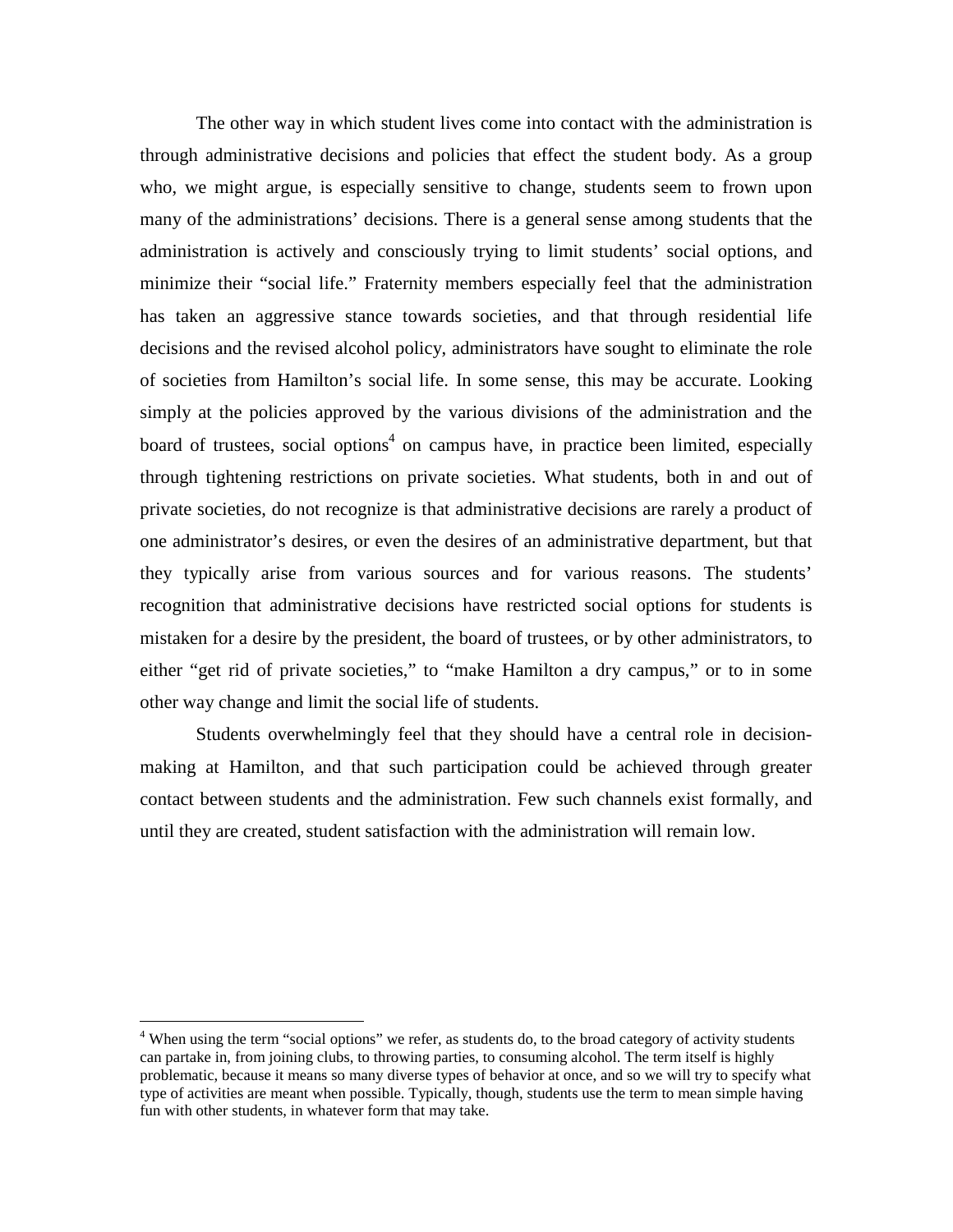## *2. The Curriculum*

## **Sophomore Seminars**

 As a main part of Hamilton's new curriculum, sophomore seminars are one of few core requirements for students outside of those of their major. Generally team-taught and interdisciplinary, these seminars have had mixed results, in the students' eyes, during their first few years of existence. Responding to the interview question of whether the student's sophomore seminar "added anything distinctive to their time at Hamilton," around two-thirds said it did not. This is not to say that only a third of students enjoy their sophomore seminars—around half of the students said they did, the other half that they did not. In other words, a near-equal amount of students like the seminars as disliked them; however, most students reported that their seminars were not at all distinctive. Further, in many cases, those students who like their sophomore seminars suggested that they liked them not necessarily because they were sophomore seminars, but because of typical reasons why students like some classes: they like the subject matter, they like the professor who teach it, etc. Meanwhile, many of the negative responses towards the seminars point to the organizational and social problems inherent in the structure of the sophomore seminar program.

As we shall see, sophomore seminars face a number of basic problems that essentially arise out of 1) the goal of increasing interdisciplinary interaction that has been institutionalized in these courses, and 2) out of the basic requirement that students take a sophomore seminar. These problems, as many students report, consist of: 1) poor course selections, which result in students taking courses they dislike; 2) classes numbering over their student capacity; 3) co-taught class professors having different standards of academic expectations; 4) disciplinary and intellectual divisions both between professors and between students.

While the seminars face these problems, they also seem to have succeeded on two fronts. Overwhelmingly, positive comments about Sophomore Seminars centered around the benefits of making public presentations. With few exceptions, both those students who generally enjoyed their seminars and those who responded that the seminars added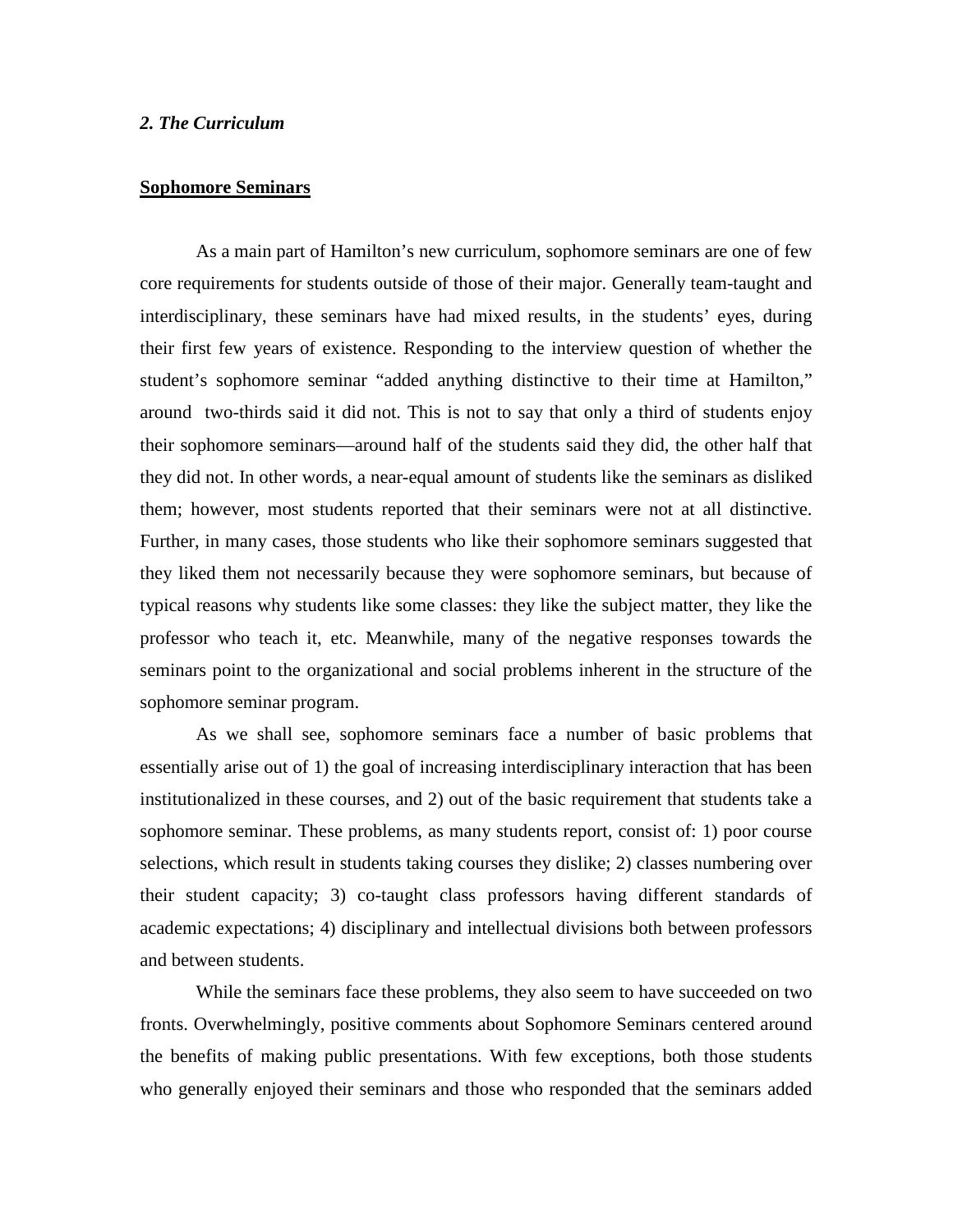something to their Hamilton experience mentioned, in a positive light, the presentation requirements. Even some students who greatly disliked their seminars noted how they improved their public speaking and communication skills by taking the course. Many students also commented on how having to write a large final paper (which some of the classes required) helped prepare them for their thesis work later on.

#### *Course selection*

 One of the first and probably the most problematic issues students faced upon the institution of the sophomore seminars program was course selection. For many students, some fields were underrepresented, while others were overrepresented, and because all sophomores were required to complete a seminar, many popular classes and/or classes in underrepresented fields quickly filled during registration. Numerous students reported having to take, because of scheduling problems, classes in fields completely unfamiliar to and in some cases even disliked by them. While one of the goals of the program was to encourage students to engage in fields outside their major(s) and minor(s), that many student were essentially forced into classes outside their field because of requirements and scheduling provoked a high degree of anger and frustration from them, reflected repeatedly in their responses to our interviews. "Frank" speaks bluntly about his seminar, saying:

I: Do you think that your sophomore seminar has added anything distinctive to your or helped you in any particular way?

S: I think it was a total waste of time.

I: Yeah?

S: Yeah. I mean the, the scope of what you can do is so limited that you can get stuck doing something you really don't want to do.

I: Well, can you tell me about your sophomore seminar and how that was?

S: I got stuck in the [omit name of class], or whatever it was called, seminar and it was just a total waste of my time. I didn't get anything out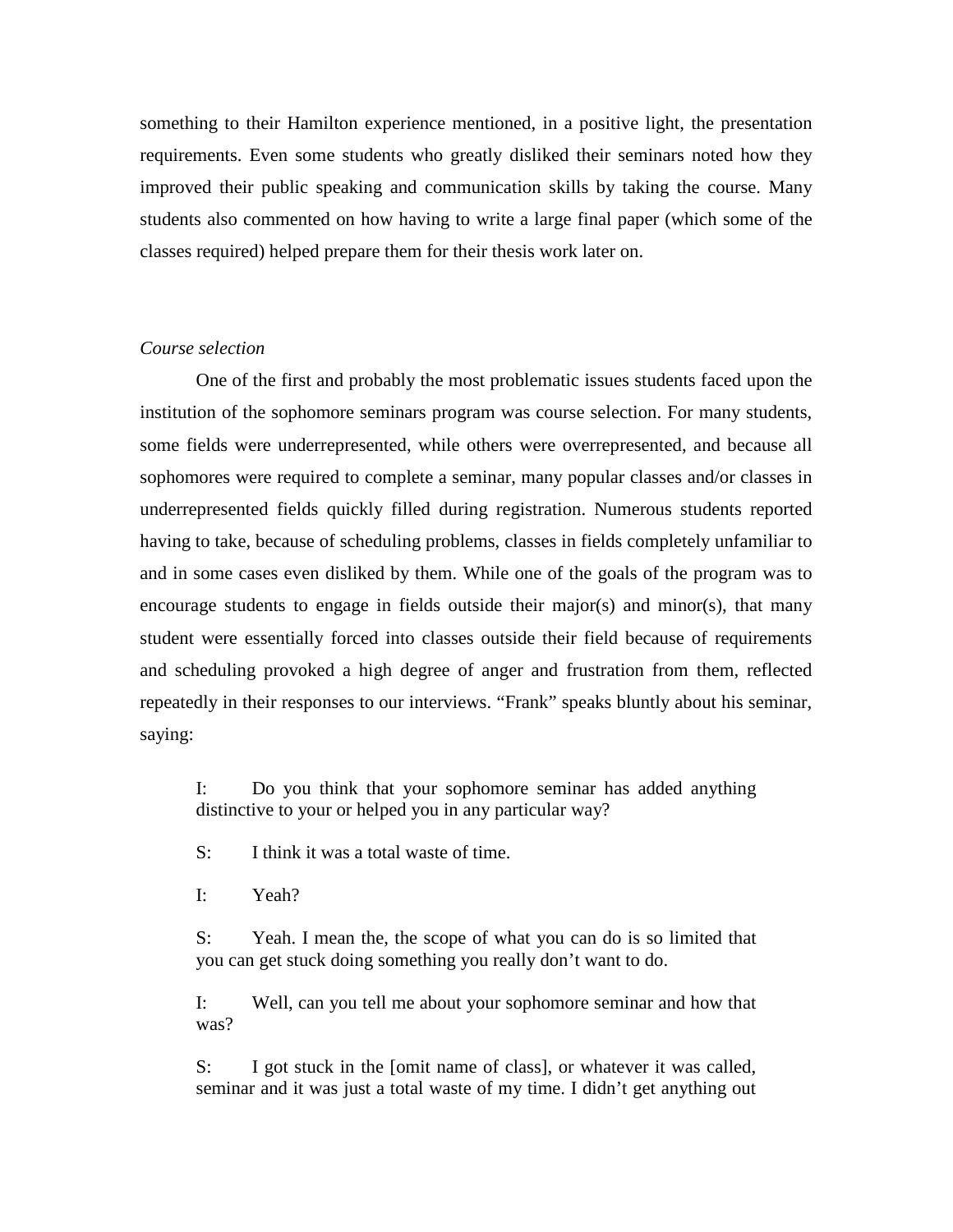of it as far as my major, and I wasn't interested in it at all. So I think the sophomore seminar is pretty detrimental.

I: Okay. When you say you got stuck in it, what do you mean by that?

S: Well, it was the only one that really fit into my schedule. ["Frank"]

"James" echoed many students' sentiments in his interview:

I: Do you think that [your sophomore seminar] has added anything distinctive to your career at Hamilton?

S: No, not really.

I: Really?

S: No, I didn't, my, my sophomore seminar was, I don't know. I mean most of the time it was much the same as any other class, except that it was larger and that there were people in it that didn't really want to be in it. I think that was one of the only significant differences. ["James"]

 Course selection problems are not limited to sophomore seminars—popular courses, departments, professors, and class times can and do fill up regularly. However, the *degree* to which sophomore seminar course selection proved problematic for students is much higher than normal, a fact reflected not only in responses to our interviews, but to course evaluations as well, in which sophomore seminars overall are rated significantly lower than the average Hamilton class by students.<sup>5</sup> Further, students who responded to our interview the *most* negatively about their seminars were typically those who were "forced" into them because of a lack of alternative options. Such course selection problems are compounded by the fact that, as team-taught courses, the seminars demand twice as much faculty attention, $6$  and thus limit the ability of the faculty to expand the number of courses offered so as to alleviate the selection crunch of sophomore year registration. This problem, as stated, is not necessarily integral to the program—such problems arise with course registration frequently, though to a lesser degree—but to resolve it, would require some form of restructuring of how the courses are set up in

<sup>&</sup>lt;u>.</u> <sup>5</sup> This may not *only* be due to course selection problems, but judging by how frequently students reported such problems with their sophomore seminars, is most likely a major factor in such negative evaluations.

<sup>&</sup>lt;sup>6</sup> In addition to the fact that only senior faculty members are allowed to teach the seminars.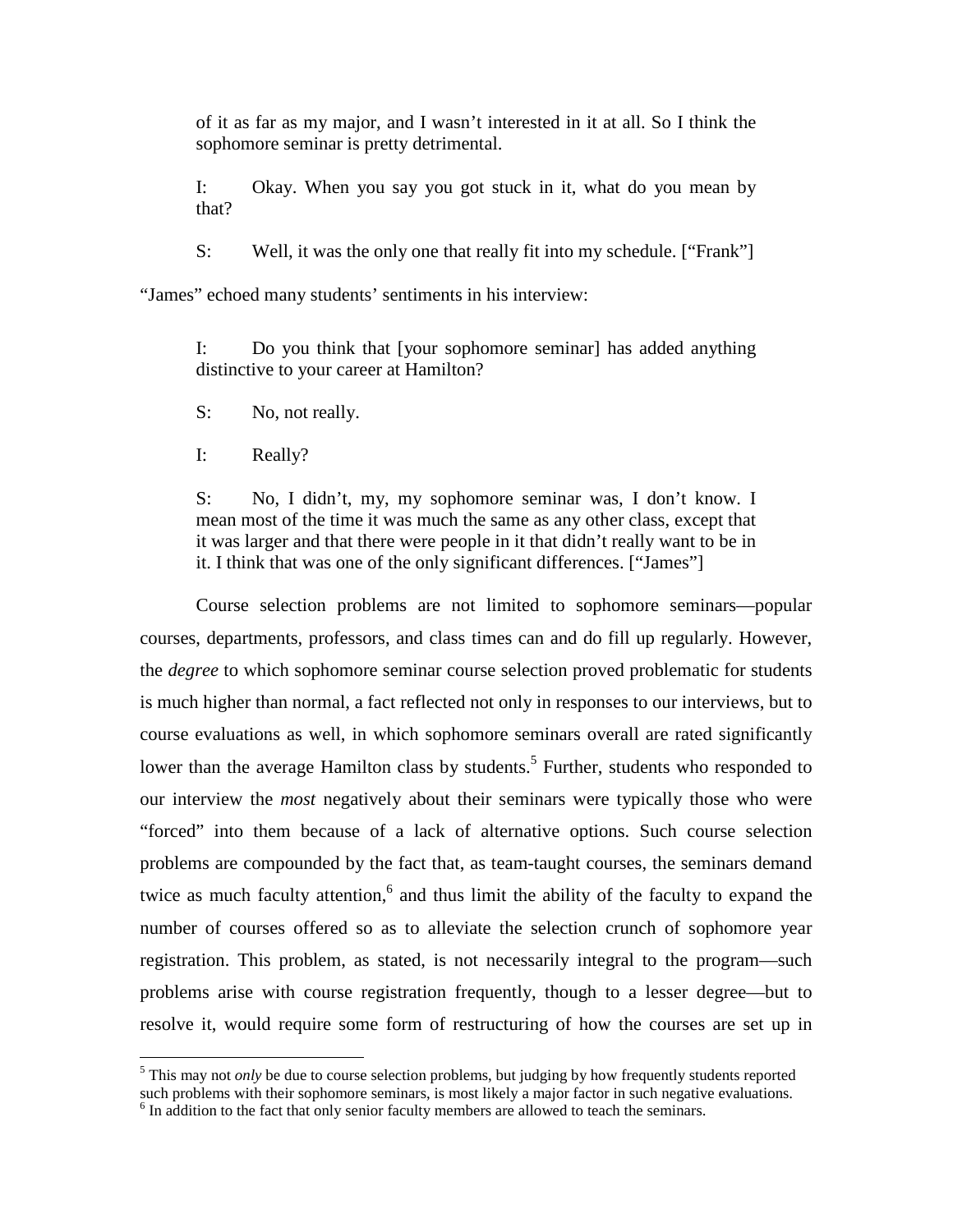relation to one another and in relation to the desires, needs, and sheer volume of students and faculty.

#### *Volume within courses*

 Another problem, which is directly related to the one above, is that of the size of classes within the seminars themselves. Some students report that, because of either very high demand for some courses (combined with those course's professors admitting students over the maximum), or very low demand for others, they had an imbalanced class experience.

I: What did you take?...

S: The [class name omitted]. I think it was very, there wasn't enough structure in it for the size of the class, since there were like 30 people in it. It just meandered, and didn't go anywhere.

I: How do you think that could have been helped?

S: Either a smaller class size, breaking in half with the two professors or something; or a more structured environment.

Students frequently complain about the size of classes outside of sophomore seminars, and while the problem seems endemic to all types of classes and departments, students seem particularly distressed by *seminar* classes that are too large—these classes, after all, are intended to be small and intimate, and to foster close discussion and intellectual relationships.

 Comparing students' reports to the numbers available on sophomore seminar class sizes, we can see how many student found themselves in classes that were sized inappropriately for a seminar format. At the same time, by comparing this data to that of typical Hamilton classes, we can see that, while some of the seminars were crowded, on average they were significantly smaller than the typical class at Hamilton.

 For the class of 2005, the majority of whom enrolled in a sophomore seminar their sophomore year, the average class held around 12 students. However this number is misleading when accounting for students' perspectives, since, as seen in Diagram 5, 38% of students are enrolled in classes larger than 20 people, while only a slightly higher 42%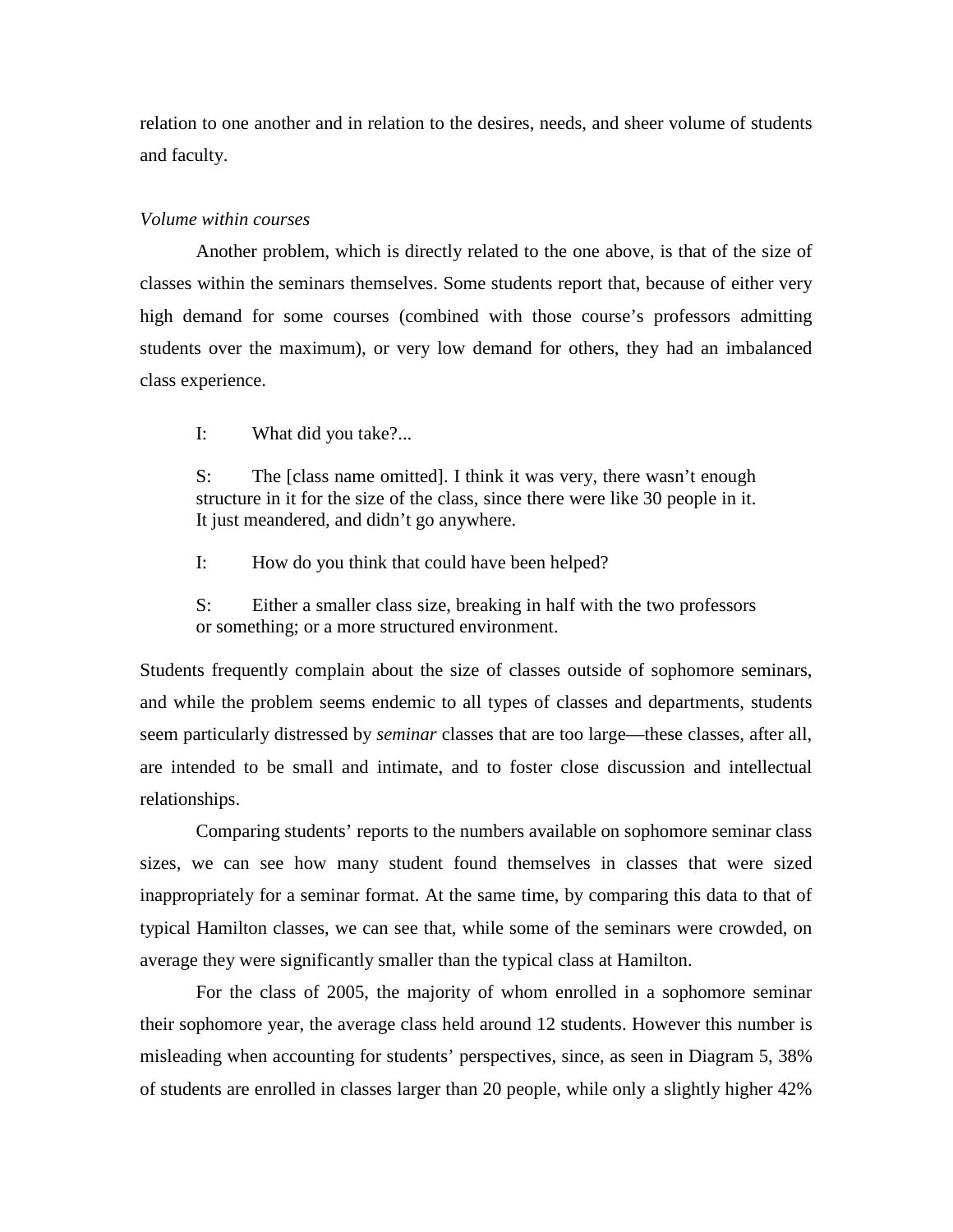are enrolled in classes sized from 10-20 students, and 20% in classes less than 10 students. Hence, many students wind up taking "seminar" classes that, in practice, are far too large to accomplish the goals of the ideal seminar course.

 Diagrams 1 and 2 show the change in sophomore seminar class sizes from their institution in 2002 to the present. Most notably, while the average class size has increased, there are far fewer large classes.



Diagram 1. Mean = 12.45 Students per class; Median = 12 Students.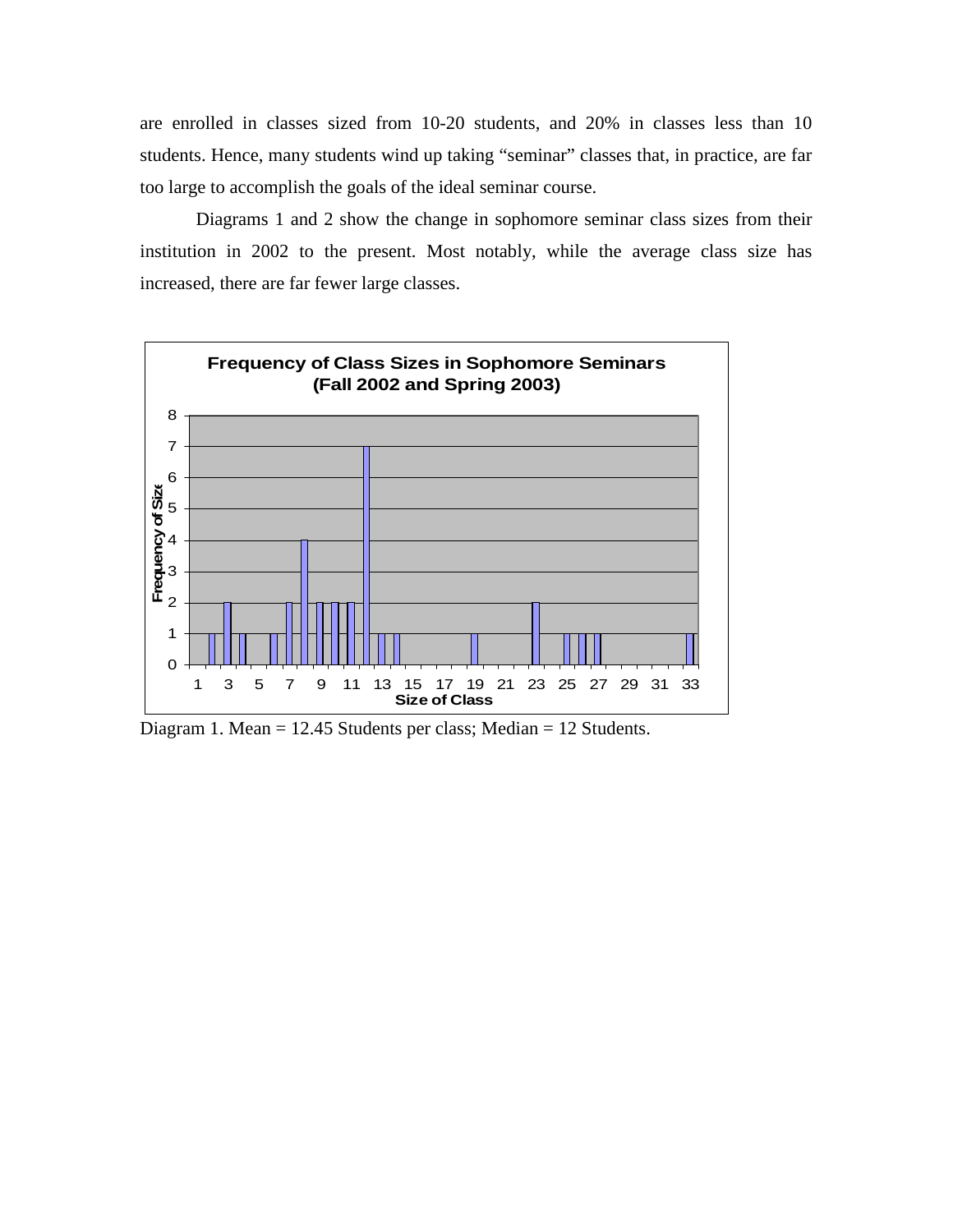

Diagram 2. Mean = 14.375 students per class; Median = 12 Students

Diagrams 3 and 4 display student experience of class size in sophomore seminars, or in other words, the likelihood of which a student would find him/herself in a class of that size.



Diagram 3.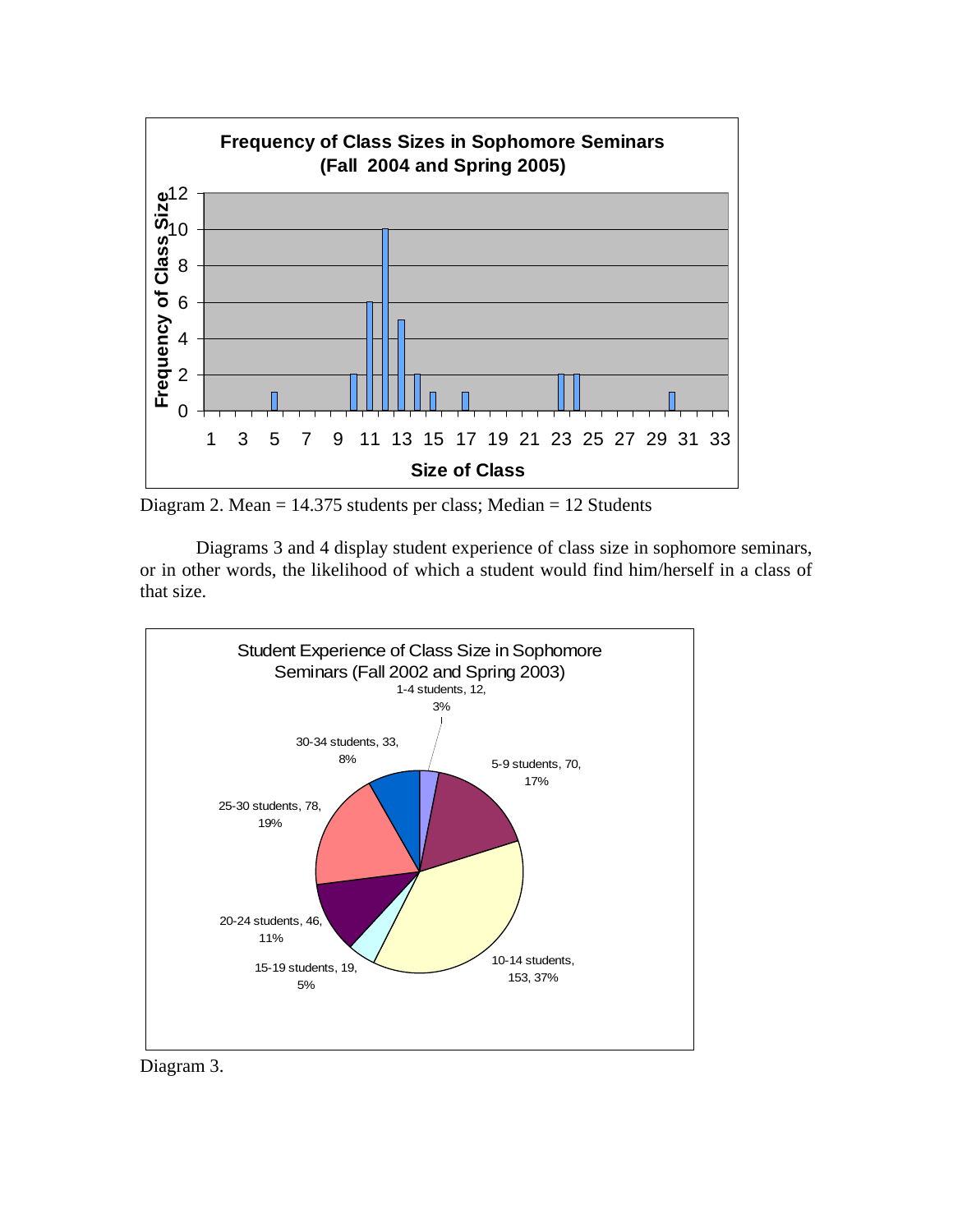

Diagram 4.

Diagrams 5 and 6 are condensed to better show the change in student experience of seminar class sizes. Most notably, Sophomore Seminar class sizes have stabilized around the 10-14 student area, which is suitable for this type of class. Significantly, very large and very small classes are far rarer than in 2002.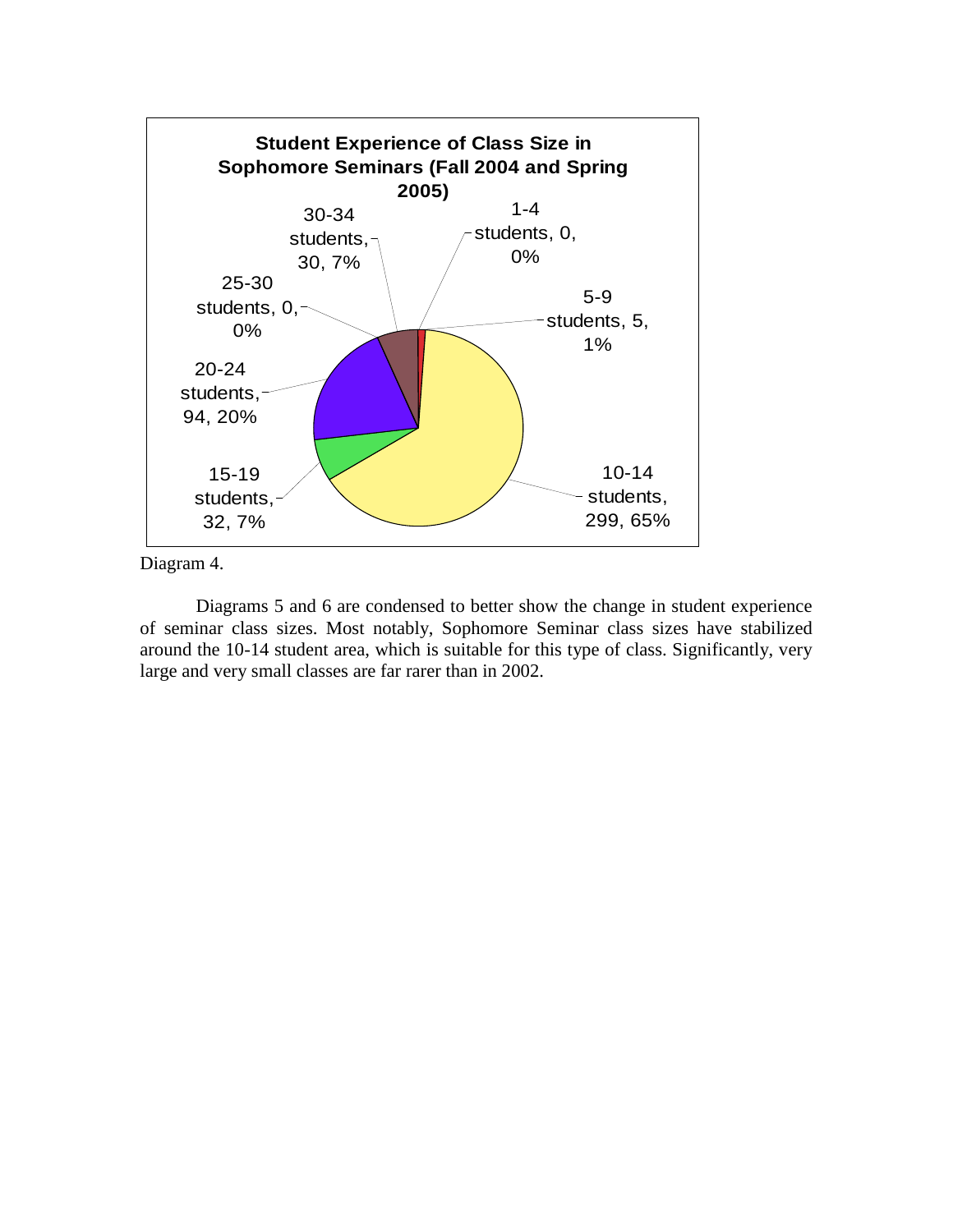

Diagram 5.



Diagram 6.

 This data, combined with student reports, suggests that due to the requirement that students take a sophomore seminar their sophomore year, combined with a high demand for some classes and a low demand for others, many students from the class of 2005 (who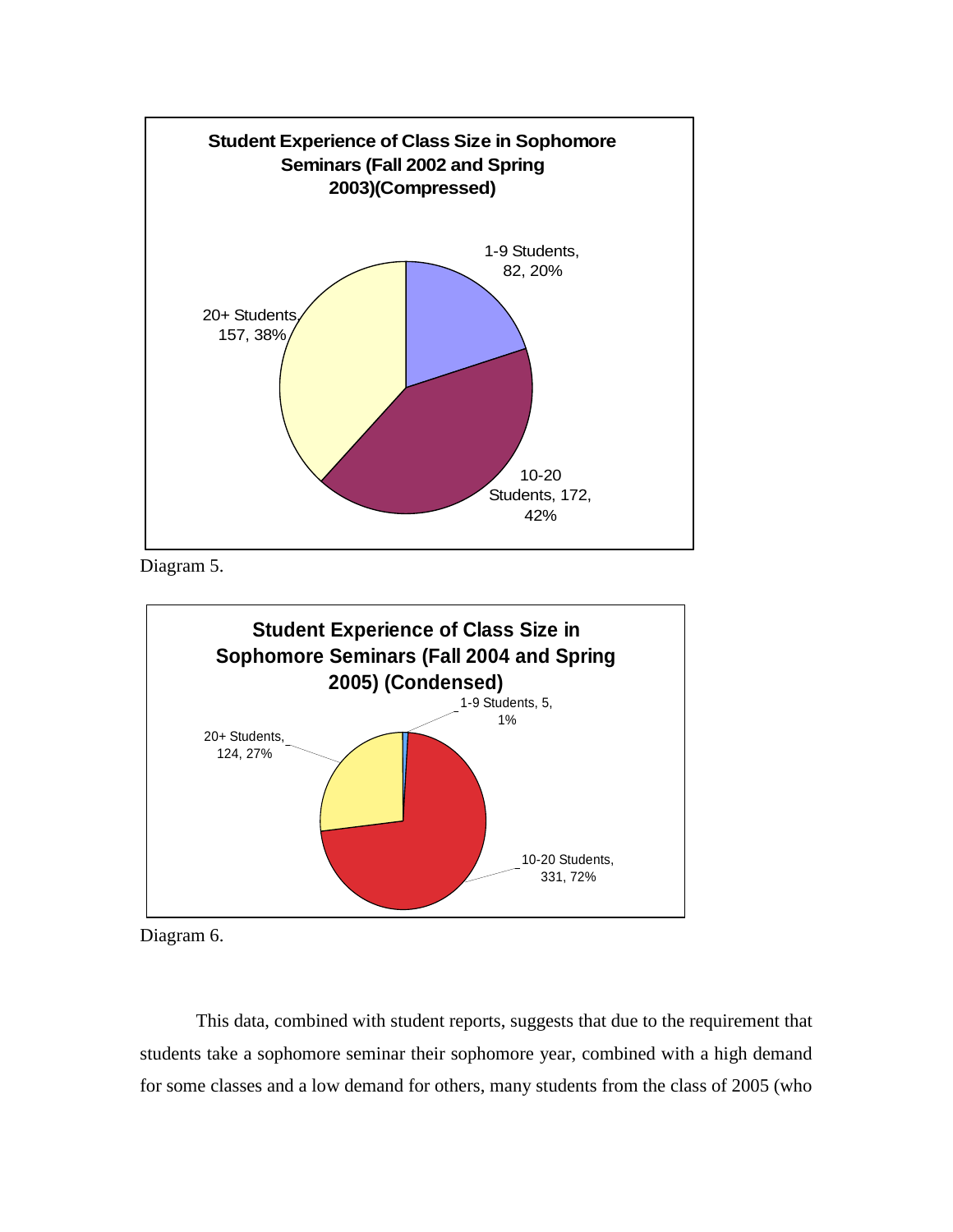took these seminars probably in the fall of 2002 or spring of 2003) experienced classes far too large to fulfill the intended goals of the program. We can also see from this data that the students' situation has improved since the program began, but still faces problems of class size that may be inimical to the scheduling structure of these required classes.

#### *The potential for double standards within team-taught courses*

 Even those students who registered in seminars they wanted faced problems within the program, which manifested themselves within the classroom. Most significant to many of the students was what they felt was a double-standard of grading, teaching, and evaluation, arising out of the team-taught nature of the seminars. Some students reported receiving good grades or evaluations from one of the class's professors, while grading poorly with the other, despite having done the same amount of work at the same skill level. "Jane Smith" reports how,

S: There was not always much sufficient agreement between the two of [the professors], so we were getting papers back with like two very different grades, you know…I initially felt confused because we were getting mixed responses; that, and other stuff; they were getting on. We were more confused as well as like what we should really be focusing on. It was just, it was a big hodge-podge of stuff. ["Jane Smith"]

 This problem was particularly frustrating to many students, who expressed feeling lost in some of the interdisciplinary material, while at the same time being unaware of what was expected of them due to what they saw as two (or more) different sets of academic and disciplinary expectations expressed by the course's professor team. "Murphy" recounts how,

S: [The professors] had very conflicting personalities, and you know, they were approaching the same topic – one from like a History point of view, and one from a literary point of view…so they had conflicts and things. And yeah, they didn't know how to grade. So I think, in general, lowered everyone's grade and kind of like caused a lot of problems for people. [Murphy]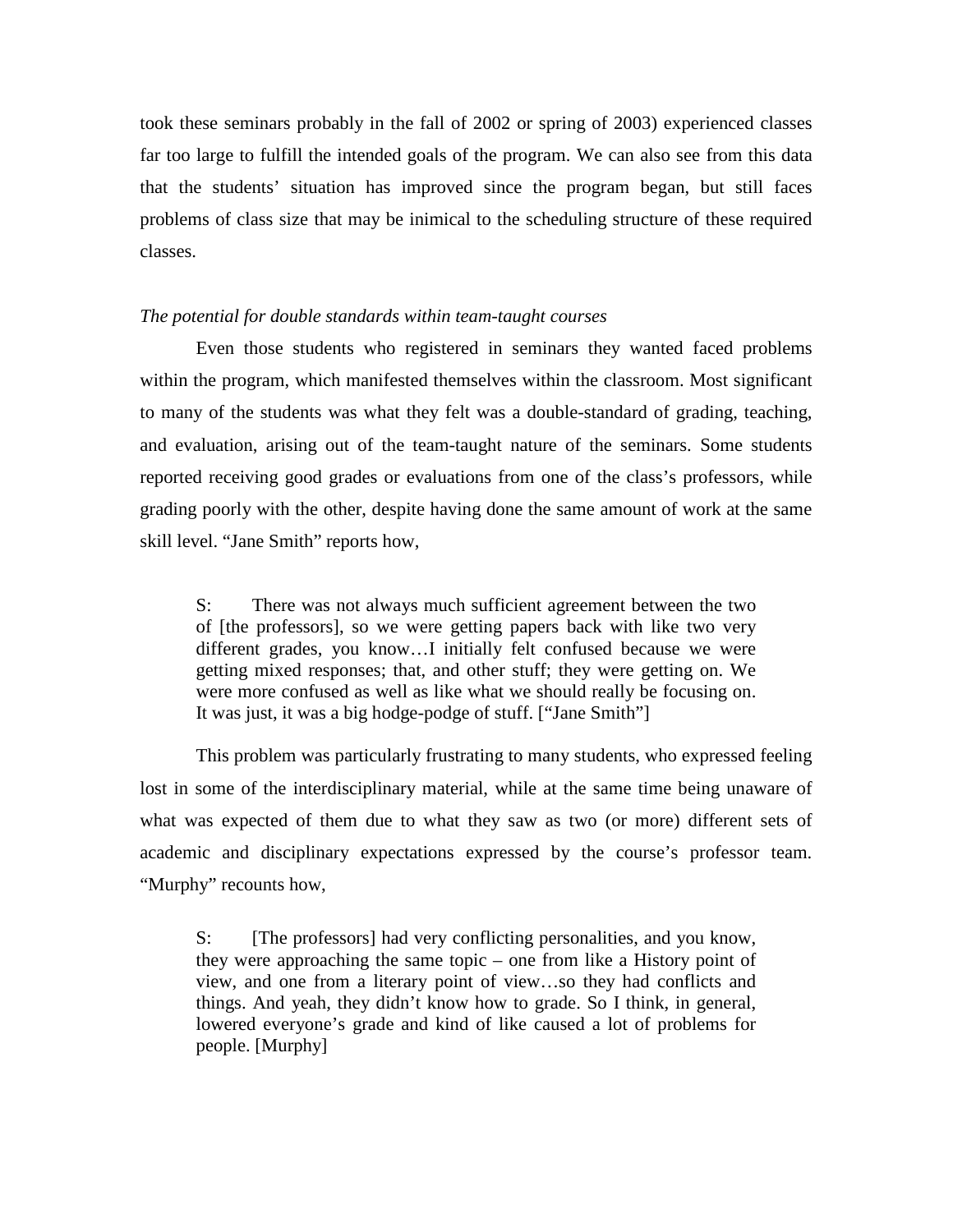"Murphy" echoes a number of other students who not only faced evaluative differences between their professors, but disciplinary ones as well, differences which the sophomore seminar's goals as an interdisciplinary program sought to help overcome, but which have manifested themselves directly and problematically into the classroom.

## *Disciplinary divisions*

 Intended as classes that would bridge disciplinary divisions, many sophomore seminar classes, as students described, actually seemed like two different classes only tangentially linked. A significant number of students complained of how not only did their professors have different standards and expectations, but completely different intellectual outlooks, which oftentimes clashed.

S: [The professors] were at odds as to how to approach the humanities section of approaching the [topic]. In the literary and historical sense, they didn't quite understand that. And so the final project that I did, while it was in their context, was not understood by them because they didn't know anything about lit[erature] or history, you know, in the academic sense, in the same way that they do about Biology. ["Ruttiger"]

Sometimes the divisions were not simply academic, but personal as well:

S: It would have been good if my teachers liked each other, and had anything in common. But they hated each other, so the class frankly wasn't that amazing. Like they just kind of lectured, alternating day-byday. And once in a while, they fell asleep in the other one's lecture.  $[''Jen'']$ 

"Jose" did not mince his words about his bad experiences in the class because of his professors' lack of communication:

S: It was pretty much an unmitigated disaster of a class... apparently [the professors] never spoke to each other, like about the class. Like I saw them meet once about it. I mean like, you know, they met, but there was no real communication between them, and it was just sort of, I mean it was bad in that sense. They didn't teach much. ["Jose"]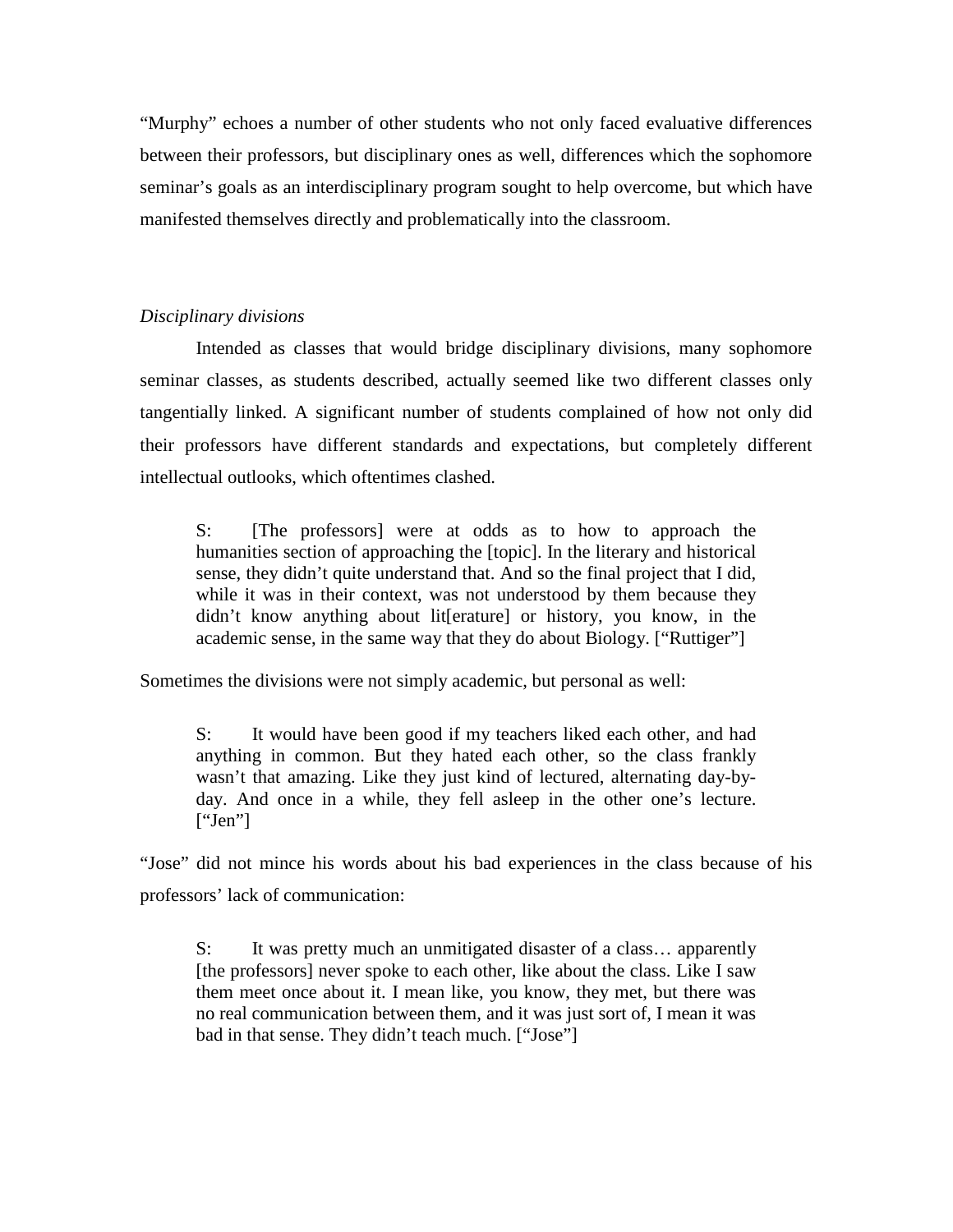The danger, for the college, in encouraging interdisciplinarity by institutionalizing it in a required class program, is that sometimes this institutionalization can backfire and actually increase disciplinary divisions when the mixing of disciplines is unsuccessful. Hence, while many students noted their good experiences in bridging disciplinary gaps, many others suggested that taking these classes simply reinforced their embeddedness in one or the other fields taught in the course. While exposure to other fields can benefit the student, it can also alienate him/her.

 These problems are embedded in the way in which the college created the sophomore seminars program. The faculty and administration saw interdisciplinary behavior among students, and decided to encourage that by making it into a required program—the flawed and essentially unempirical assumptions underlying this are that: 1) all students (or, more specifically and importantly, *sophomores*) can and will benefit from interdisciplinary experience, 2) interdisciplinary experiences can be encouraged and created, 3) they can be encouraged and created simply by requiring team-taught seminar classes of all sophomores. The empirical evidence on these issues is mixed, but at very least suggests that a good deal of problems arise when these assumptions are built upon. While interdisciplinarity is a noble and central goal of a liberal arts education, there is little evidence to suggest that requiring, programatizing, and institutionalizing it is an appropriate way to encourage it.

## *Public presentations and long papers*

 While students had large numbers of complaints about their sophomore seminars, they also noted ways in which these classes have helped them improve academically. Most significantly, a good deal of students reported improving their public speaking skills from the required speaking section of each sophomore seminar. Both students who liked and disliked their sophomore seminars noted that their experience(s) of having to speak publicly in the classes gave them a better sense of themselves as speakers, and refined their skills as orators. Of all the positive comments regarding sophomore seminars, the most frequent centered on the public speaking element of the class, and how it helps students gain a better sense of how to speak to an audience.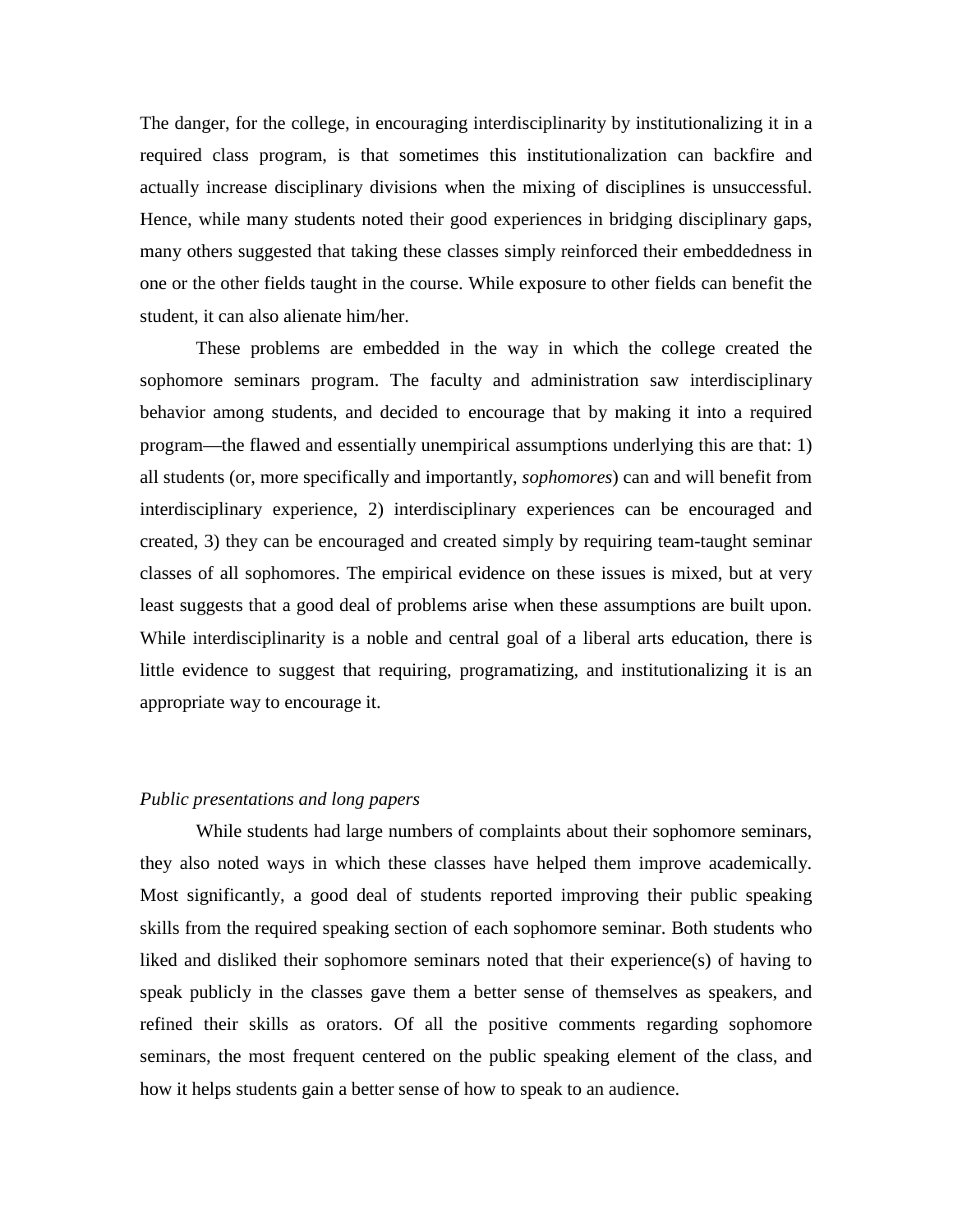S: I think probably the main thing I took away from the sophomore seminar was the big presentation, just meeting with someone from the [communications department] and she like came and videotaped us, and then just having to present it to the class. And I think that was the first PowerPoint presentation that I'd done on my own. SO I think just learning how to do that, and feel more comfortable with oral communications.

I: Has that continued to help you in other presentations?

S: Yeah.

I: And given you confidence in public speaking and stuff like that?

S: Yeah. I think I remember a lot of the things that I learned, and I remember a lot of the things that, particularly I learned about myself and seeing myself videotaped.

I: Like, like I'm curious, like what?

S: Just I'm not very good with keeping eye contact, and that I tend, I always get very nervous when I'm talking in public settings.

I: Me too.

S: Just remembering to like slow down when I speak. I don't know. Just seeing yourself and being able to think. And then just, like I said before, learning how to do a PowerPoint presentation myself. I feel like I've had to do like many more of those since then. ["Mary"]

Students reported learning not only such more technical speaking skills as these, but also how to identify their own abilities to work upon and improve.

S: It [sophomore seminar] helps you recognize your weaknesses when it comes to oral communication skills; when it comes to presenting yourself professionally with the presentation requirement. It was tough, but you learn a lot about your weaknesses, and you learn a lot about your strengths. It's, it's a good requirement. I don't see, you know, I think it's very productive…Feeling comfortable in a big group of people is really important because if you can do that, you can really do anything…Because if you understand the material, you can, you can talk about it with large groups of people…That confidence is invaluable. ["Tom"]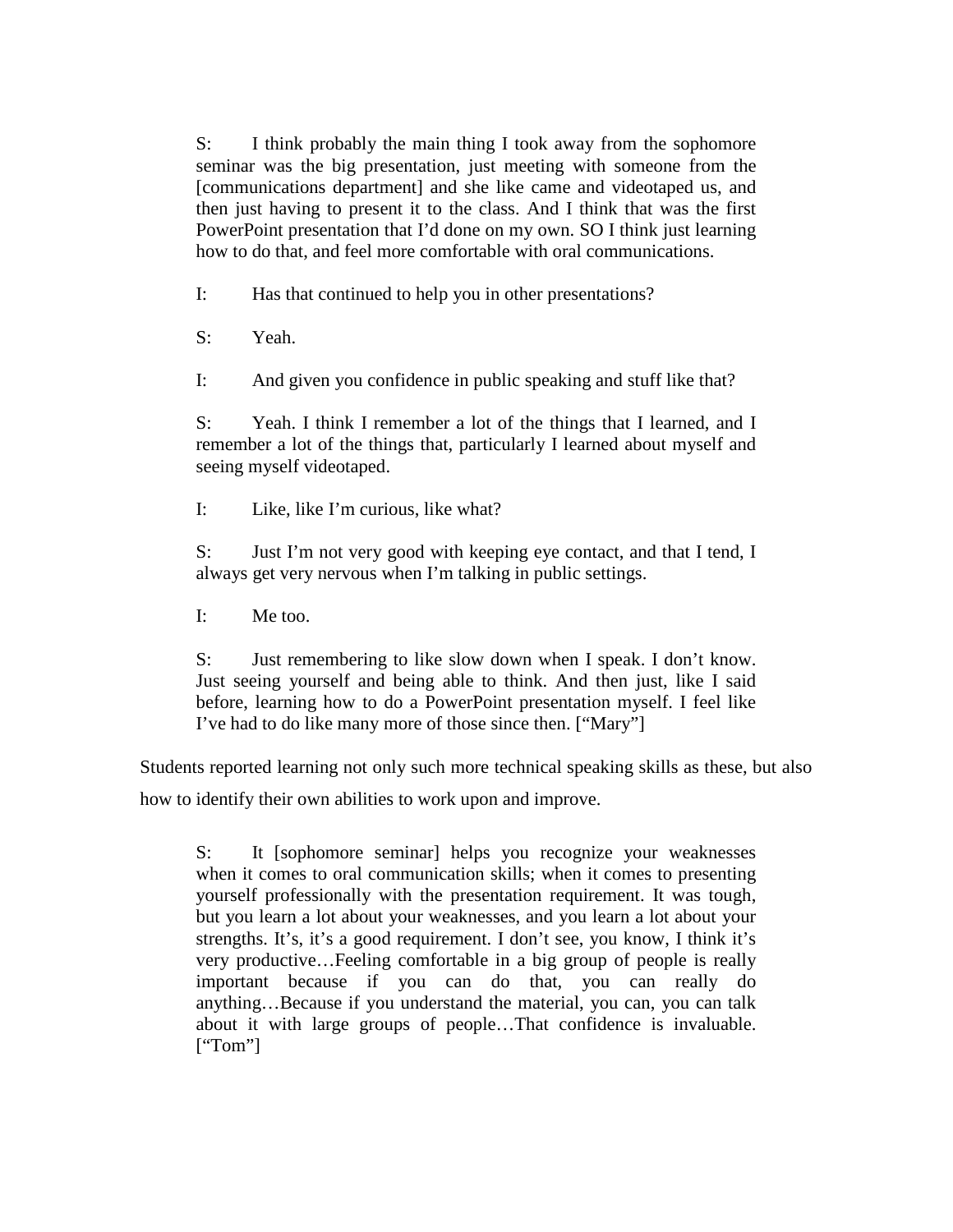Further, students such as Jenn reported how she gained a sense of what was expected of her as a presenter, and how to improve her connection with her audience.

S: We also did a lot of presentations, which was really good for me because in the beginning I felt very uncomfortable talking in front of a while bunch of people. And then by the end of the seminar, I felt more comfortable doing these, and I kind of knew what my audience expected of me and how I can engage them in my presentations. ["Jenn"]

 Such improvements are not unique to sophomore seminars, but seem to occur whenever some form of public speaking is required in a class. Overall, students who had had little or no experience with public speaking reported dramatically improving their skills by taking a class that required it. On the other side, those students who have already had some training or experience in public speaking (these students were very much in the minority) reported little improvement from being required to speak publicly in these seminars. We will discuss some of the causes, details, and consequences of these patterns of reports in the following section on public speaking at Hamilton.

 Sophomore seminars also seem to have helped some students' writing skills many students reported that having to write a long (20+ pages) paper for their class helped them greatly later on in their academic career when they had to write their theses. Students at the sophomore level are rarely required to write papers that long, and oftentimes many students are first exposed to projects of that size in their senior years.

 "Liz" commented that "it's the longest paper I've had to write, and that was fun," and her comments were echoed by many other students, noting how their seminars gave them their first experience dealing with issues of structure, argument, and style in longer papers.

The seminars, in some cases, proved helpful for students with little experience with the technical intricacies of writing. "Kim" detailed how her seminar improved her writing in a number of ways:

S: I really liked mine. I took [class name omitted], and I think it's really helped my writing. I'm a Math major, so I don't really write a lot; and when I do write, it's pretty simple. But I think taking that at least has made me focus more on, like I feel like it helped me realize what you are good at and what you need to work on – more so than just a writing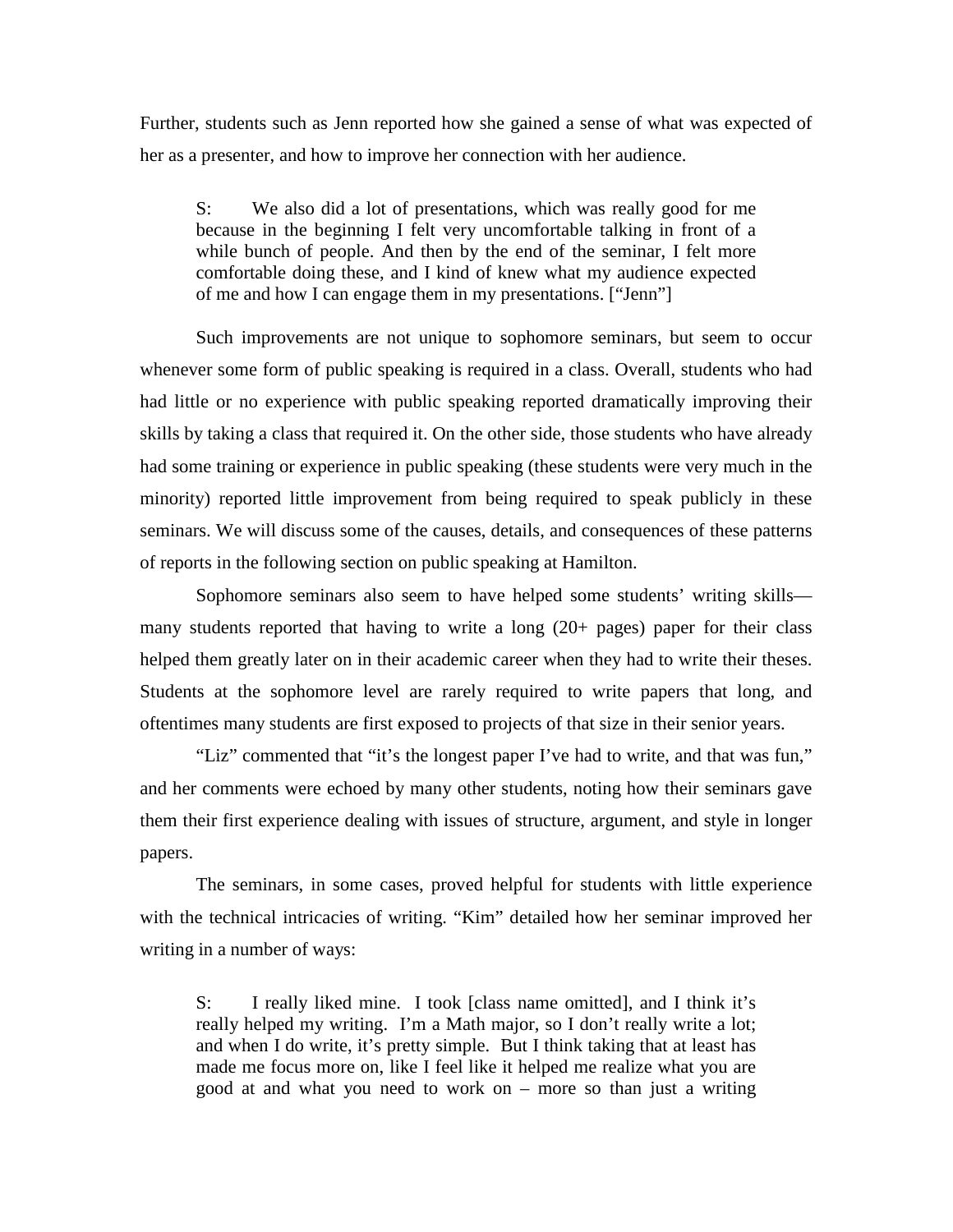intensive class. And I think that's been really helpful. I mean I, still now when I write a paper, I, you know, look and think about what the kind of things that were pointed out in my sophomore seminar as something I can, you know, we would write all the time. So I mean I really liked it. I thought it was really helpful, but that could be just the one I picked, you know. ["Kim"]

 From the data we have, it is difficult to make comparative conclusions about the benefits of sophomore seminars—its hard to tell whether the seminars gave these students a *unique* experience that they probably would not have received otherwise. In other words, it is not clear whether students benefited from their sophomore seminars *because* they were sophomore seminars, or simply because they were classes. This methodological problem actually reveals a problem within the operations of the sophomore seminar program itself—that the standards of program, what it sets out to accomplish and present to students, are not uniform. Some seminars emphasize writing, some emphasize public speaking, some are highly interdisciplinary and team-taught (and some are not), and some appear to hold goals outside or beyond those set out by the program. This problem is compounded, again, by the fact that these classes are required by the school in order to further a number of goals that, in many cases, are overlooked.

 Sophomore seminars can certainly play a positive role in student's education at Hamilton, but in order to do so they must be focused around a single concrete goal (we have suggested oral communications), not one that creates functional roadblocks (such as the goal of interdisciplinary has done).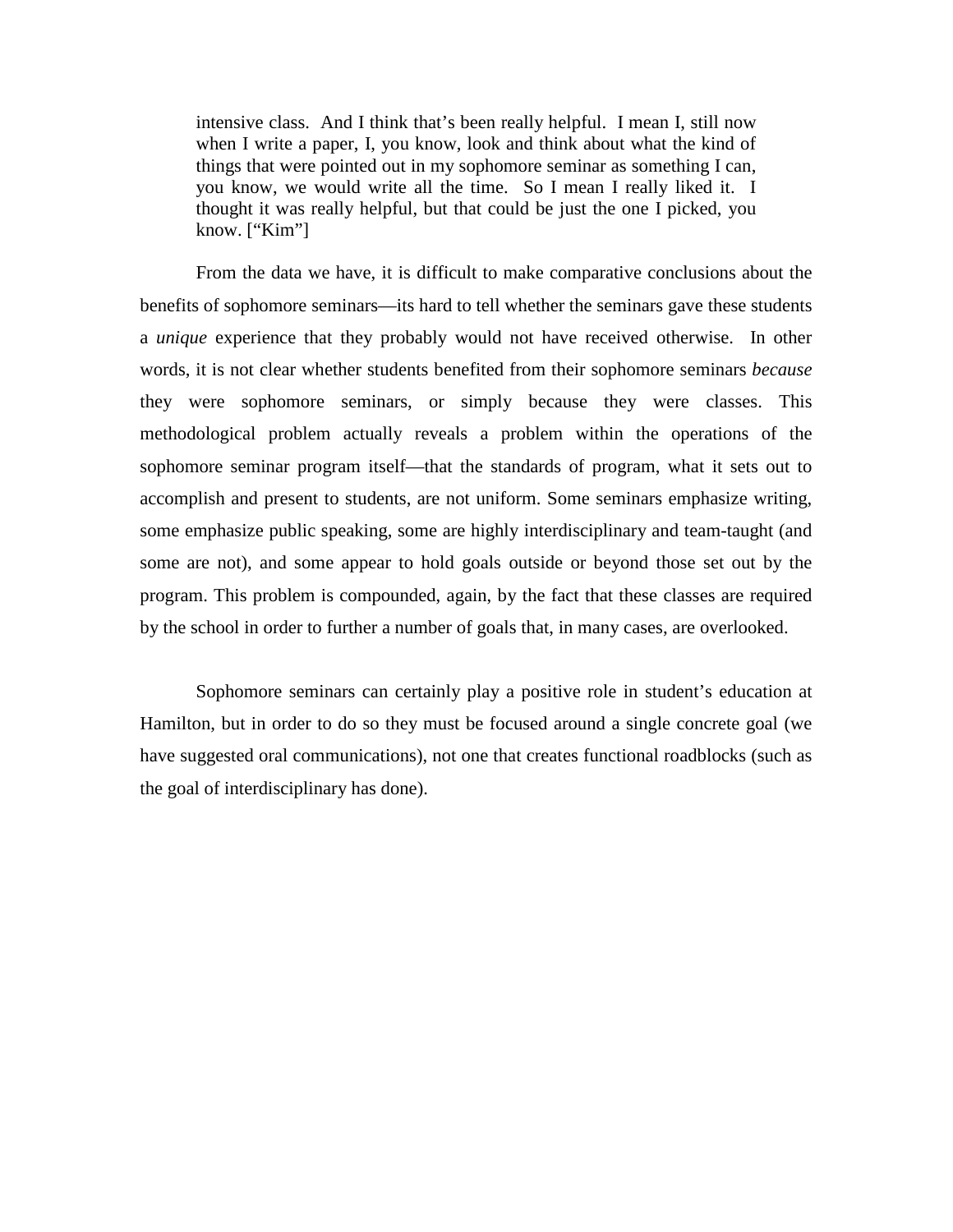### **Public Speaking at Hamilton**

 Students overwhelmingly report that their public speaking improves over the course of their Hamilton career,<sup>7</sup> and that much of this is due simply to their exposure to it in one or two classes at Hamilton, and their lack of prior exposure to public speaking. From what students report, oral communication skills have a steep learning curve. Students with little or no experience giving presentations reported improving dramatically after only a few experiences of presenting material to an audience.

## *Students who benefit*

By almost every student account, the one or two classes that they had that required presentations<sup>8</sup> improved their skills greatly, and most notably improved their comfort and confidence in front of a group. "Jack" for example emphasized how he gained confidence at speaking publicly from having to do it in classes.

I: Okay. Do you think that in any way your speaking ability has improved at Hamilton – either in public speaking, talking in classes, handling yourself in interviews such as this, or any other respect? And if so, can you describe in detail how you think that improvement occurred?

S: I would say definitely.

I: Okay.

 $\overline{a}$ 

S: Well I guess I don't know if it's just me getting older and maturing, or I mean I guess like that's one aspect; but it seems like every class I've taken, we had to do some like group project we had to present to the class, which helped me get over nerves. But I mean it seems every class always emphasizes participation of class. As well as my organization, you know, it's just given me an opportunity to talk to large groups of people and present my ideas. So I think I've definitely become more confident in speaking. ["Jack"]

Repeatedly, students commented on how their "public speaking has improved just from pure exposure to it" ["Jade"], and that their improvement was not necessarily intentional, nor were they even always aware of it.

 $783\%$  say their speaking improved in either giving presentations or talks, interviewing, or leading class discussions.

<sup>&</sup>lt;sup>8</sup> The majority of students reported only having one or two classes during their Hamilton careers that required presentations.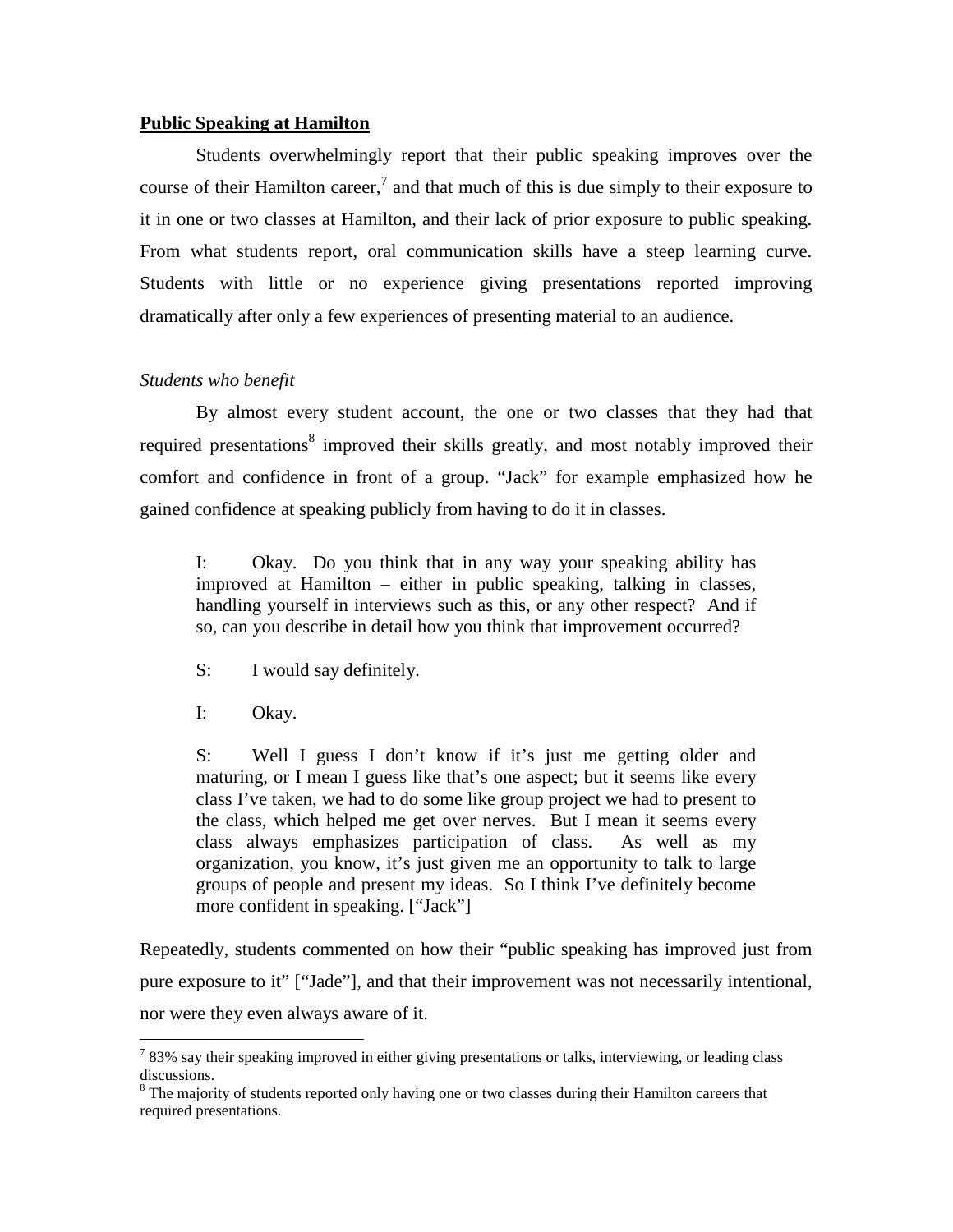I: Do you think your speaking ability has improved since you've been here?

S: I would say so, yeah.

I: How so?

S: I mean I haven't taken any, you know, like Oral Comm classes or anything; but I think just through, probably through a lot of my classes being really small and being largely discussion-based that I've become more comfortable, you know, speaking to other people or in front of other people…I don't feel like I intentionally did something to specifically improve my, you know, speaking skills. I guess it's just something that comes with practice and with experience. ["Jenny"]

A number of students suggested that Hamilton should have some kind of oral communications requirements, because, they felt, many other students were not being exposed to the same benefits from giving presentations and talks that they were.

S: I think they should have a mandatory 100-level public speaking class that all freshman students have to take, or all sophomore students have to take. And maybe, instead of having gym credit, you know; maybe two gym credits in one, a 2.5 credit for rhetoric and communication, maybe having a student take that before, you know, they graduate because I think it's such an important skill, and I think it's great that Hamilton emphasizes it, but I really don't think they do it well. ["Jean Claude"]

S: But I really wish there was more opportunity to speak. I think it's funny. I work in the Admissions Office and they always say like how at Hamilton you learn how to write and speak really well. And I wish we had speaking intensive classes like we have writing intensives. And I think that's still like peoples' big fear, like just getting up and speaking in front of people. It's sometimes fun too when you've worked on something really hard in class, like I sometimes wish I could get up and talk about it or give a report on it. ["Susan"]

And some students wished they themselves had had more exposure to public speaking while at Hamilton.

S: I don't think that we get enough practice with like public speaking, like we don't really have to do group presentations very much in classes. And so I think that could be improved. But I think like, I think it's great that we stress writing skills. I think it's equally important that you be able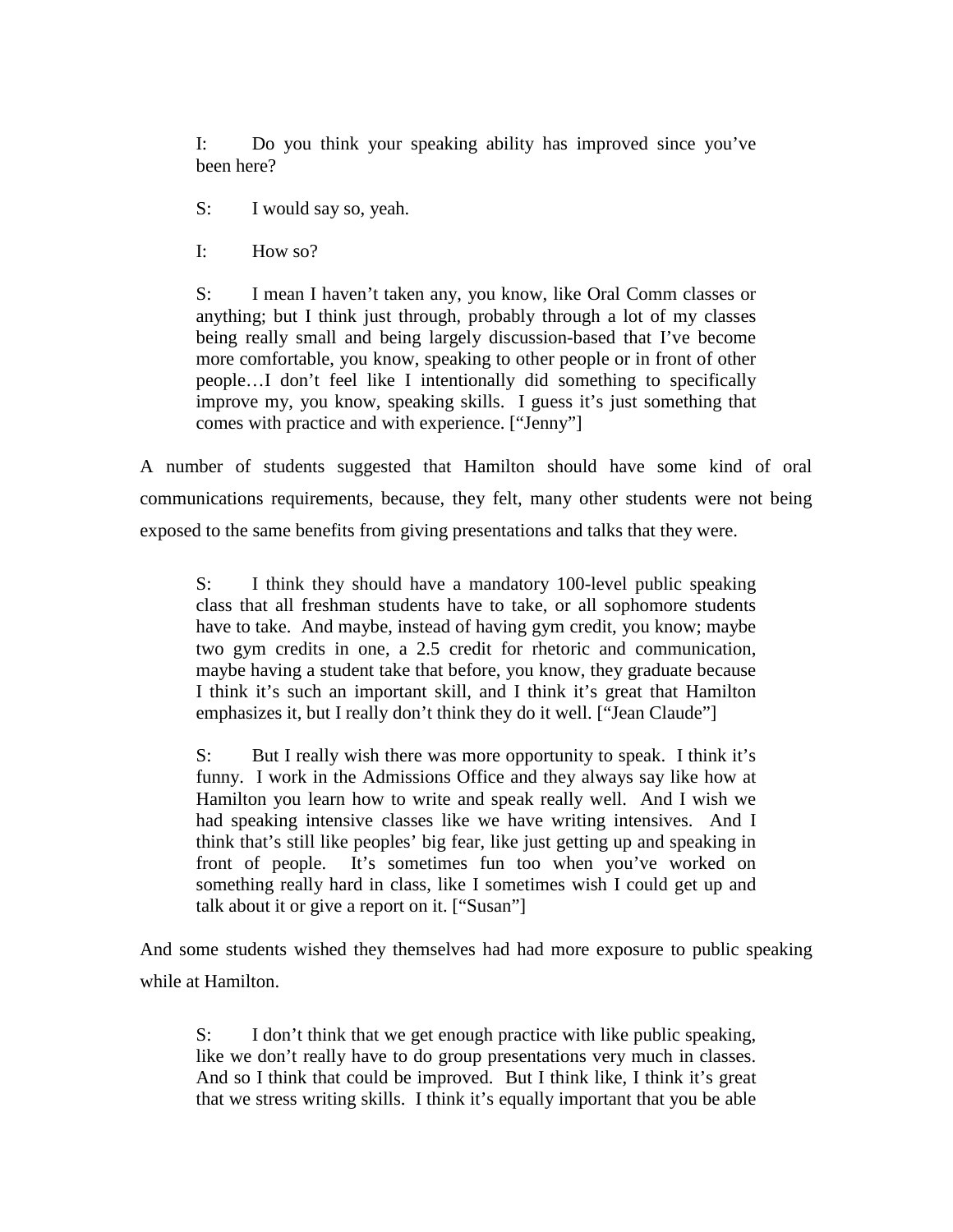to like speak in public and express your ideas verbally, which I'm not the best at. I'm much better at writing. But as far as, I think DC helped me the most, going there and working on the Hill and that kind of thing. I became much more confident just, you know, talking to people, meeting new people, and being more outgoing in that area. I think that helped the most, but not really through classes. Many encourage class participation, but especially if you're in the larger lecture classes, I mean you can definitely get by with not having to ever talk. So I don't think classes really do much for speaking. ["Katherine"]

Frequently students identified themselves as "poor public speakers," but unlike many students who self-identify as poor at quantitative skills, those who thought they were poor speakers believed they could get better with practice and training. This point is significant, and we will return to it later.

S: I know that I'm really bad at it, and I needed to do a lot of practice. But I didn't take a lot of courses where I had to do a lot of presentation skills, which I do suggest that they, they actually, that Hamilton should probably change that. I think presentation skills are really essential to like, to you know, like work and just, and handling like the rest of your life. ["Mystique"]

S: I mean I'm not the best public speaker. I know kids who are juniors and sophomores who are taking public speaking courses who could run circles around me in a debate, but I would say that I've improved ["Jonathan"]

 Most of the improvements students reported did not come from their taking Oral Communications classes (because most hadn't), but instead come from their experiences leading discussions or giving presentations in class (which most students reported they had had). For most students, these experiences were few in number, but significantly bettered their confidence, comfort, and communication abilities in front of groups. The improvements students noted above came quickly to them, and while they may not have had opportunities to refine their communication skills at a higher level, most students seem to have taken the large first step to becoming better oral communicators, due primarily to those classes where presentations are required.

 Part of the reason why students reported such a steep improvement in their speaking skills has to do with the nature of public speaking itself. Students are much more emotionally involved in giving a speech than writing a paper, simply because they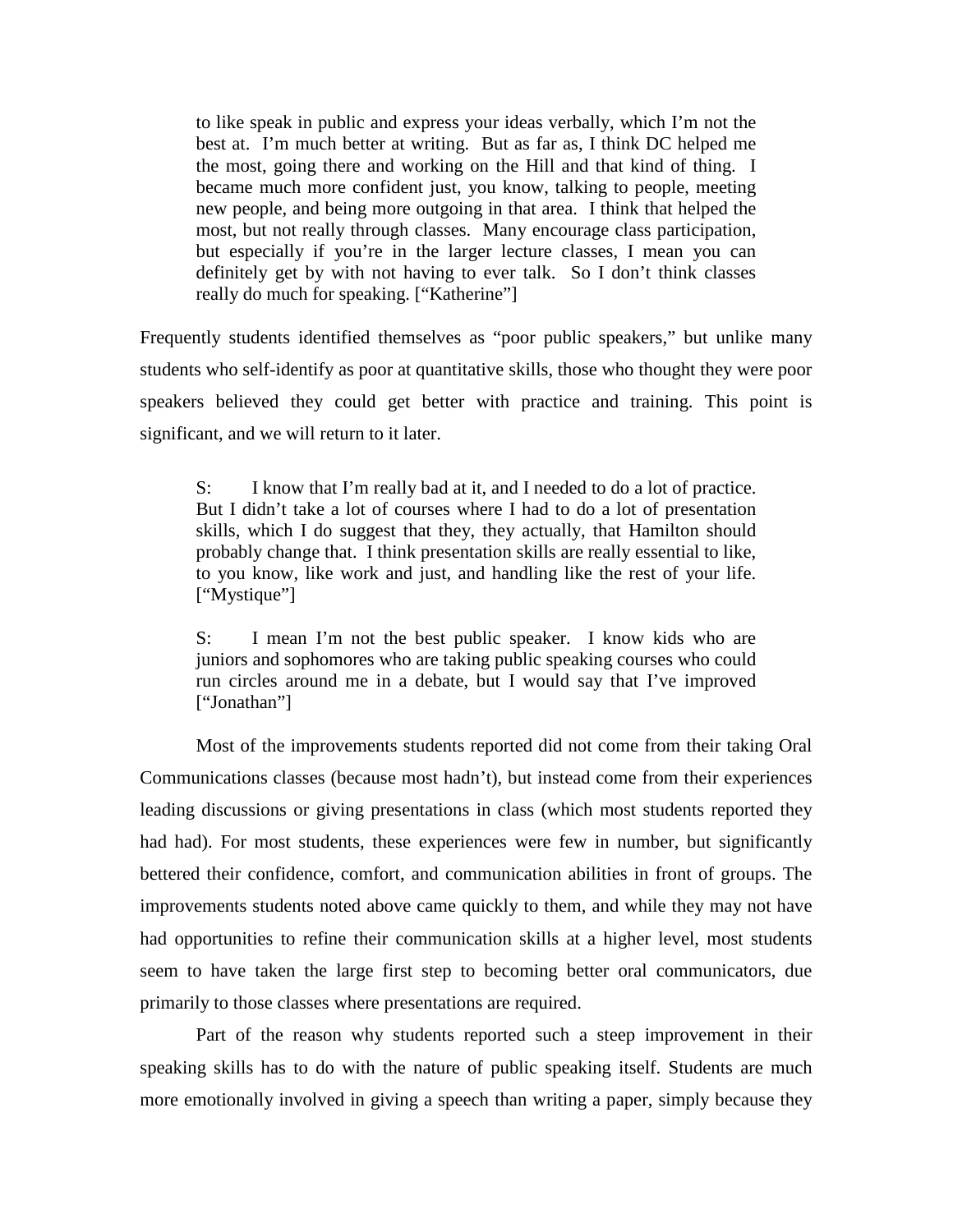are being visibly and immediately evaluated by their peers and their professor(s) while giving it, whereas when handing in a paper, students can detach themselves from it until they receive feedback, and even then they receive feedback just from their professors. The possibility of public embarrassment, especially in front of peers, adds considerable, but largely invisible weight to presentations, and puts much more than the student's grade on the line. Some students who are concerned about their presentation put a great deal of work into preparing for it and improve, and some students who are not concerned about it suffer the immediate judgment of their peers and professors, and typically learn a valuable lesson from their experience as well, and subsequently work towards improvement. Hence both students who reported putting in a lot of time into their presentations, *and* students who admitted underpreparing for them reported improving in their public speaking skills. The power of immediate feedback, especially from peers, is evident in the successes of the oral communications program at Hamilton, and suggests that other academic-skill programs at Hamilton might benefit from similar structuring.

### *Students who didn't benefit*

While the majority of students reported that their oral communication skills improved, around 20% said they did not, citing one of two reasons. Either 1) they were already strong public speakers upon entering Hamilton (and improvement required more intensive study than for those with no experience speaking to groups), or 2) they were never required to present in their classes. "Jen" expressed both reasons, saying:

S: I think it's just, I mean the classes that I've taken, for the most part, don't really require that much speaking. And I did a lot of drama in high school, so I had enough speaking abilities that like unless I was a Communications major or an English major or somewhere where I had to be talking to other students a lot, that I just am not asked to do that. So I've pretty much stayed at the same level. ["Jen"]

Students also noted how public speaking is greatly underemphasized in comparison to writing: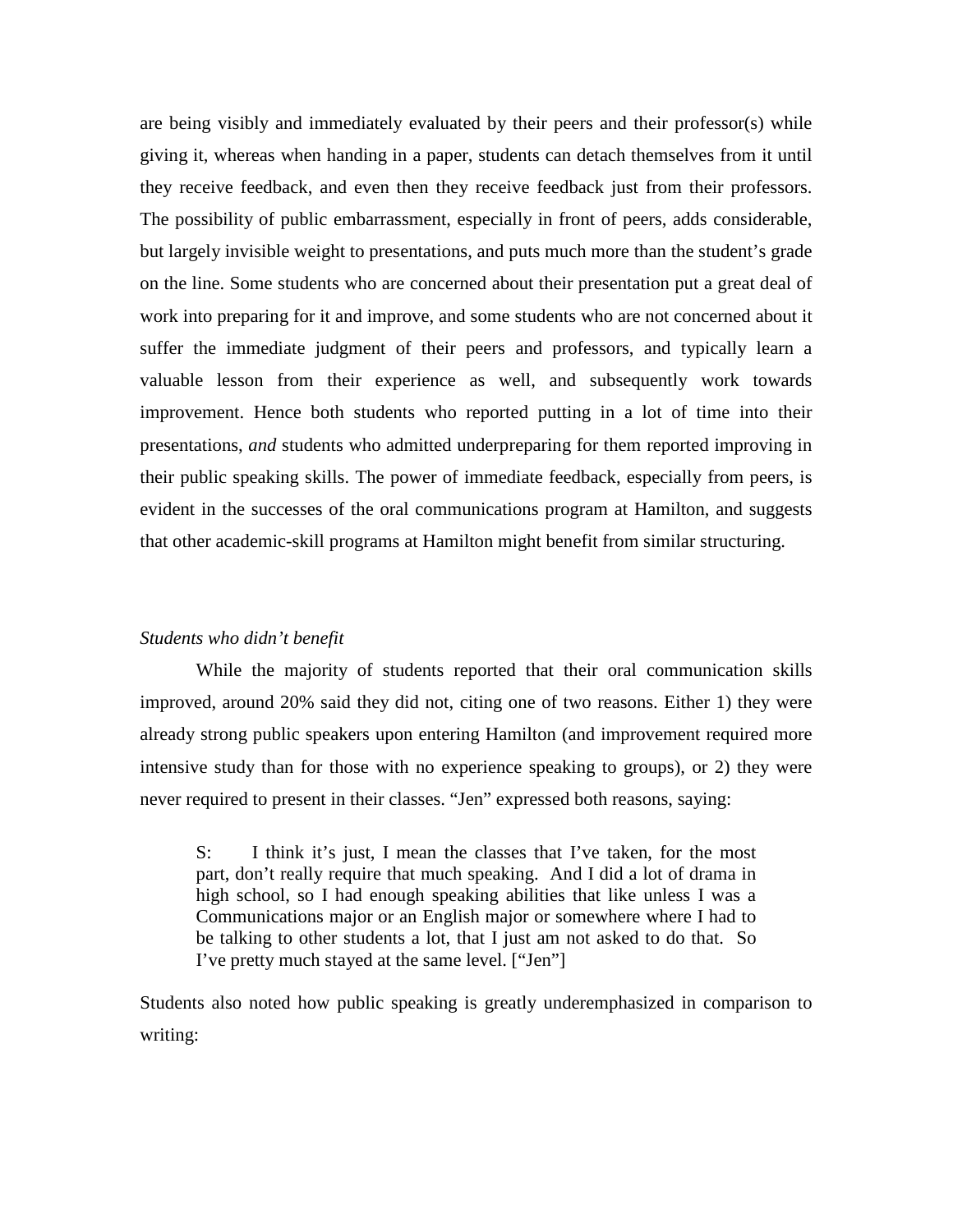I: Have you had to take any public speaking courses or had to give any presentations or do interviews that would require you to utilize your speaking skills?

S: Not really. The sophomore seminar we previously mentioned did have a presentation. That was some ridiculous proportion of your grade. But other than that, I've not had anything, I mean no real serious presentations. Like I don't think my skills have improved as greatly as say my writing skills have improved. I mean I don't think, but I mean I've never been required to take those classes, and I never have; so I don't, whereas, you know, I've taken a lot of writing intensive classes. So the skill hasn't necessarily improved at the same rate. ["Jose"]

S: But I don't think that my speaking ability has significantly improved at all, or become less, after going here because I think that the emphasis has always has been more on writing. Technically my writing has improved, but I can't say that my speech has. ["Jane Smith"]

While it is encouraging to note that 80% of students believe their public speaking skills have improved since coming to Hamilton, that 20% report otherwise is distressing because it appears to be a relatively simple matter to give all students the initial formative speaking experience that makes such a difference to their abilities.

### *Further improving oral communications at Hamilton*

If the college wanted to, it could raise the average quality of students' oral communications skills dramatically by, in some way, ensuring that every student took at least one or two classes that required presentations. This might take the form of some kind of speaking-intensive program similar to the writing-intensive program in which students are required to take a set number of the intensive classes in order to fulfill their degree requirements, or it might simply consist of encouraging professors to include presentations in more of their classes. As many students reported that their sophomore seminars provided the with their first exposure to giving presentations, perhaps that program (with some modifications) is best suited as the vehicle for providing that initial skill-building. As the seminar program is already in place, and is struggling to solidify its goals and structure itself in a beneficial way, centering the program around a strong public speaking requirement might not only benefit public speaking at Hamilton, but also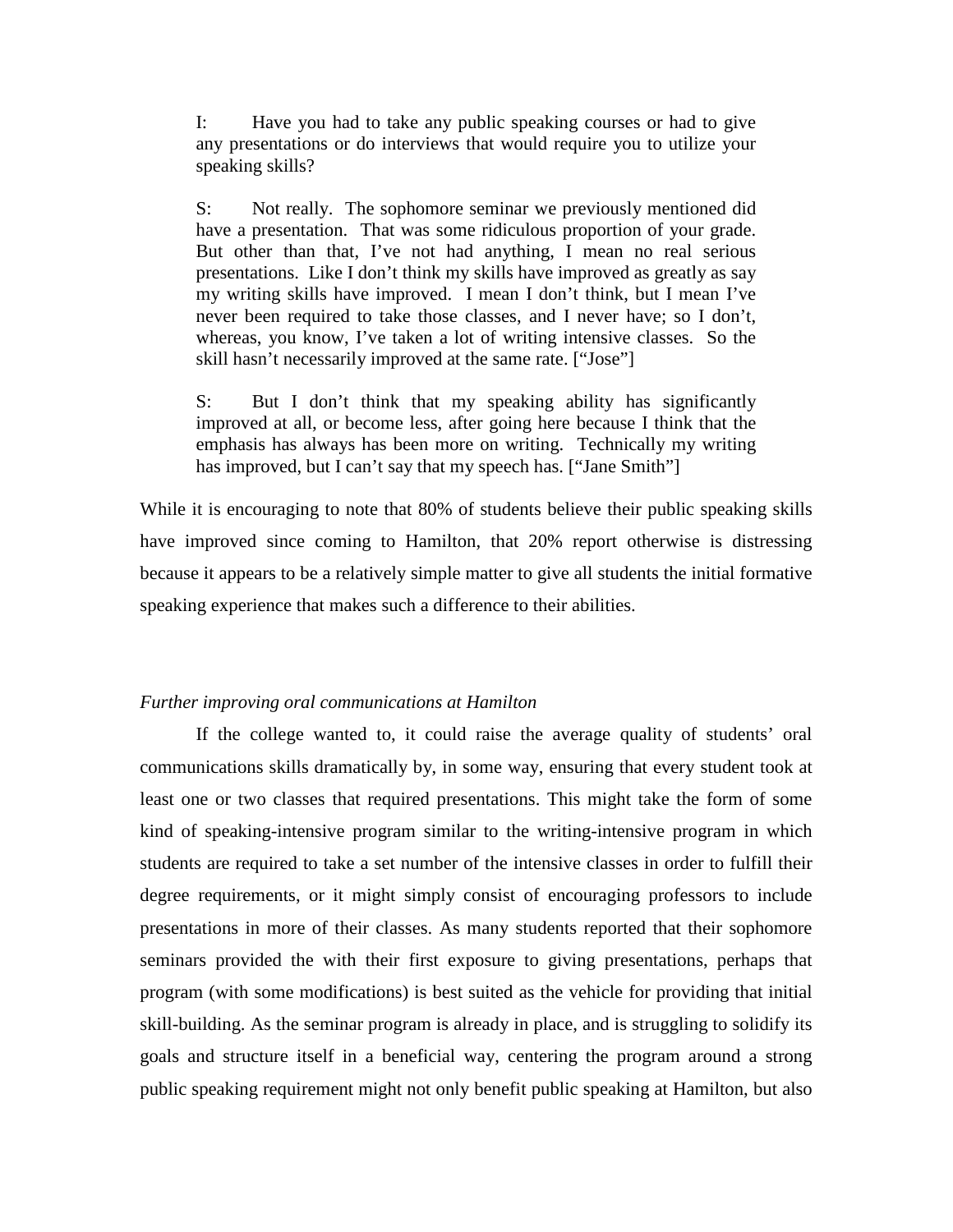revitalize the sophomore seminars program in the students' eyes. Regardless of how the college might go about this, it is clear that, in regards to students' oral communication skills, a little experience goes a long way.

 Gauging just how much the college should encourage or require oral communications requires a comparative evaluation of oral communications with the other general academic skills the college seeks to instill: namely, quantitative and writing skills. The current weight given to these are clear enough in the curriculum requirements—writing is emphasized more than oral communications, and the average student leaves Hamilton having done far more work improving his/her writing than his/her oral communication skills. Meanwhile, while writing intensives are required for all students, quantitative-oriented classes, like oral communication classes, are not, and many students leave Hamilton having little experience with either.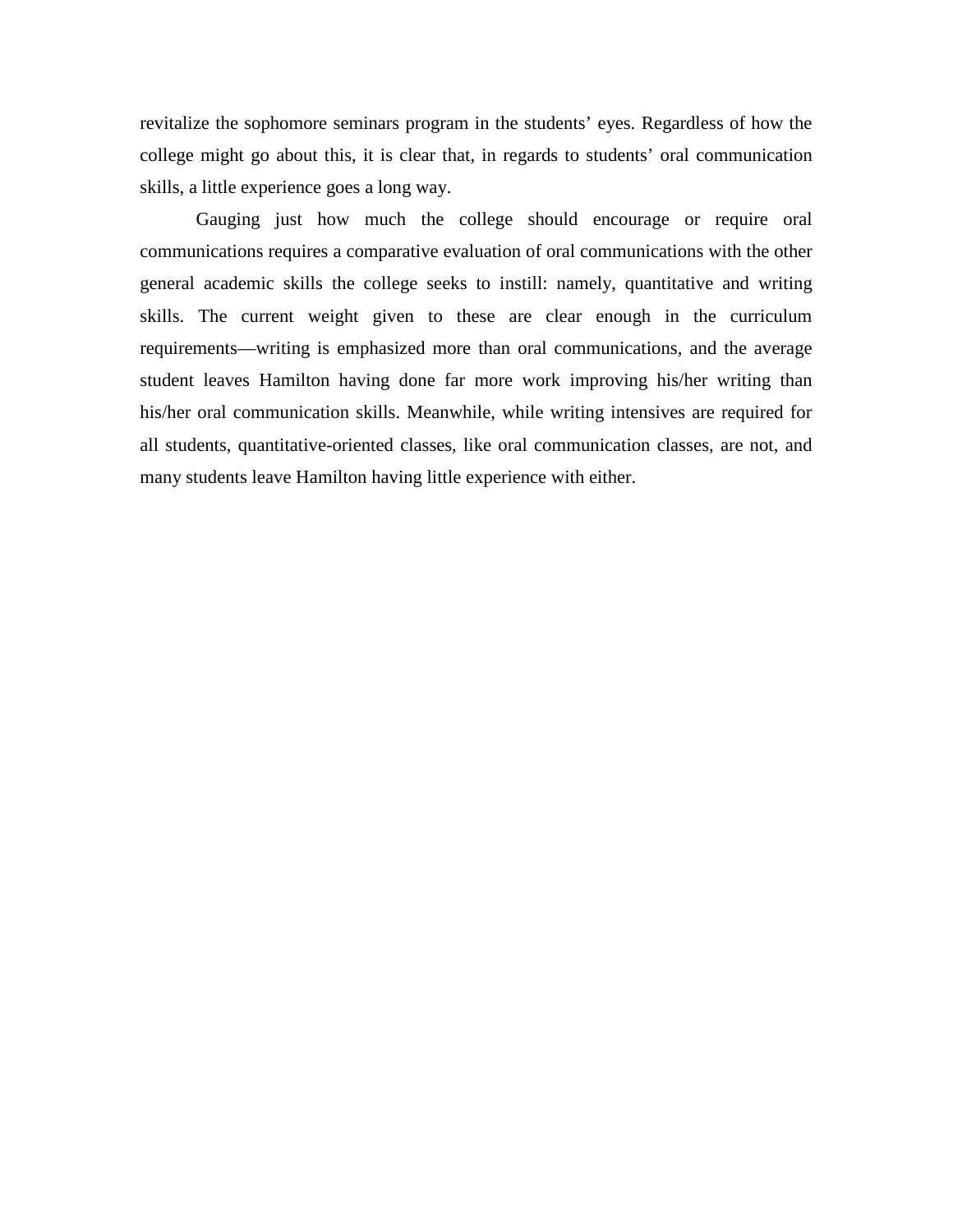## *3. Student Life*

### **Extracurricular Activities, Student Organizations, and Societies**

What seems central to the creation, success, and student-benefit of campus organizations are the *people*. Yes, the activity itself matters, but it is the other students who participate in it who enrich the experience and make it what it is for the students. The one unifying thread that ran through almost ever student response in regards to extracurriculars was that they loved meeting, befriending, and spending time with the other people who are part of the organization. In other words, the most important component of extracurricular at Hamilton is the people, and not the activity, though the activity forms the basis for the grouping of the people, and is the axis around which social bonds are formed and flourish.

#### *The social nature of campus organizations*

 While the people within the group and the group's activity form the functional basis of all of Hamilton's activities, there are other important elements that formalize the group and its activity. Most students who reported starting up their own club commented on the importance of funding for furthering their goals on campus, and so gaining formal recognition from the college in order to obtain funding is also important for many, if not all groups, though to varying degrees. Tied to funding, extracurriculars gain formal mechanisms of recognition and communication by being recognized by the college their group's name goes on the extracurricular roster, the group gains access to an email account through which activities can be arranged and advertised to the campus, and the group gains legal protection as a campus organization.

Functionally speaking, then, extracurriculars at Hamilton are constituted by (in order of importance) 1) a group of students, 2) an activity, 3) funding, and 4) a mechanism of formal recognition (a club name, constitution, email account, etc.)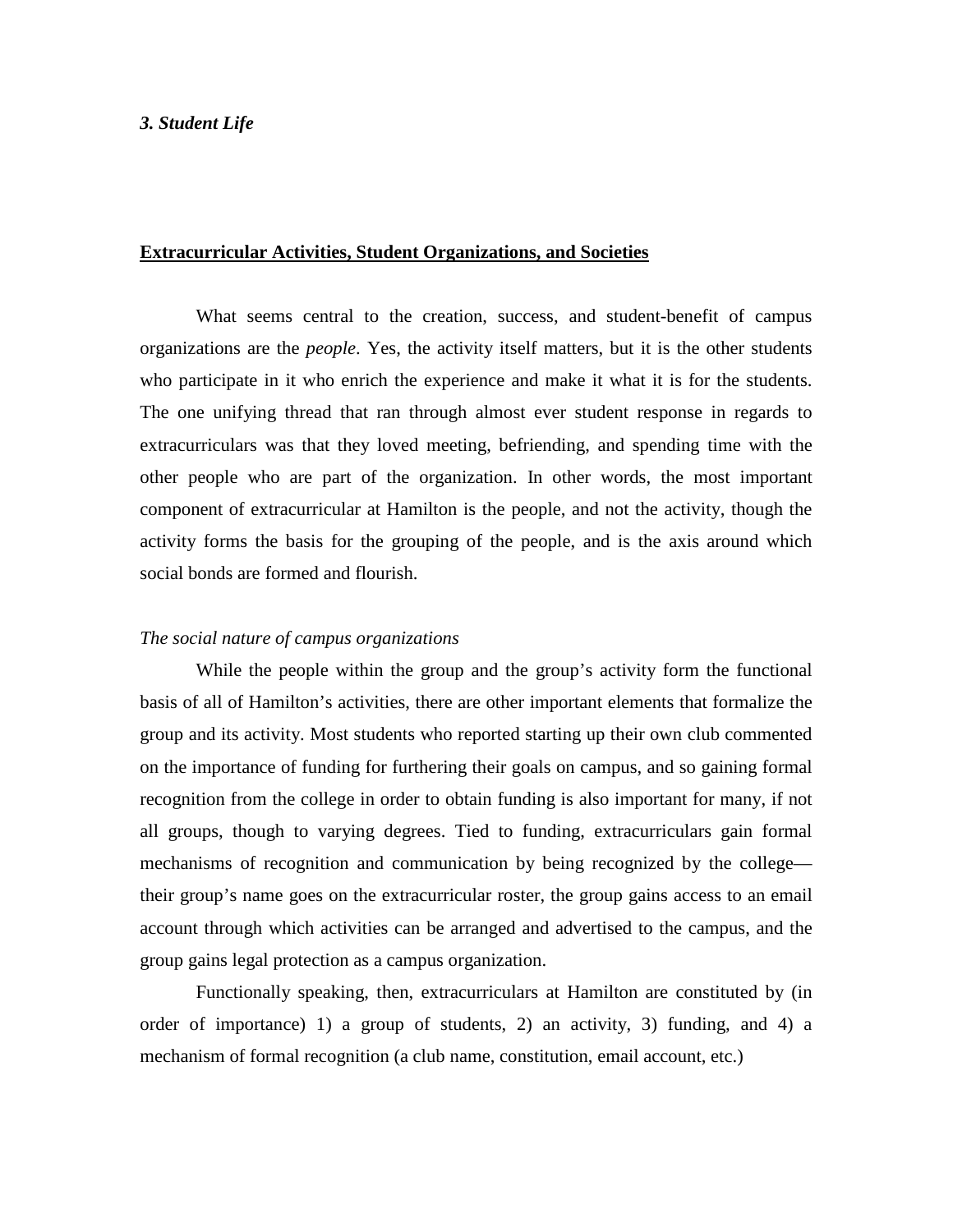Students were asked what the most important activity they took part in while at Hamilton, and the vast majority of answers centered around one or more extracurriculars (societies, clubs, organizations, sports teams) in which they participated. Overwhelmingly, regardless of the specific response to the first question (that most important activity was, e.g. Track. Fraternity membership, chess club, etc.), the *reason* students liked that activity was because of the *people*. The next most frequent response was that the activity helped build skills for them that they believed would help them both in and beyond Hamilton.

S: That would be like my [Chinese] major training, which is kind of nice. And it's a nice community like thing, and you just, you know, are really close to the other students you work with and taking in whatnot for that – just the language people and all that type of stuff has been really nice, and going to China with them. Our freshman year, we did that as part of the program; and then going abroad with them. So you just spend a lot of time with these people. And then I'm dancing through, I'm in the student dance lines or this year I started dancing on dance teams. So those girls are kind of fun. Yeah, I'd say those are important. ["Maudie Savran"]

"Lisa" explicitly stated that it was the people who mattered, and not the activity:

S: Yeah. I mean I'm captain of the fencing team, so that's important not because of fencing, but because it's a group thing. We all get together through the week, and it's fun. It's just nice to be part of it for four years, I guess. ["Lisa Simpson"]

For many students, specific events such as studying abroad, taking trips with other students, participating in an important game, or performing in a concert or musical were key social moments for them—bonding moments that solidified their friendships with others in their group.

S: Choir and a cappella. Since freshman year, choir sort of, you come and like there's like 70 people and you don't know anybody. And then about halfway through, you generally do a play or a musical, and everybody sort of bonds in like January when you get back from spring break. And since freshman year, they've just been my family. And you go on tour and I mean there's 70 people, which is a lot, a lot of people. But by the end of the year, you sort of have found the particular 15 or 20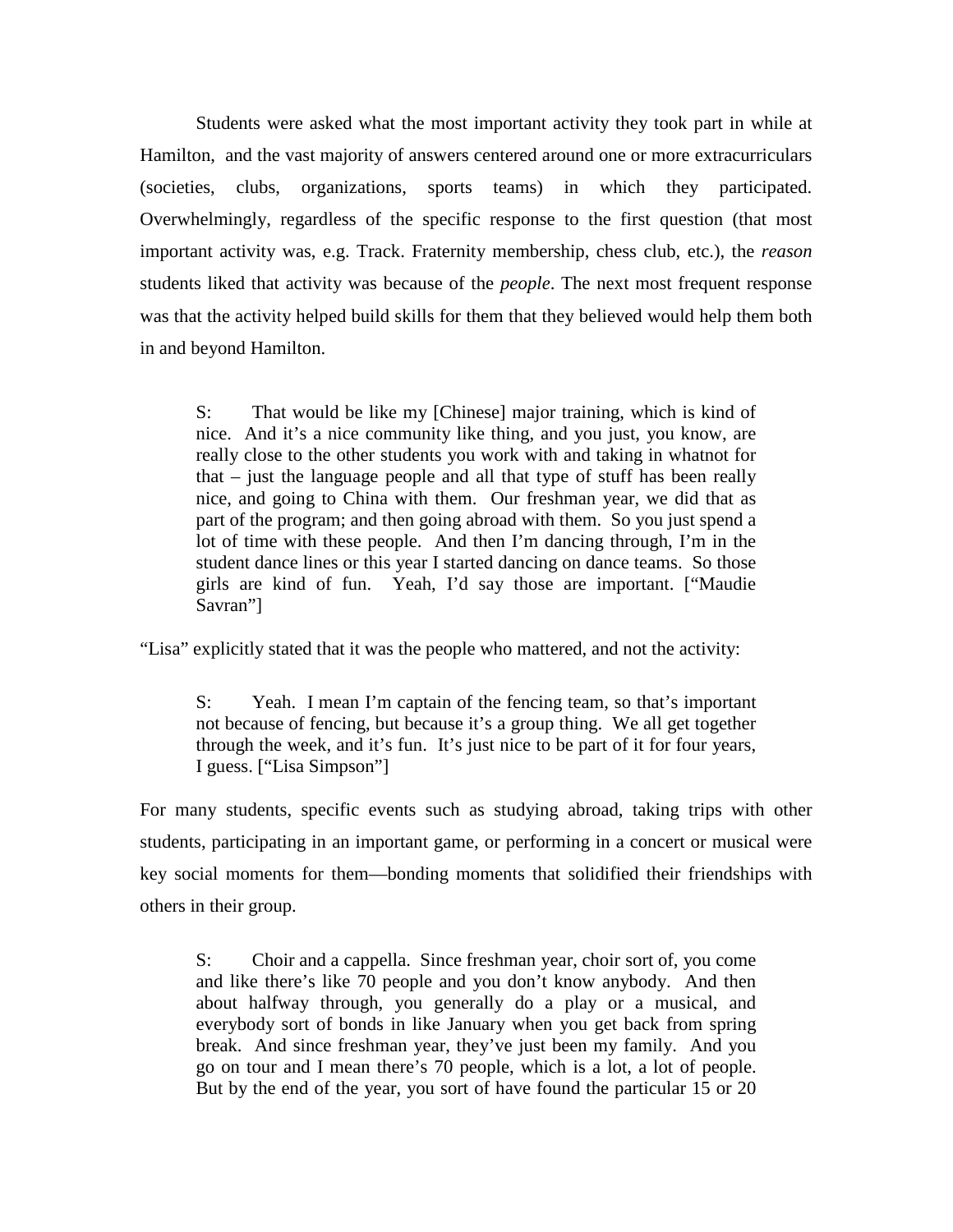that you see around campus all the time, that you have the same classes with; and they've sort of just been like a community… Have, just have this community unto themselves and support each other, that you have, I don't know…I mean we have, we spend so much time with these people, four hours a week for choir rehearsal and six hours a week for a cappella, that it's pretty much every night other than Friday and Saturday. But if you don't have sort of a foothold of, these people may annoy me if I spend too much time with them. But it's okay because I love them when I wake up the next kind of morning. ["Judy"]

Of all the extracurriculars students participate in, team sports seem to bond students the most closely, largely due to the significant amount of time students must commit to their team, and thus to each other. "Mary's" experiences on the Lacrosse team were not unique to her or to her team—students on teams repeatedly commented on how close they are to their fellow teammates, and how their time on their team has been a (if not *the*) defining experience for them at Hamilton.

S: I think the one thing that I've been most happy to be a part of is the lacrosse team. I played lacrosse all, well this will be my fourth year, and I'm a captain this year. And it's just been such a great experience because the team is really close, and I've gotten to know girls that I wouldn't have been able to know, you know, from being in classes with them or just from interacting with them socially. So I've just gotten the opportunity to know people that I wouldn't have known, and I've gotten to be really close to my coaches now, and gotten to know some of the other sports players, and that kind of thing. So that's probably been, and I just love lacrosse and the experience of being on the team. So that's been probably my favorite experience at Hamilton. ["Mary"]

Students in greek societies used similar language to students on sports teams to describe their group experience. Typically, while society membership was quite important to members, it came secondary to sports team membership and/or academics. Still, a notable number of students such as "Luke" reported their society membership as most significant.

S: Just like getting to know the guys in my class like really well. There's like ten of us. And like it's, it's like having ten best friends. And I mean that's just great because I mean, like I made friends like before that and, you know, I've stayed friends with those kids; but you know, just having ten people that are really, really close to me is great. And football is fun just because I love playing football. And I'm not really involved with the coach, but you know, it was still great. And I mean I love the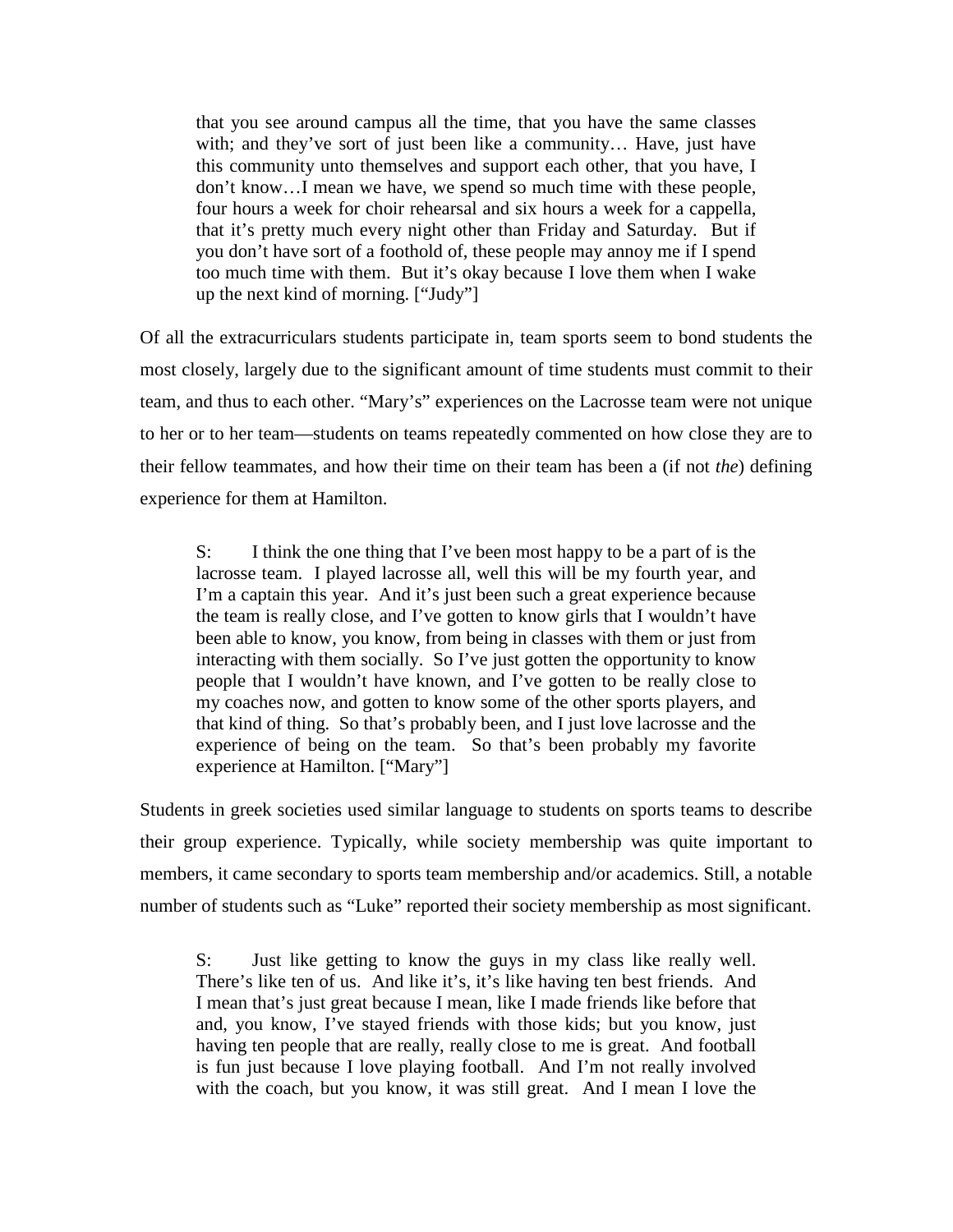guys there too. It was just great to like run around with those guys for four years. ["Luke"]

While there are numerous different types of extracurriculars and organizations for students on campus, they are all defined by the strength they gain from the social networks that grow from them. These groups not only give students something to do outside of class, but oftentimes give them a way to orient and identify themselves within the college community. This is clearest with students who have made their own organizations from the ground up, and whose identities are directly tied to their groups.

### *Making your own*

While some students suggest that the school is missing some vital sports, doesn't have certain types of clubs, or is somehow lacking extracurriculars, an equal amount of students seem to think that extracurricular opportunities at Hamilton are plentiful. What students *did* seem to agree upon is that if something is missing from Hamilton, students have the ability to fill in the gap—Hamilton, through the office of Student Activities, makes it relatively easy to create a student organization, receive some degree of funding, and receive the benefits of becoming a recognized club, society, sport, or activity.

Ten percent of the students in our panel reported that they had created or helped create an organization on campus, and all of their experiences in doing so were similar. They recognized a lack of a certain kind of activity on campus, got friends and interested students together to help start the organization, met with the appropriate members of the administration, filled out the right forms, and became a recognized organization. Sometimes the students who started the club were already involved in the activity beforehand, and then simply decided to take the next step towards recognition,

S: Sophomore year when I was playing chess with just one of my friends, like he just told me to start a Chess Club, and I kind of did. And so then finally this year, we finally made it an actual club…

I: So you had the opportunity to do that. Tell me about getting that going, what was that like?

S: Actually it wasn't even that hard. Like originally, like the first couple of years I was just sending out random e-mails through the school's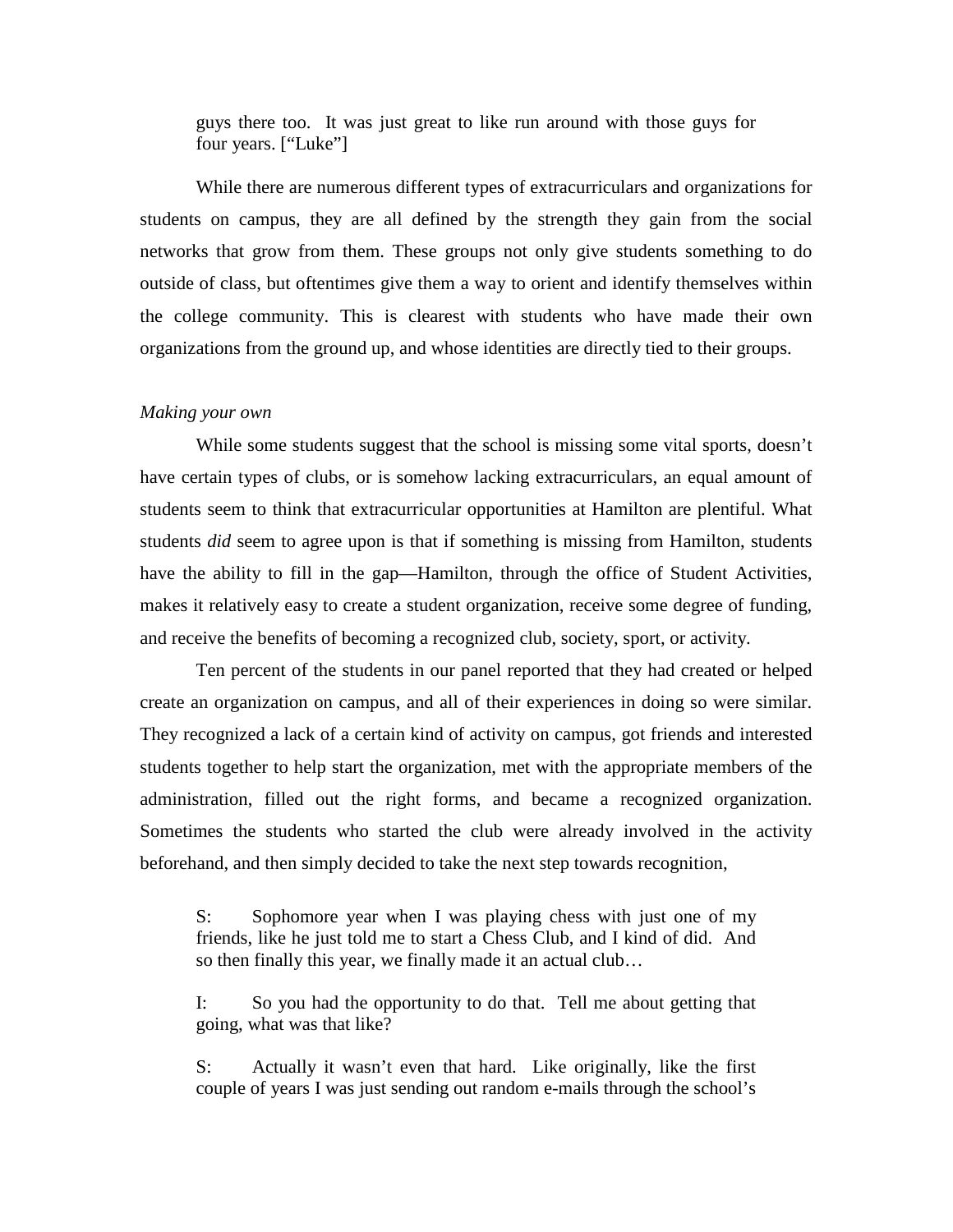mass e-mailing list. So I did that; and then this year, we sat down and wrote a Constitution. It wasn't that hard at all. ["Jack"]

And sometimes the students found that the only way they could participate in their activity was by making an organization. Asked about his most significant activity, "Jose" replied:

S: Au Cobain, a music club. I would say that, since it's sort of been like a personal project almost to like build it up from the ground, make it a successful organization that will last well into the future.

I: Yeah. So what made you decide to do that?...

S: Sophomore year, I first had a car here and like I started going to a lot of concerts in the local area. And I was disappointed in that there weren't, that CAB sort of brought like big concerts but that really wasn't what I was into musically; and so I wanted to bring smaller, more, or less well-known acts to Hamilton College.

I: Did you expect to have that kind of opportunity when you came here?

S: No. It wasn't even, I mean it was a totally unexpected sort of, I had this idea with a bunch of friends on the way to Albany to see a concert. So it came out of that, grew out of that. But it was, I mean it was very, a very unexpected thing. I never thought I'd come and start my own club.

I: Are you, do you see the opportunity for other people, or do you think it's more to you?

S: Yeah. I think while it's, while there's a lot of bureaucracy involved, that I find irritating, I think that anyone who had a club-worthy idea or activity could easily start and maintain a club.

I: Okay.

S: And I mean it wasn't really a club until like junior year. I mean it was like me and my friend doing stuff all of, well I guess all of sophomore year. And then sort of more into junior year, it was, I mean it was still, and, and now it's finally where it's not just me in it. There's a group of people. I guess that started January of this year, was when we first really did an event that everyone took part in and helped out with. ["Jose"]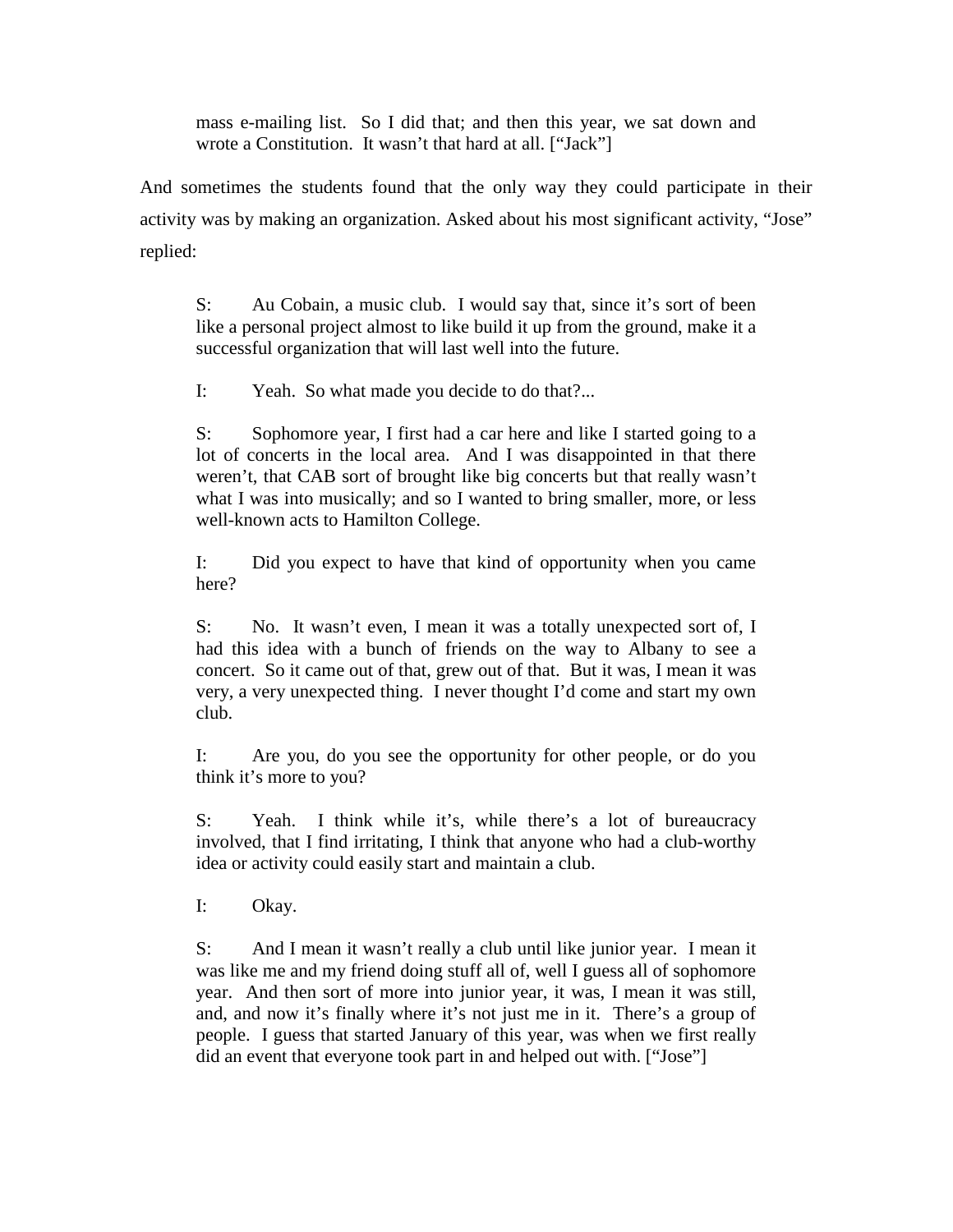"Jade" remembers her freshman year how she helped form a sorority with a group of friends and interested students.

S: The most important extracurricular activity I've participated in in the past four years, three and a half years, has definitely been the formation of the Kappa Sigma Alpha sorority.

I: Okay.

S: We started it as freshmen, my friends and I were, you know, Greek part, Greek life is a much bigger part of life than most people recognize. And so we, you know, I have a lot of friends who have pledged Greek elsewhere, and so I was interested in it myself and I looked at what was available, and my friends did as well, and we did not see people like us fitting in with societies on campus. And so we started the Kappa Sigma Alpha sorority as an alternative to girls who wanted to go Greek, who were interested in what Greek life offered, but could not see themselves fitting in. Independent, young girls who are involved in other things, the sorority is important to us, but is not our life. ["Jade"]

Asked what his most significant Hamilton experience has been, "Dex" replied:

S: I'd have to say the Capoiera Club. I mean it's a group of guys that I've gotten to know really, really well. Some people actually, jokingly, liken us to a frat because we're always doing everything together. But it's a group, group of people who like to hang out with each other and have a good time…

I: Do you feel like there were opportunities to do things that you wanted to do while you were here – again, in any realm?

S: Well, the one thing about Hamilton, I'd say like is that if there's something you want to do and it doesn't exist, you can set it up yourself. Like the Capoiera Club, for example, when I came here freshman year, there was no club. There was this guy, Roberto, and he had studied it and wanted to, you know, practice it with people. And so for the first year, it was really unofficial. The second year, we built the club up and got it approved and everything. ["Dex"]

"Dex's" statement that "the one thing about Hamilton, I'd say like is that if there's something you want to do and it doesn't exist, you can set it up yourself," and "Jose's" statement earlier that. "while there's a lot of bureaucracy involved, that I find irritating, I think that anyone who had a club-worthy idea or activity could easily start and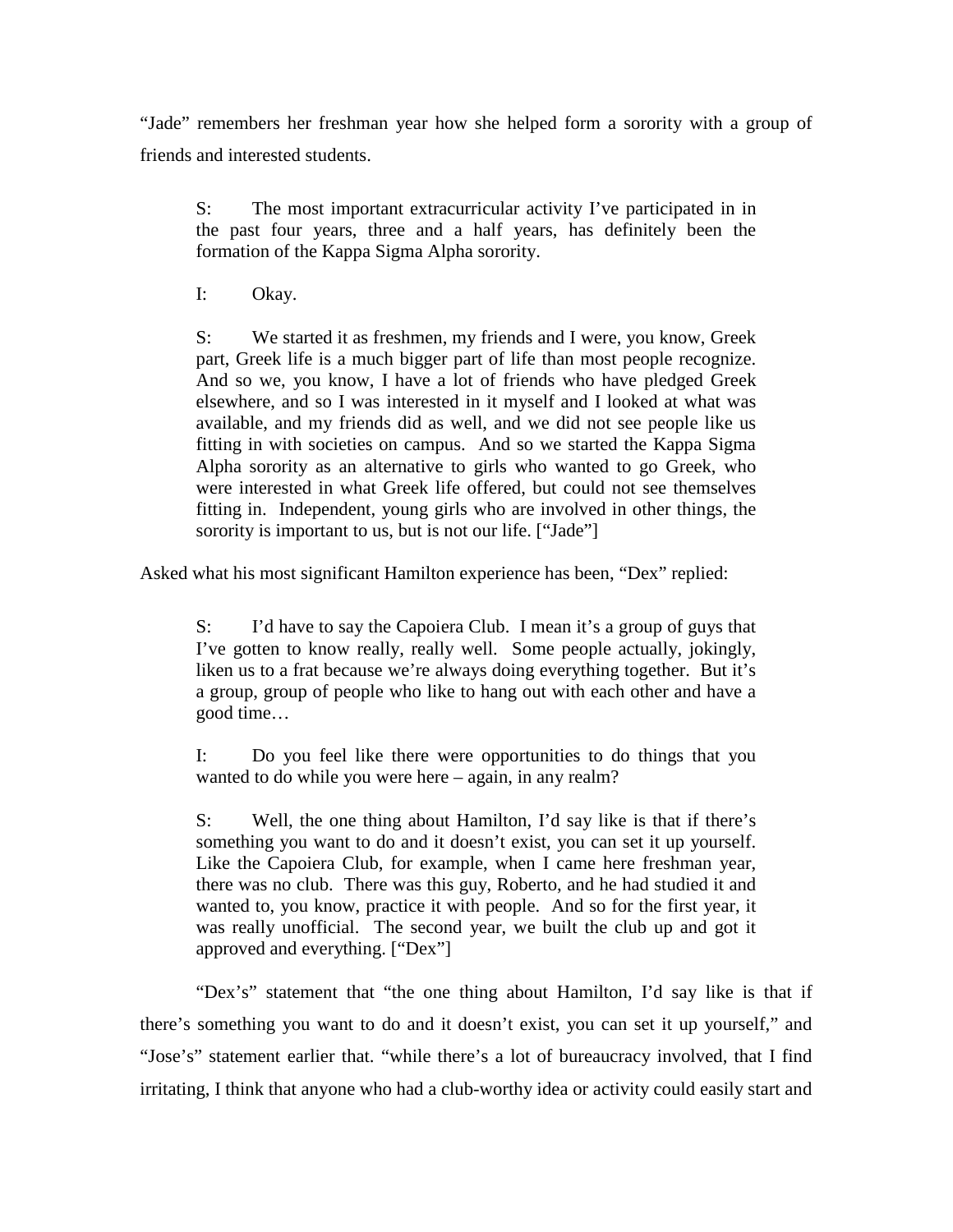maintain a club," was repeated by a number of students when questioned about the availability of opportunities at Hamilton, which is significant, and points to not only a suitably flexible bureaucracy within student activities, but also to a simple but structured process for gaining club recognition. Perhaps more importantly though, this suggests that a good deal of students are aware of and happy with the breadth of opportunities available at Hamilton.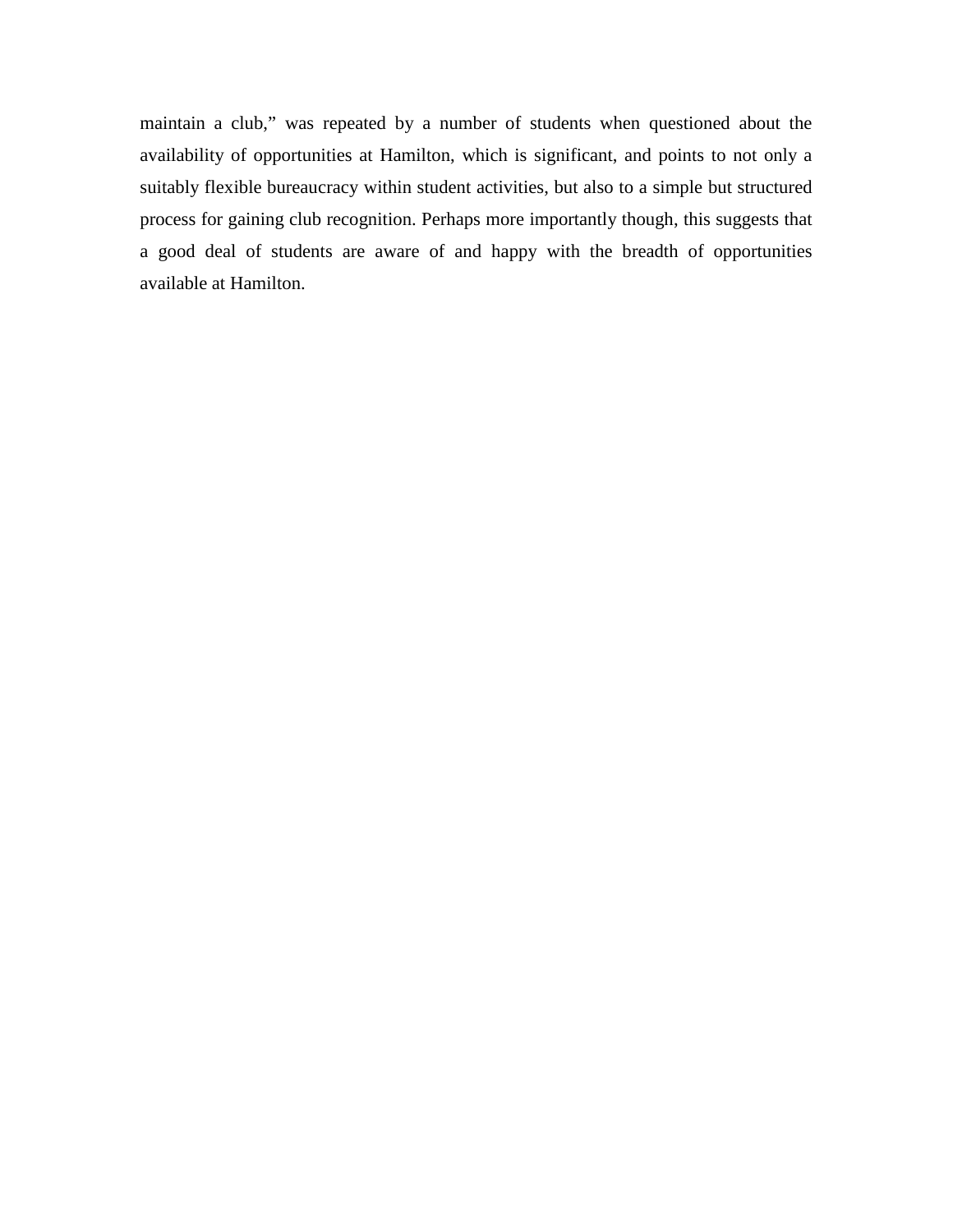### *4. Conclusions*

 We have said, in previous years, that the assessment of Liberal Arts colleges is difficult work for the simple reason that these colleges do not lay out concrete goals in the same way, say, a job training business does. Yes, there are a collection of skills, experiences, and maybe even values colleges hope to bestow upon students, but at the same time, members of the faculty, administration, student body, and alumni all seem to recognize that Hamilton, like most other liberal arts colleges, derives much of its strength from *not* explicitly stating, formalizing, and institutionalizing a list of concrete goals. The flexibility and openness of liberal arts is what defines it as liberal arts in the first place.

 This being said, the possibility still remains for us to asses what Hamilton does well, what it does poorly, what it wants to do better at, and from this judge what and how it can improve.

#### *Developing academic skills*

We have used what we might call an "industry standard" set of academic skills-writing, public speaking, and quantitative skills—as one of the bases for our evaluation of academics at Hamilton. This division is far from arbitrary, and we have stuck to it for three reasons. 1) Students overwhelmingly think of academic skills in these terms, and this has practical effects for their own work, as well as for how their work is evaluated. 2) The ways in which these skills are taught and learned (as well as the rate at which they are developed) differ radically, according to students. 3) The college has institutionalized this skill-codification into the Hamilton community—we have a writing center, an oral communications center, and a quantitative literacy center—and this too has practical effects on students' skill-building, their work, and how they are evaluated. Further, what we have found from our alumni interviews is that academic content—the actual material students learn—is far less important (both in and out of college) than the academic skills they developed in processing the content. All of this points to the importance of evaluating the teaching and learning of these skills at Hamilton, which is what we have attempted to do here.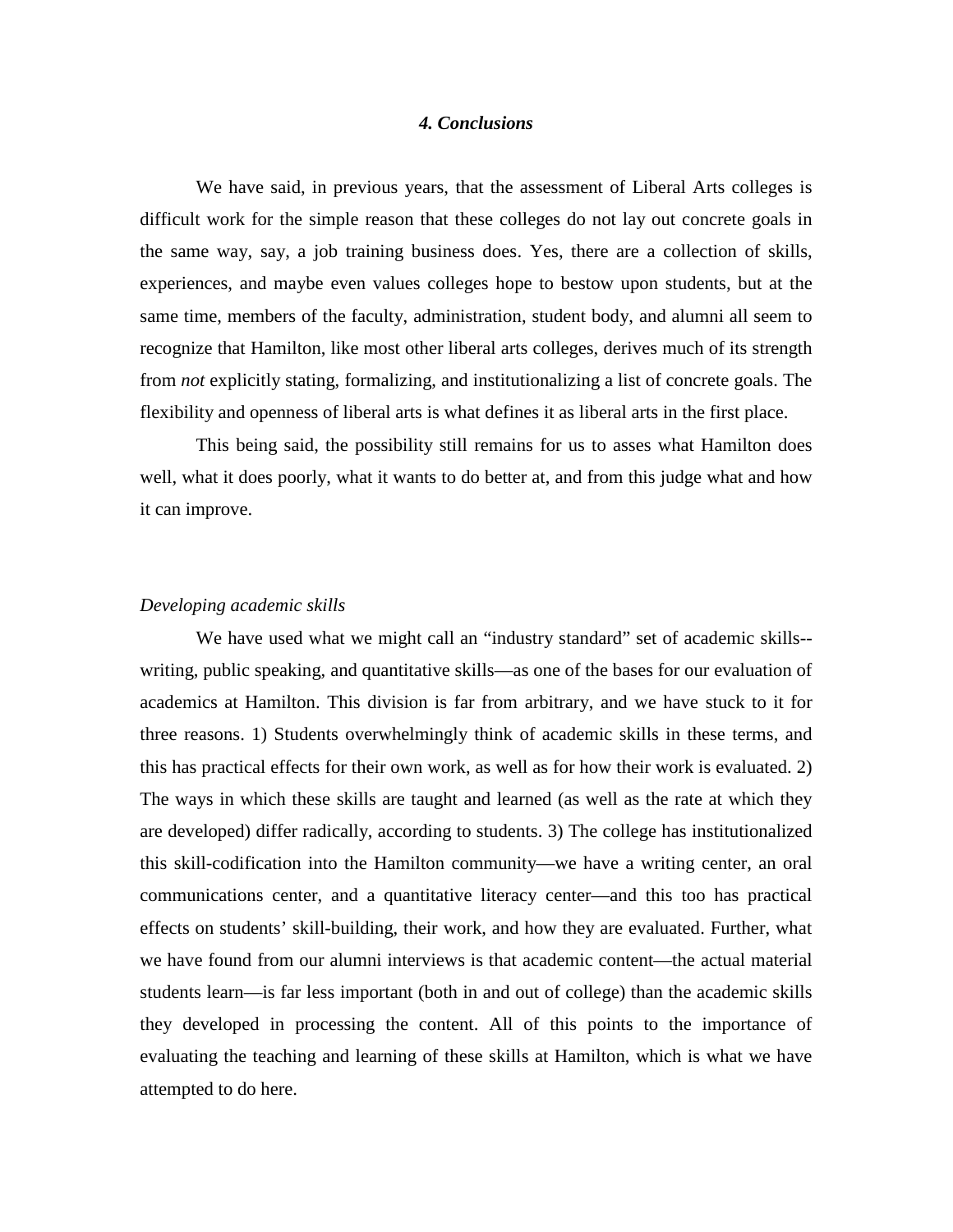The data we have suggests that there is no one trend regarding Hamilton students' academic skill building, but instead a number of smaller and interrelated trends, which we will list here according to their skill division, and then comparatively analyze.

#### 1) Writing:

-

 The average student's writing at Hamilton irrefutably improves over the course of their four years. Students recognize this, and attribute their improvements primarily to repeated exposure to writing assignments (which is furthered by the writing intensive course requirement), and the abundant availability of help with writing (from professors, peers, and the writing center). In terms of *relative improvement* then, the majority of students in all fields suggest that their writing has improved, and the data suggests the same.

 In terms of an *absolute scale of writing ability*, students graduating in the sciences and mathematics report a significantly lower writing ability than students in the humanities, arts, history, and social sciences. While 62% of humanities and arts, and 63% of history, and social studies students report that they "write effectively," only around 46% of students in the sciences and mathematics feel they have this ability.<sup>9</sup>

 Student's writing abilities are significantly determined simply by their exposure to writing, and also by their gaining the relevant means to critique and revise their work. The writing intensive program, which requires students to take classes marked writing intensive,  $^{10}$  is by student accounts the primary way students' writing improves. While numerous arts, humanities, history, and social sciences classes are writing intensive, far fewer mathematics and sciences classes are (relative to the number of classes available in

 $9$  Cite + Unfortunately, given the data we have, we cannot yet distinguish between academic fields within these broad categories of intellectual divisions—we cannot determine, for example, whether a computer science major's reported writing skills are higher than that of a mathematics major, since both are included within the same category (science and mathematics). This is a symptom of the sampling method of the senior surveys, which uses a fixed set of potential responses to the question of the student's major, fixed responses that do not perfectly align with Hamilton's majors. Hence this comparison of intellectual divisions (arts and humanities, history and social studies, science and mathematics) is the most reliable and meaningful comparison possible.

 $10$  The general requirements of which typically include writing a number of papers or a single paper of significant length, revising papers for re-submission, and going to the writing center for further assistance in revision. Oftentimes the standards of "writing intensive" are not fixed, but vary from professor to professor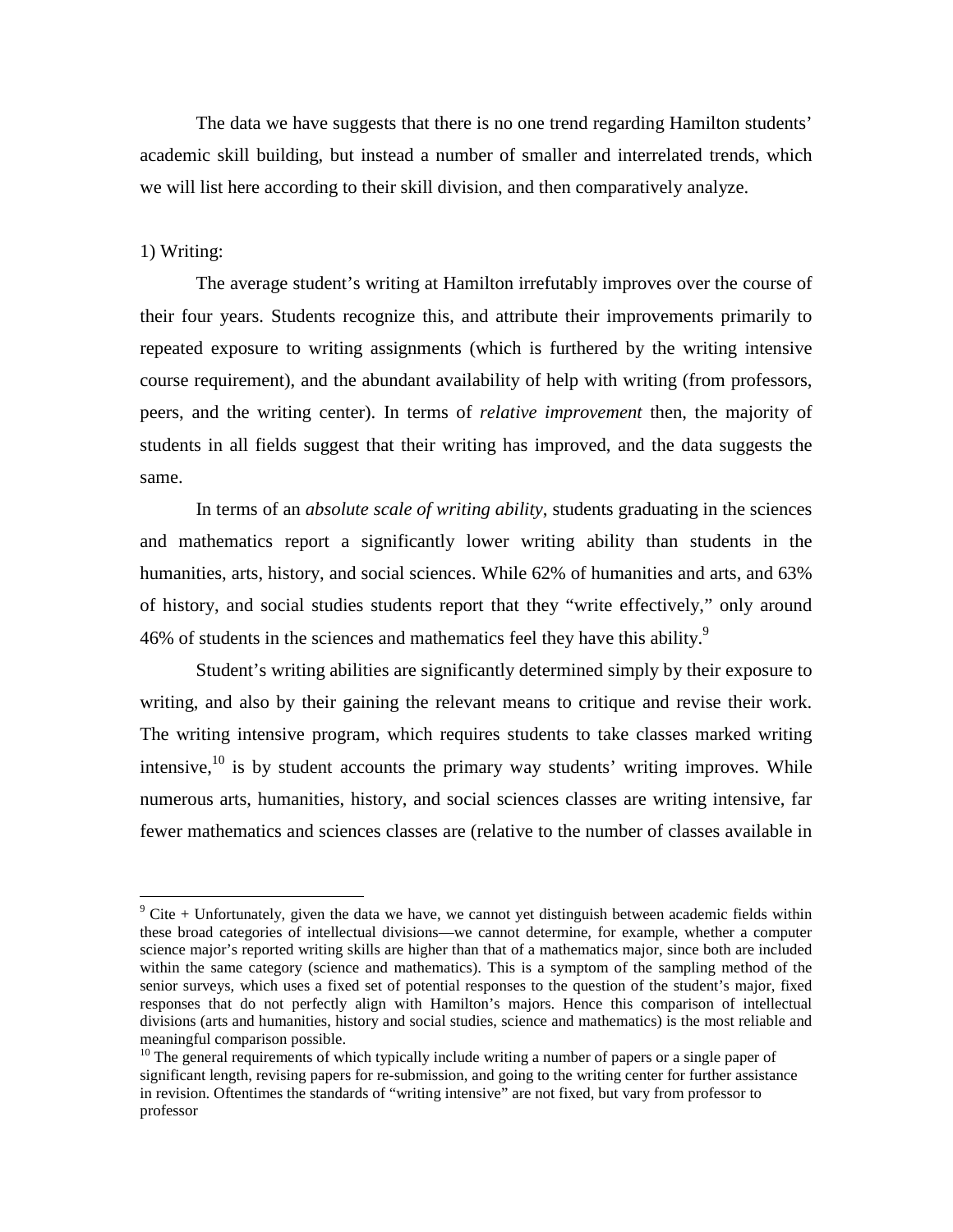each division), explaining the discrepancy between science and math students' reported weakness in writing.

### 2) Oral Communications:

 Similar to writing skills, the average student's oral communication skills improve significantly over their four years at Hamilton, and again students attribute this improvement simply to exposure to giving presentations. As Hamilton has no oral communications requirement, the majority of students simply receive these experiences from those classes (often few) in which the professor requires some form of presentation.

 In terms of an absolute scale, far fewer students (in every academic division) reported that they felt they could "communicate well orally;" however there was far less of a reported skills discrepancy between the three academic divisions in terms of oral communications than there was for writing—in other words, student abilities in oral communications are significantly less dependant upon their field of study than writing skills. Overall, though, students feel significantly less confident about their oral communication skills than they do their writing skills, regardless of their field. When asked if "Hamilton greatly impacted their ability" in oral communications, 37% of students responded "yes," whereas for writing, 60% responded "yes."

 We can probably attribute the differences in students' writing and oral communication skills to the fact that writing forms one of the bases of the core curriculum (i.e. students can't avoid it even if they tried), whereas with oral communications, whether students gain experience giving presentations is simply luck of the draw.

# 3) Quantitative Skills: $^{11}$

 $\overline{a}$ 

 There is a clear, significant, and distressing quantitative skills discrepancy between fields of study at Hamilton. Students reported quantitative skills vary most widely according to their field of study--while just over 40% of science and mathematics students reported that "Hamilton greatly impacted my ability to use quantitative tools,"

 $11$  We should note here that, in this year's panel study, we did not collect data regarding relative improvement of student's quantitative skills in the same way we did for their writing and oral communication skills.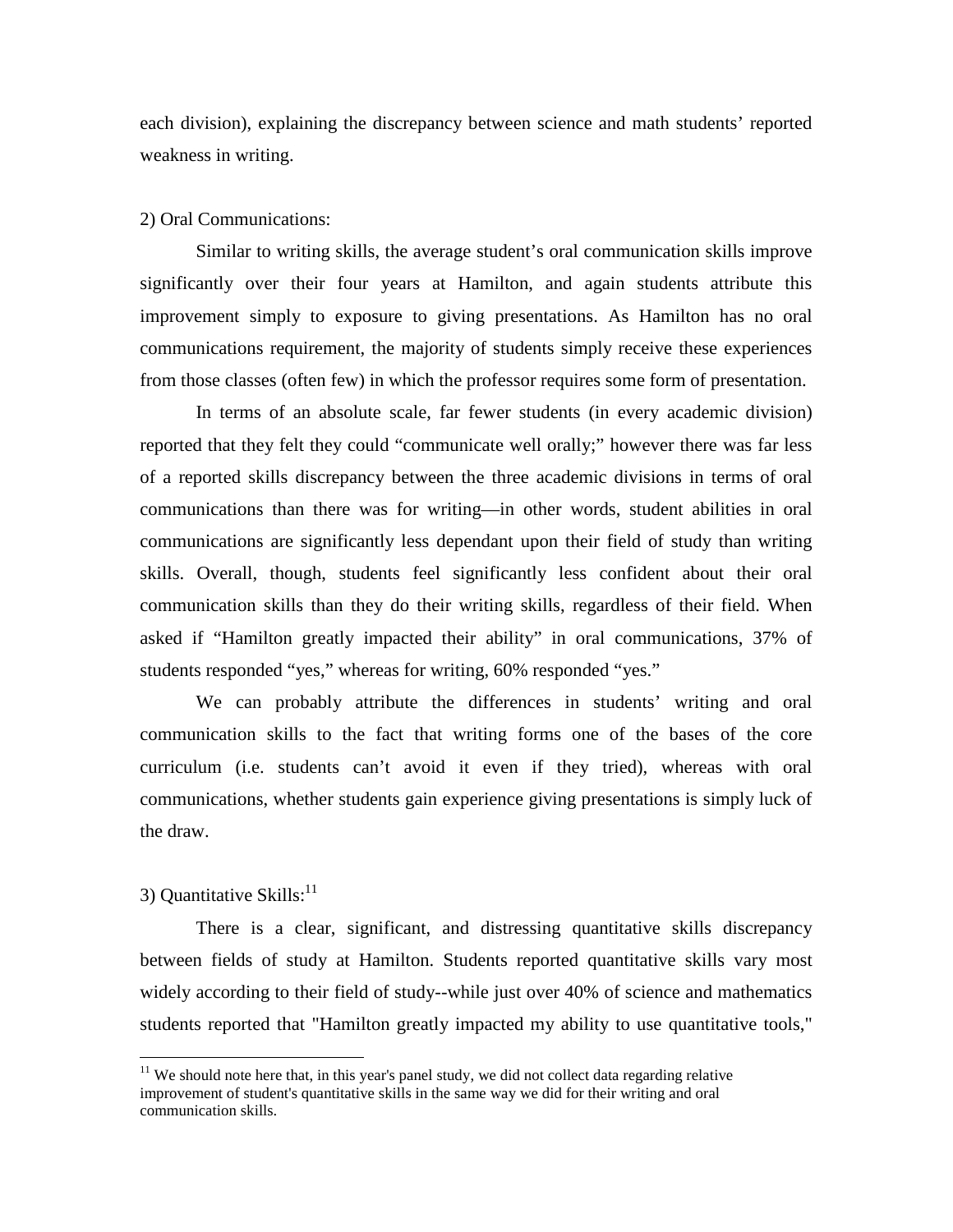only 20% of History and Social Studies students, and less than 10% of Humanities and Arts students, responded in the same way.

 One reason for these discrepancies were largely discovered in last year's progress report, which suggested that, since the installation of the new core curriculum, and increasing number of students with majors outside of quantitative fields are avoiding science, lab science, and mathematics courses. In other words, quantitative courses are more and more being filled *only* by students majoring in quantitative fields.

 Other reasons for the discrepancies were also outlined in last year's report, reasons reinforced by this year's panel study. Students overwhelmingly feel that, while everyone can improve at writing, not everyone can improve at quantitative skills. The perceived learnability of academic skills probably has an effect on enrolment in certain academic fields, and may also have a direct effect on the reported abilities of students. In other words, students who do not feel they are "math students," do not enroll in mathematics classes, hence their skills in the field do not improve (in effect demonstrating their original reason for not taking math classes, whether that reason be sound or imaginary). Further, it may be the case that students who self-report as not being the *type* of student who does well with quantitative work, also self-report as not having gained quantitative skills from Hamilton, simply by virtue of the fact that they are not "quantitative students."

#### *Weighing academic skills*

 Intentionally or otherwise, the Hamilton curriculum contains inherent value judgments concerning different academic skills. While all students are required to undergo courses that seek to improve their writing, oral communications and quantitative skills are treated as optional, and while the majority of students report they improve in oral communications, this improvement is of course relative to their initial inexperience giving presentations at the college level. Further, the distressing discrepancies between quantitative skills among students in different divisions suggests that, as the curriculum stands, the only academic skill Hamilton actively seeks to develop in all of its students is writing.

 We should recognize that the curriculum of a school *must* include value judgments about academic skills and content, and that, for the purposes and uses of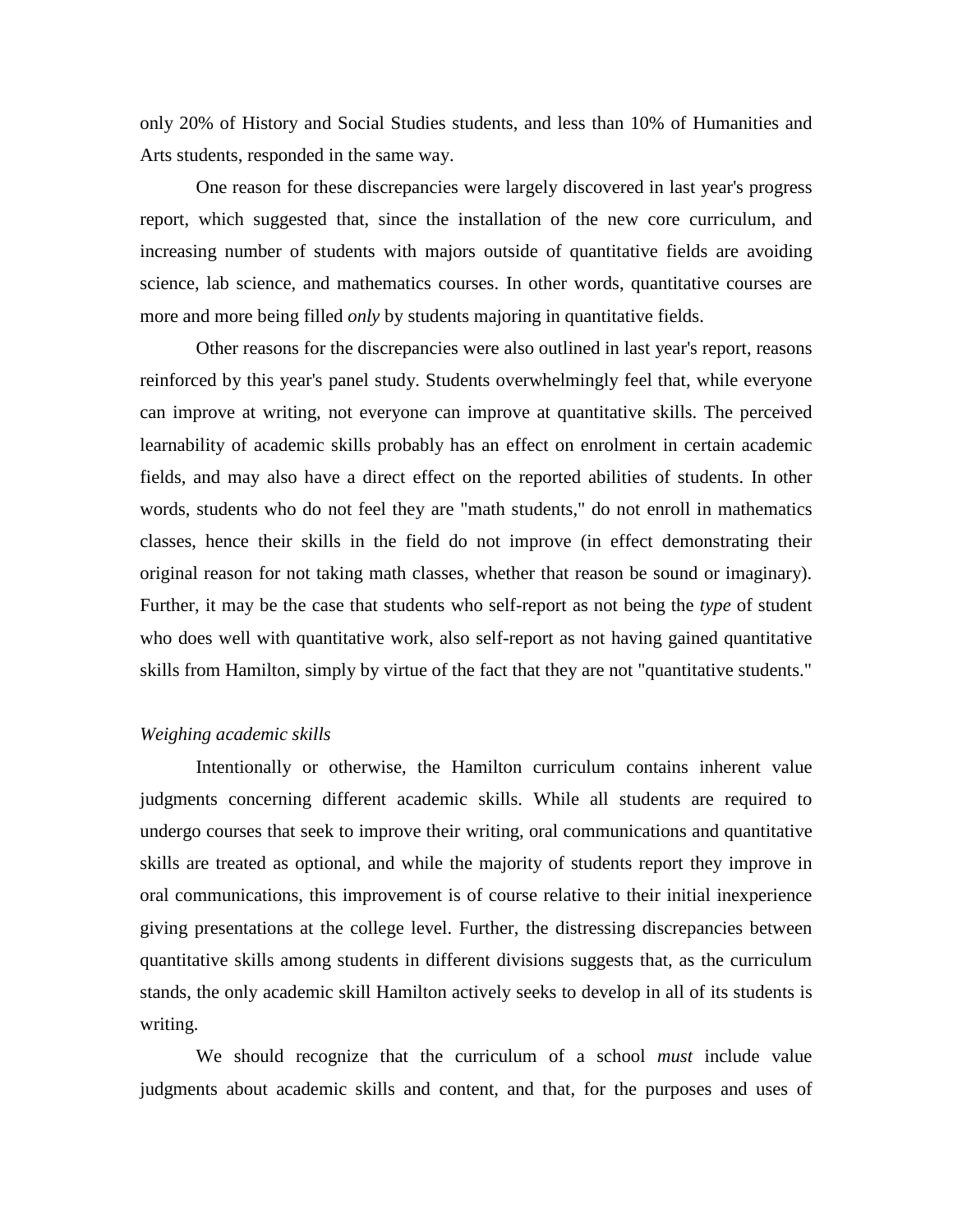assessment, our job should be simply to outline what Hamilton could do to improve the experiences and development of its students.

 We have suggested earlier that the writing program at Hamilton is quite strong, and should be a model for other academic skills programs, should they be created and developed. Hamilton's writing program is strong because it requires students to gain numerous experiences writing and revising, and because it also provides students with the resources to recognize the strengths and weaknesses of their writing (a vital step towards improvement). With a little organization, funding, and probably an adjustment to the core curriculum, Hamilton could create a comparable oral communications program, which could also provide students with the experiences and resources vital to improving their skills. While many students still seem to hold fast to the view that only some people can be good at oral communications, they at the same time seem to recognize their own improvement with the skill, and hence, to some degree, recognize that everyone could benefit from some degree of training in the field.

 To a large degree, students feel that quantitative skills are unlearnable, or inaccessible to all but those already within the field. Students' inhibitions towards quantitative students are the single largest barrier preventing them from learning these skills, and overcoming this barrier then is an issue of overcoming the stigma attached to quantitative skills and work. While there is still disagreement among students, and certainly among faculty as well, as to how much quantitative training students need, we should only worry about this issue *once* the stigma of unlearnability is eroded from quantitative skills—this is a difficult task, and one that requires further focused research that can study both students who do and do not take and thrive with quantitative course work.

We have focused on 3 skills so far, but these are not necessarily the only skills Hamilton, and liberal arts in general, should emphasize. Reading, foreign language, and critical reasoning skills, to name three more, can and do all play a major role in students' lives in and beyond college, yet these are not required, nor are there institutional means (beyond the advising program) to encourage these.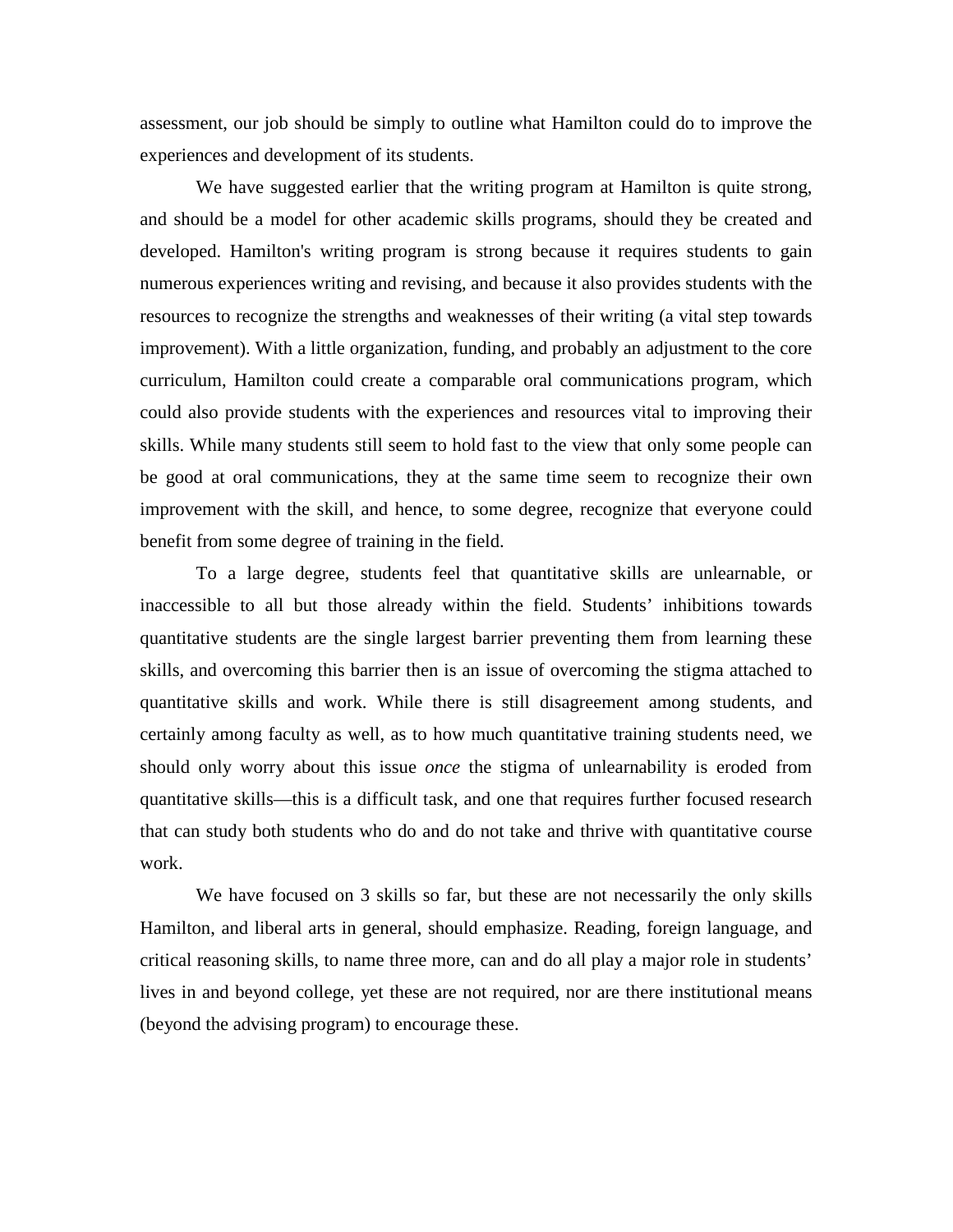#### *Integrating students' academic and extracurricular life*

 Students' academic life is unequivocally tied to their relationships with their professors, and most importantly to those professors closest to them. Further, student intellectual life is not limited to the classroom, but expands into their extracurricular and independent activities as well. Students repeatedly noted how they wish their academic and extracurricular lives were more integrated, and displayed an active interest in integrating them through research projects and independent studies. This interest should be furthered, as the experiences students gain from combining outside interests with academics create the strongest and most formative intellectual moments of their college career. Members of the faculty have been, and should continue to be, the most important links between the two sides of student life—life in the classroom, and life outside the classroom—and the administration should look into further ways to formally encourage the intermixing of student academic and extracurricular experiences.

#### *Overview*

The major recommendations of this report are as follows:

1) Restructure or abandon Hamilton's advising program—as it stands currently, it is completely ineffective in its goals, and its forms of "advising" pale in comparison to the many other informal forms of advising students seek out and benefit from.

2) Refocus the Sophomore Seminars program, recognize the structural flaws inherent in its form of interdisciplinarity, and make the seminars a venue for oral communication experience for students, in order to make the seminars more valuable and students' oral communication experiences at Hamilton more vibrant and valuable.

3) Model other academic skills programs on the writing program (i.e. required intensive courses paralleled by a strong and active support system). Oral communications, quantitative literacy, reading skills, and others can all flourish if implemented